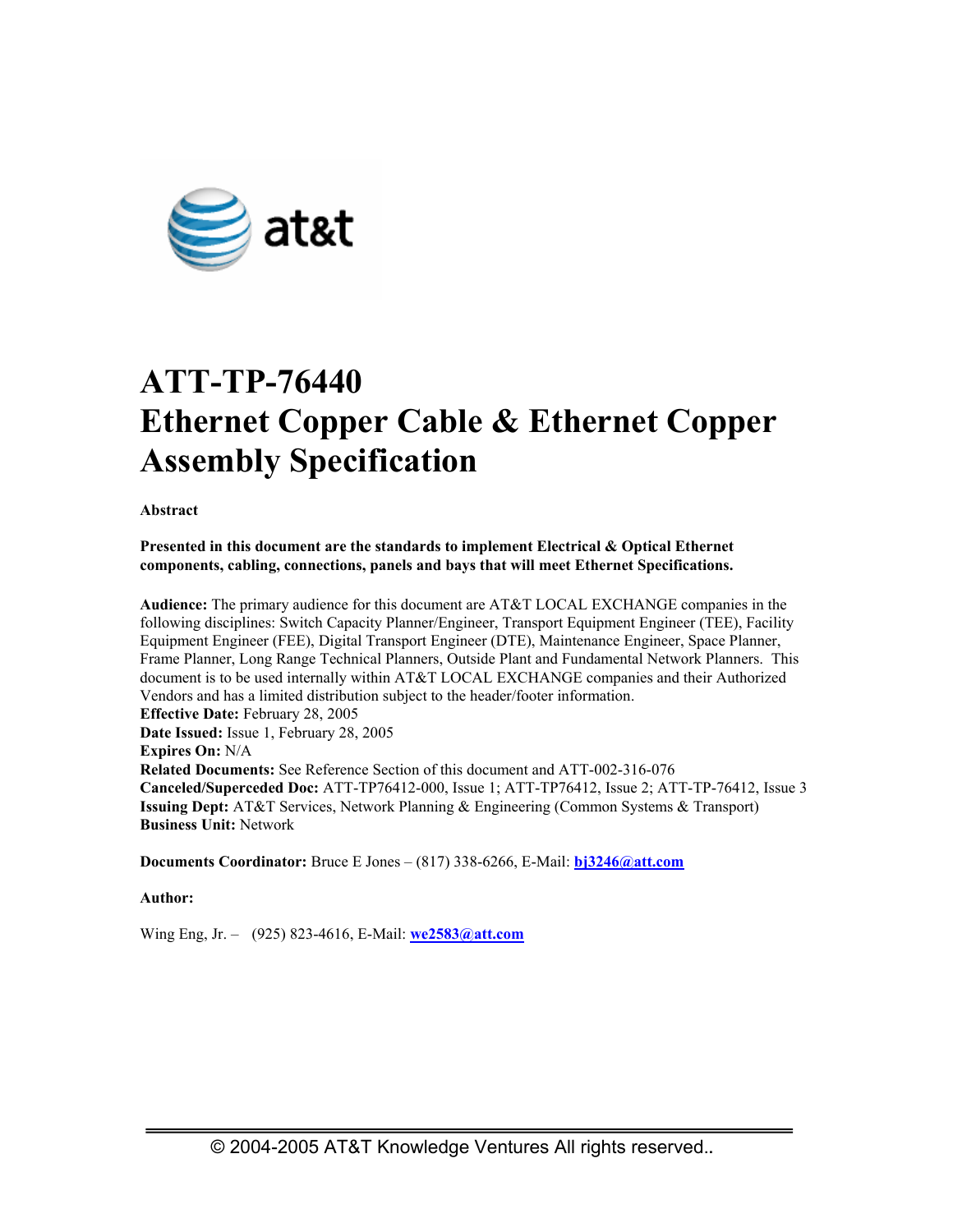# **Table of Contents**

| 1. |     |  |
|----|-----|--|
| 2. |     |  |
| 3. |     |  |
| 4. |     |  |
|    | 4.1 |  |
|    | 42  |  |
|    |     |  |
|    |     |  |
|    |     |  |
|    |     |  |
|    |     |  |
|    |     |  |
|    |     |  |
|    |     |  |
|    |     |  |
|    |     |  |
|    |     |  |
|    |     |  |
|    |     |  |
|    |     |  |
|    |     |  |
|    |     |  |
|    |     |  |
|    |     |  |
|    |     |  |
|    |     |  |
|    |     |  |
|    |     |  |
|    |     |  |
|    |     |  |
|    |     |  |
|    |     |  |
|    |     |  |
|    |     |  |
|    |     |  |
|    |     |  |
|    |     |  |
|    |     |  |
|    |     |  |
|    |     |  |
|    |     |  |
|    |     |  |

© 2004-2005 AT&T Knowledge Ventures All rights reserved..

 $\overline{2}$ 

 $\qquad \qquad$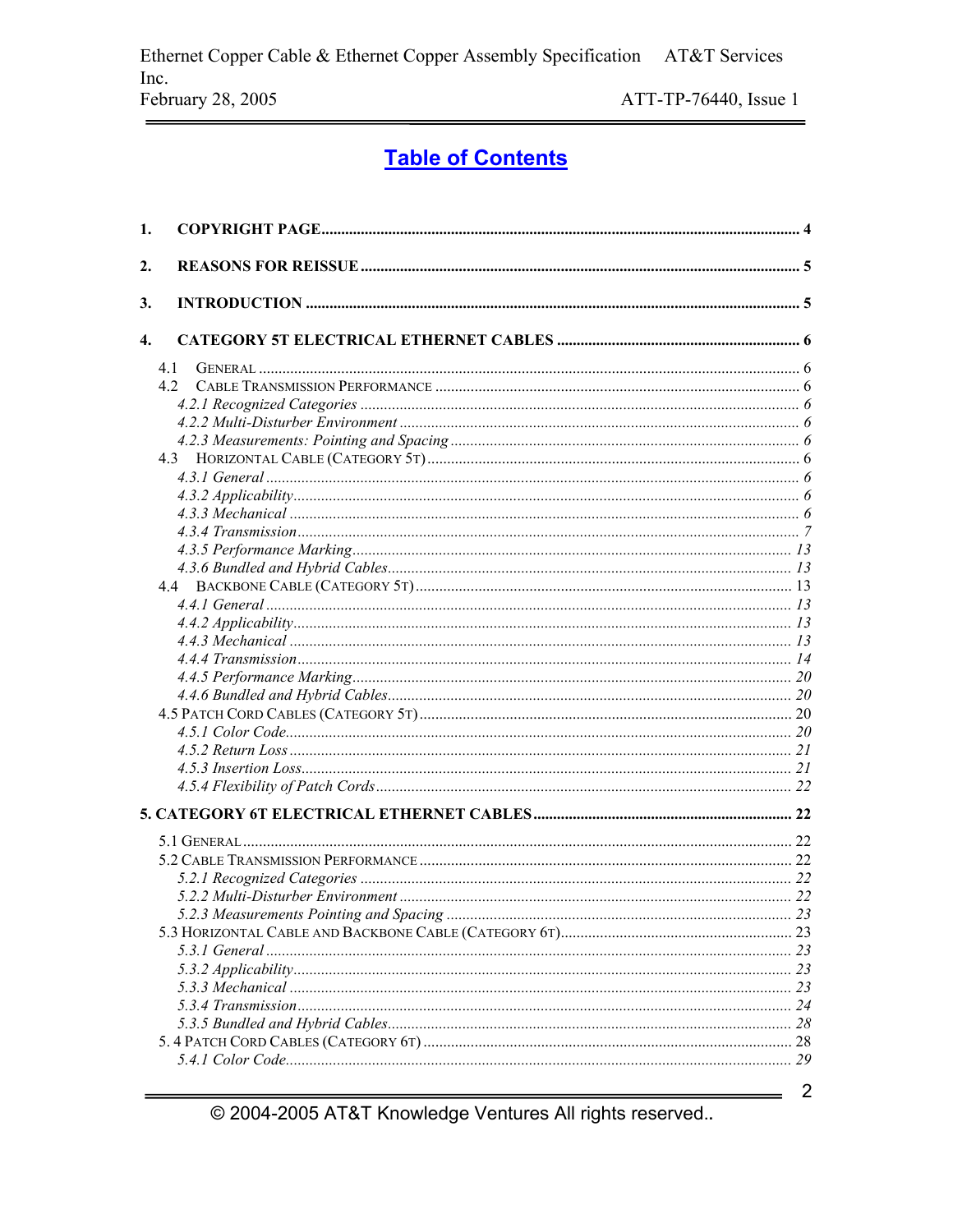#### Ethernet Copper Cable & Ethernet Copper Assembly Specification AT&T Services Inc. ATT-TP-76440, Issue 1 February 28, 2005

|                                                                    | 29 |
|--------------------------------------------------------------------|----|
|                                                                    | 29 |
|                                                                    |    |
| 6. RJ-21X AND RJ-45 CABLE AND CONNECTOR ASSEMBLY SPECIFICATION  30 |    |
|                                                                    |    |
|                                                                    |    |
|                                                                    |    |
|                                                                    |    |
|                                                                    |    |
|                                                                    |    |
|                                                                    |    |
|                                                                    |    |
|                                                                    |    |
|                                                                    |    |
|                                                                    |    |
|                                                                    |    |
| <b>REFERENCES</b><br>7.                                            |    |
|                                                                    |    |
| 8.                                                                 | 40 |

 $\mathbf{3}$ 

 $\qquad \qquad$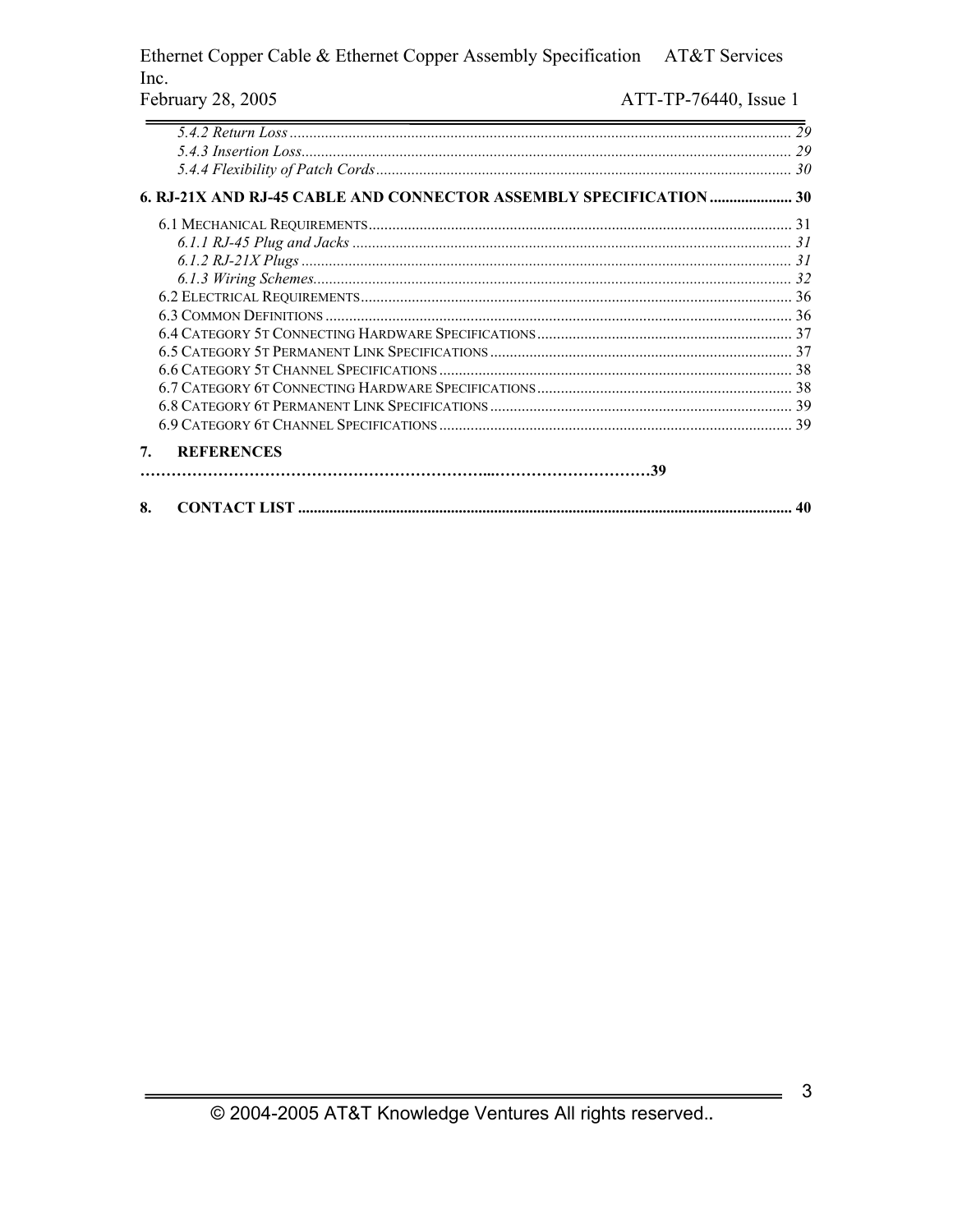# **1. Copyright Page**

**Notice:** This document is an unpublished work protected by the United States copyright laws and is proprietary to AT&T Knowledge Ventures. Disclosure, copying, reproduction, merger, translation, modification, enhancement, or use by anyone other than authorized employees or licensees of AT&T Knowledge Ventures. without the prior written consent of AT&T Knowledge Ventures. is prohibited.

© 2004-2005 AT&T Knowledge Ventures All rights reserved..

**Trademarks:** Windows 95, 97, 98, 2000, NT, ME, XP, Excel, Word for Windows, PowerPoint, Internet Explorer, Office Professional 97, Visio 2000, Visio Professional 2002, Visio Enterprise Network Tools and Microsoft are trademarks of the Microsoft Corporation. Netscape Navigator is a trademark of the Netscape Corporation. AutoCAD 2000, 2000i & 2002 are trademarks of the Autodesk Corporation. Adobe Acrobat 5.0 and PDF are trademarks of the Adobe Corporation. Common Language®, SWITCH®, TIRKS®, CLEI®, CLLI® and CLFI® are registered trademarks of Telcordia Technologies Inc. ANSI is a trademark of the American National Standards Institute. All other trademarks belong to their respective owners.

**Publisher:** Network Planning & Engineering – Common Systems Standards AT&T Services Inc. 1116 Houston St., Rm 840 Ft. Worth, Texas 76102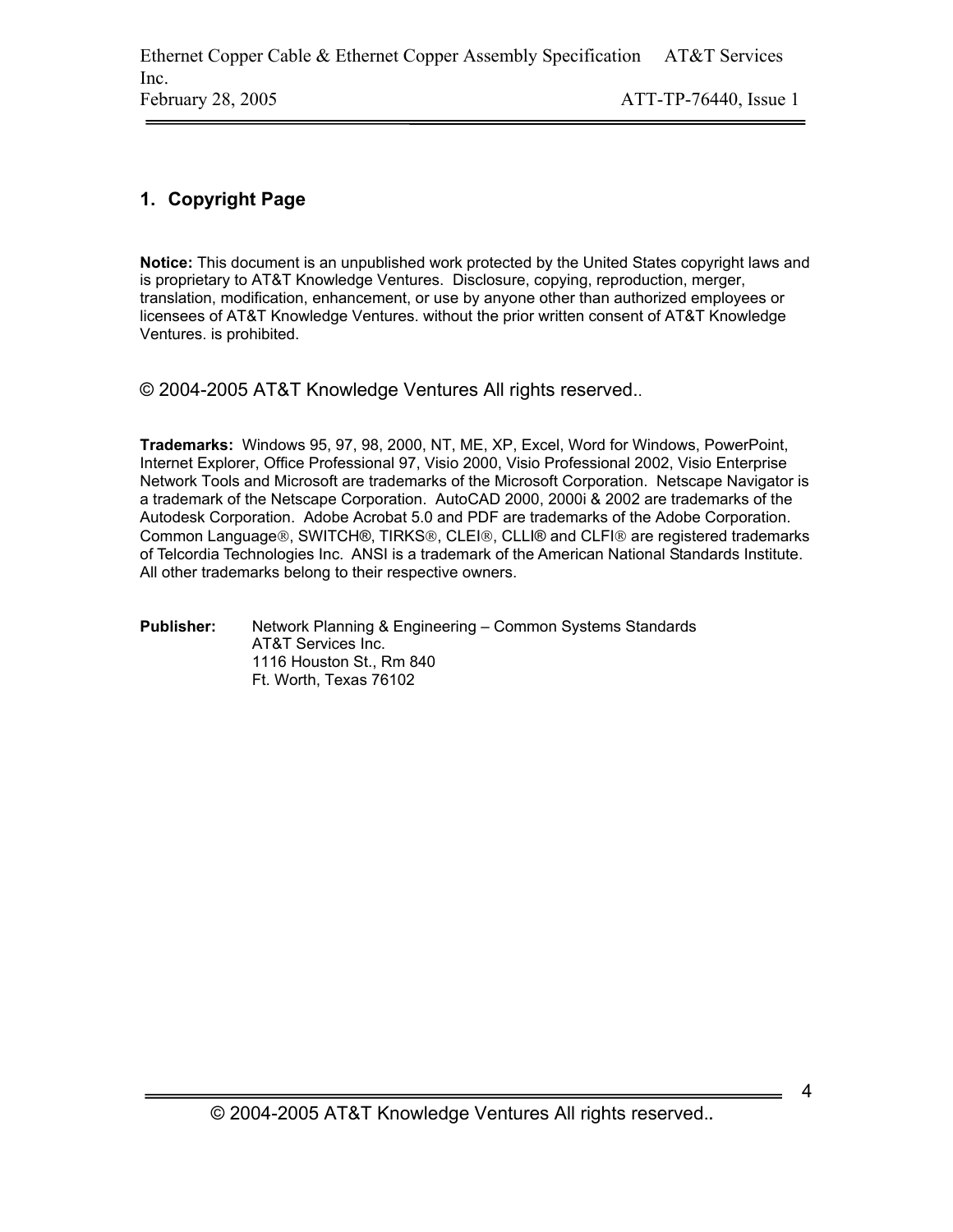# **2. Reasons for Reissue**

This section will be updated with future issues highlighting changes to this document.

# **3. Introduction**

AT&T LOCAL EXCHANGE companies require the use of Category 5t/Category 6t Ethernet Cabling in order to provide, for its deployment use, an improved quality of cabling product over that of the TIA/EIA-568-B standard which is applicable to Category 5/Category 5e/Category 6 Ethernet Cabling.

Category 5t Ethernet Cable is available in both 4 pair (horizontal cable) and 25 pair (backbone cable) constructions, while Category 6t Ethernet Cable is only available as a 4 pair (horizontal or backbone cable) construction.

It is understood that Category 5t Ethernet Cabling will support bi-directional rates up to 1000 Base T, 1 Gigabit, over a maximum of 90 meters of copper cable transmission and also assumes that the hardware and connectors used to complete Category 5t Ethernet circuits are fully Category 5t compliant. Category 6t Ethernet Cabling is intended to support bi-directional rates of 1000 Base T, 1 Gigabit, over a maximum of 90 meters of copper cable transmission and will also support futuristic rates well in excess of 1000 Base T (1 Gigabit) when such rates become available and are fully supported by transport compliant operational network elements.

Due to their particular construction, Ethernet Cables for Category 5t and Category 6t transport do not require internal shielding except under very unusual circumstances involving very high radiation fluxes from EMI (electromagnetic interference). Such High Flux EMI sources may include: Electric motors, Transformers, AC Voltages, Heaters, Fluorescent Lights, Copiers, Power Cables, Radio Transmitters, Cellular Phones, Power Supplies, Rectifiers, Oscillators, etc. Shielded Ethernet Cables, if required, must utilize only an aluminum-mylar foil wrap with tinned copper drain wire for the shield.

For required background information, as mandated by the Telecommunications Industry Association, all manufacturers of Ethernet Cables or Ethernet Cable Assemblies, all Contracted Installation Vendors or other personnel providing Ethernet-related products or services within AT&T LOCAL EXCHANGE companies Central Offices or Customer Premises must comply with the requirement of purchasing a copy of the TIA/EIA-568-B Commercial Building Telecommunications Cabling Standard/Optical Fiber Cabling Components Standard from the following source(s):

Refer to the current Catalog of EIA Electronic Industries Alliance Standards and Engineering Publications or call Global Engineering Documents, USA and Canada (1-800-854-7179) International (303-397-7956).

The TIA/EIA-568-B Documents are published by: Telecommunications Industry Association 2001 Standards and Technology Department 2500 Wilson Boulevard Arlington, VA 22201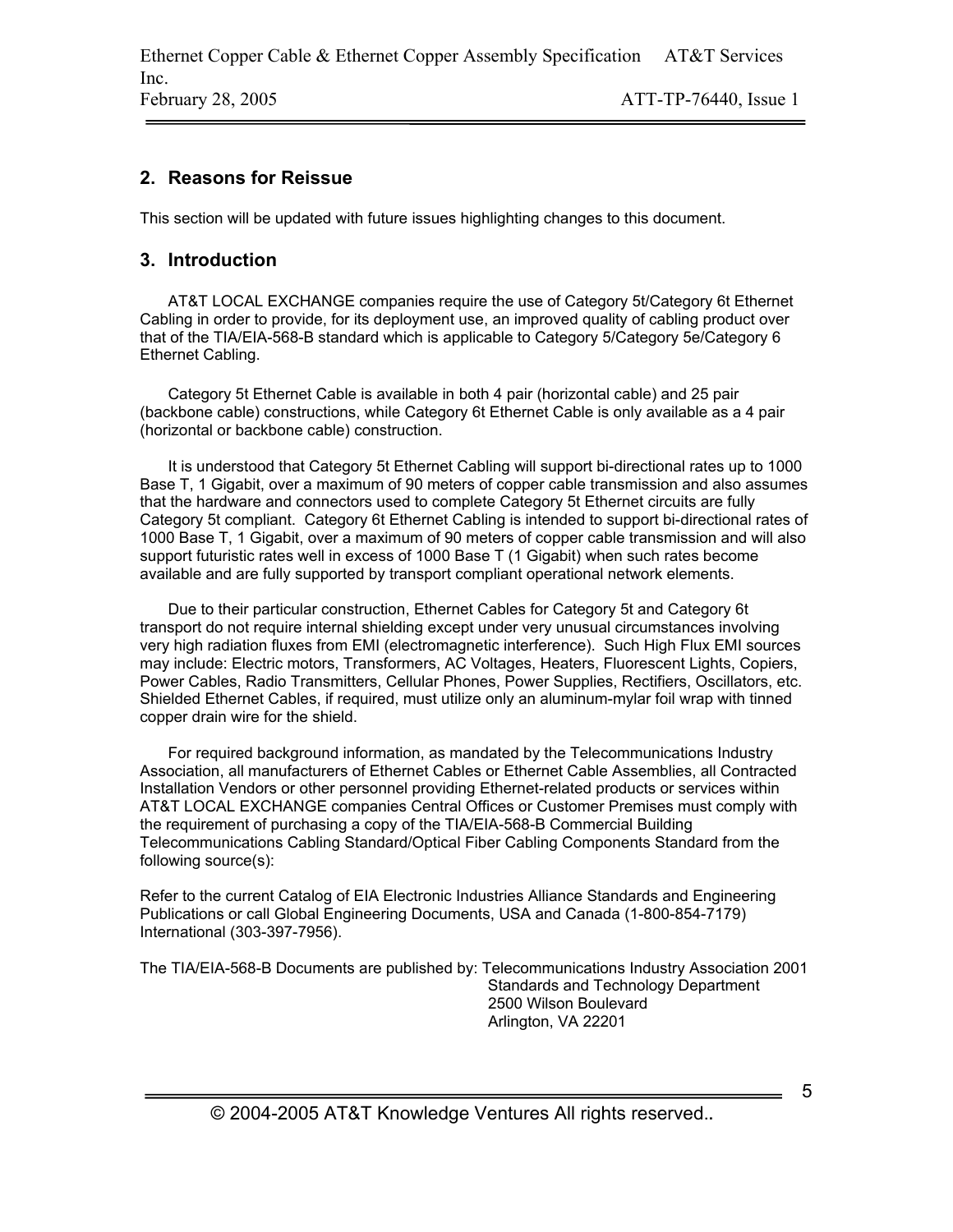# **4. Category 5t Electrical Ethernet Cables**

#### **4.1 General**

The cable must meet the mechanical and transmission performance specifications for twisted pair cables. The nominal, purely resistive, impedance of these cables must be 100 ohms over the frequency range of 1 MHz to 100 MHz.

#### **4.2 Cable Transmission Performance**

#### **4.2.1 Recognized Categories**

Only Category 5t or higher frequency-rated cable, such as Category 6t cable, is recognized in this document. Category 5t cable means 100-ohm cable that will perform with transmission characteristics as specified in this document up to a frequency of 100MHz, while Category 6t means 100-ohm cable that will perform with transmission characteristics as specified in this document up to a frequency of 250MHz.

#### **4.2.2 Multi-Disturber Environment**

To be applicable to a multiple disturber environment, this specification sets forth transmission performance requirements as both worse case pair to pair measurements and also power sum calculations that approximate the impacts from multi-disturbers.

#### **4.2.3 Measurements: Pointing and Spacing**

The total number of points that are measured within the frequencies as required will be a minimum of 100 times the number of decades that are covered within the specified frequency range. For example, for a DC to 100MHz specified frequency range, 1 X10 exp 7 decades of measurement points, or one billion points, is covered.

### **4.3 Horizontal Cable (Category 5t)**

#### **4.3.1 General**

The requirements for balanced twisted-pair cables which are used in Category 5t horizontal cabling are detailed as follows: The horizontal cable will consist of 22 AWG to 24 AWG Insulated Thermoplastic Solid Conductors that are made into four (4) separate twisted pairs and are surrounded by a thermoplastic outer jacket. This cable will meet all the mechanical requirements of ANSI/ICEA S80-576 that are relevant to inside wiring, 4 pair, cable for both plenum or general (riser) cabling within a building.

#### **4.3.2 Applicability**

These horizontal cables will be constructed of four (4) balanced twisted pairs of 24 AWG, minimum, insulated thermoplastic solid conductors surrounded by a thermoplastic jacket. Larger conductors of 22 AWG may also be used.

#### **4.3.3 Mechanical**

The horizontal cables will meet applicable requirements of ANSI/ICEA S-90-661-1994 as well as the physical design requirements within this document (see clauses 4.3.3.1 to 4.3.3.6).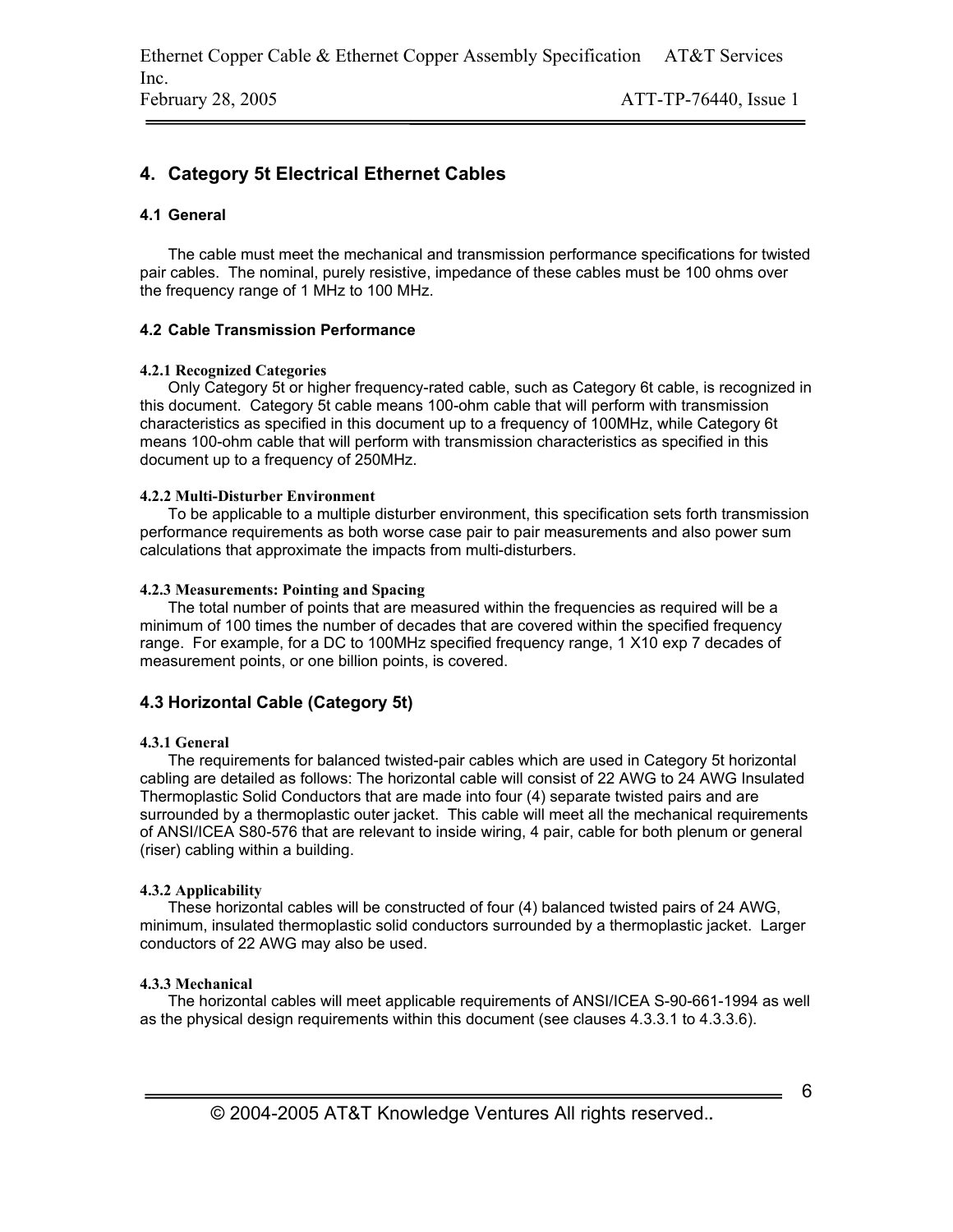#### **4.3.3.1 Insulated Conductor**

The insulated conductor will be 1.22mm(0.048 in) maximum in diameter.

#### **4.3.3.2 Pair Assembly**

The cable will be limited to four (4) twisted pair conductors in construction.

#### **4.3.3.3 Color Codes**

The color code of the horizontal cable will conform to that of Table 1.

| <b>Color Identification</b> | <b>Color Code</b>  |              | Abbreviation |      |
|-----------------------------|--------------------|--------------|--------------|------|
| Pair 1                      | White-Blue         | <b>Blue</b>  | $(W-BL)$     | (BL) |
| Pair 2                      | White-Orange       | Orange       | $(W-O)$      | (O)  |
| Pair 3                      | <b>White-Green</b> | Green        | $(W-G)$      | (G)  |
| Pair 4                      | White-Brown        | <b>Brown</b> | (W-BR)       | BR)  |

### **Table 1 - Category 5t - 4 Pair Horizontal Cable Color Code**

#### **4.3.3.4 Cable Diameter**

The completed cable outer diameter will be less than 6.35mm(0.25 in).

#### **4.3.3.5 Breaking Strength**

The ultimate breaking strength of the cable will be a minimum of 400 N (90 lbf), when measured in accordance with ASTM D4565.

#### **4.3.3.6 Bending Radius**

Twisted Pair cables will be capable of withstanding a bend radius of 25.4mm(1.0 inch) at a temperature of -20 degrees C +/- 1 degree C, without any cracking of the jacket or insulation, when tested in accordance with ASTM D4565, Wire and Cable Bending Test.

#### **4.3.3.7 Core Shield**

When specified, Category 5t horizontal cables will be manufactured with an electrically continuous aluminum-mylar core shield, and tinned copper drain wire, that complies to the following standard: The DC Resistance of the core shield will not exceed the value per the following equation: R (ohms/km) = 62.5/D (mm), where R equals the maximum resistance of the core shield and where D equals the outside diameter of the shield.

#### **4.3.4 Transmission**

#### **4.3.4.1 DC Resistance**

The resistance of any conductor, when measured in accordance with ASTM D4566 will not be greater than 9.38 ohms per 100 m (328 ft) at, or corrected to, a temperature of 20 degrees C.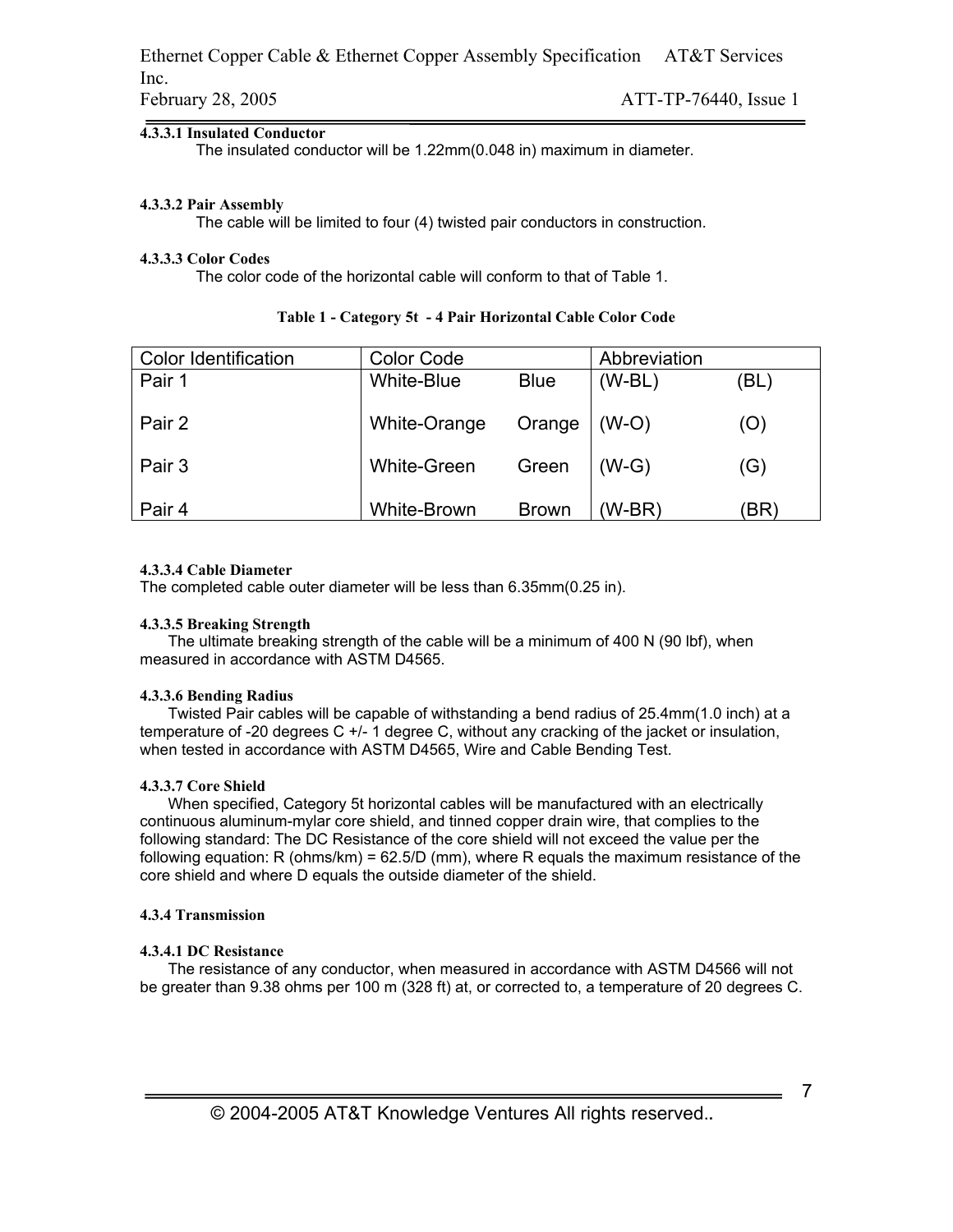#### **4.3.4.2 DC Resistance Unbalance**

The DC resistance unbalance between any two paired conductors, measured according to ASTM D4565, will not exceed 5% when measured at, or corrected to, a temperature of 20 degrees C.

#### **4.3.4.3 Mutual Capacitance**

The mutual capacitance of all horizontal cable pairs, measured at 1kHz, at or corrected to a temperature of 20 degrees C, should not exceed 5.6nF per 100m(328 ft) for category 5t cables. Measurements will be performed in accordance with ASTM D4566.

#### **4.3.4.4 Capacitance Unbalance: Pair to Ground**

The capacitance unbalance to ground of any cable pair in the horizontal cable measured at 1kHz and in accordance to ASTM D4566, at or corrected to a temperature of 20 degrees C, will not exceed 330 pF per 100m(328 ft).

#### **4.3.4.5 Return Loss**

Return loss is a measurement of the reflected energy resulting from varying impedance fluctuations in the cable and is important in controlling for purposes of bi-directional transmission. Table 2 lists the requirements of horizontal cable for return loss as measured over a length of 100 m (328 ft).

#### **Table 2 - Category 5t Horizontal Cable Return Loss @20 degrees C +/- 3 degrees C (68 degrees F +/- 5.5 degrees F), worst pair**

| Frequency(MHz) | Category 5t(dB)  |
|----------------|------------------|
| 1 to 10        | $20 + 5 \log(f)$ |
| 10 to 20       | 25               |
| l 20 to 100    | 25 - 7log(f/20)  |

#### **4.3.4.6 Insertion Loss**

Insertion loss is a measure of the signal loss that occurs due to the termination of a length of cable between a transmitter and receiver and is often called attenuation. Insertion loss is expressed in dB relative to the received signal level and will be measured for all cable pairs in accordance with ASTM D4566 and 4.3.4.14 at 20 +/- 3 degrees C or corrected to a temperature of 20 degrees C. A correction factor amounting to 0.4%/degree C for category 5t cables will be applied. Table 3 lists the horizontal cable insertion losses for specified frequencies, with 100 resistive ohms of source/load terminations.

#### **Table 3 - Category 5t Horizontal Cable Insertion Loss @ 20 degrees C +/- 3 degrees C (68 degrees F +/- 5.5 degrees F), worse pair, for a cable length of 100m(328 ft.)**

| Frequency(MHz) | Category 5t(dB) |
|----------------|-----------------|
| 0.772          | 1.8             |
| 1.0            | 2.0             |
| 4.0            | 4.0             |
| 8.0            | 5.7             |
| 10.0           | 6.4             |
| 16.0           | 8.0             |
| 20.0           | 9.1             |
| 25.0           | 10.2            |

© 2004-2005 AT&T Knowledge Ventures All rights reserved.**.**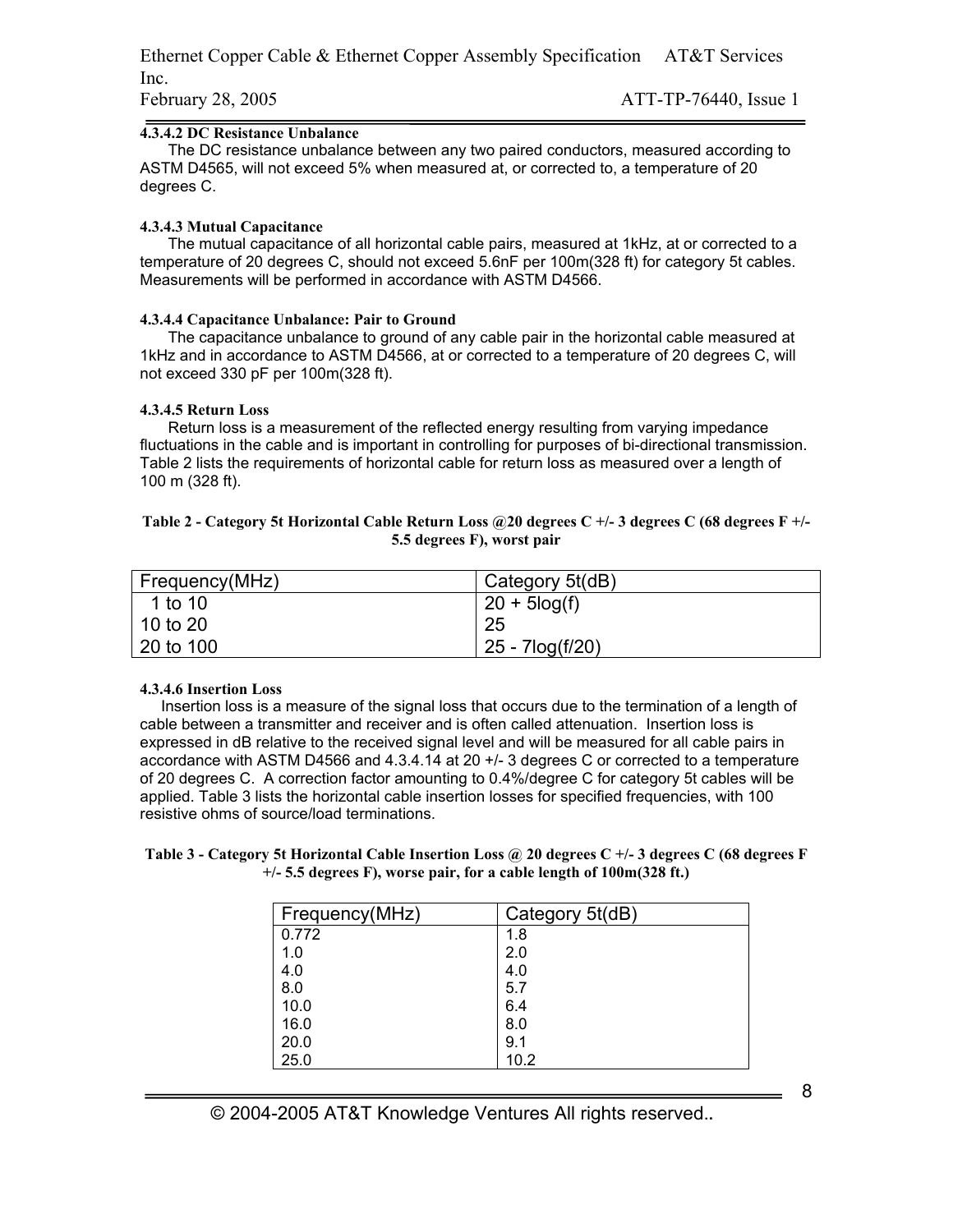Ethernet Copper Cable & Ethernet Copper Assembly Specification AT&T Services Inc.<br>February 28, 2005

ATT-TP-76440, Issue 1

| 31.25 | 44<br>$\boldsymbol{\Lambda}$<br>. |  |
|-------|-----------------------------------|--|
| 62.5  | 16.6                              |  |
| 100.0 | д<br>04<br>ن. ا ے                 |  |

9

 $\overline{\phantom{a}}$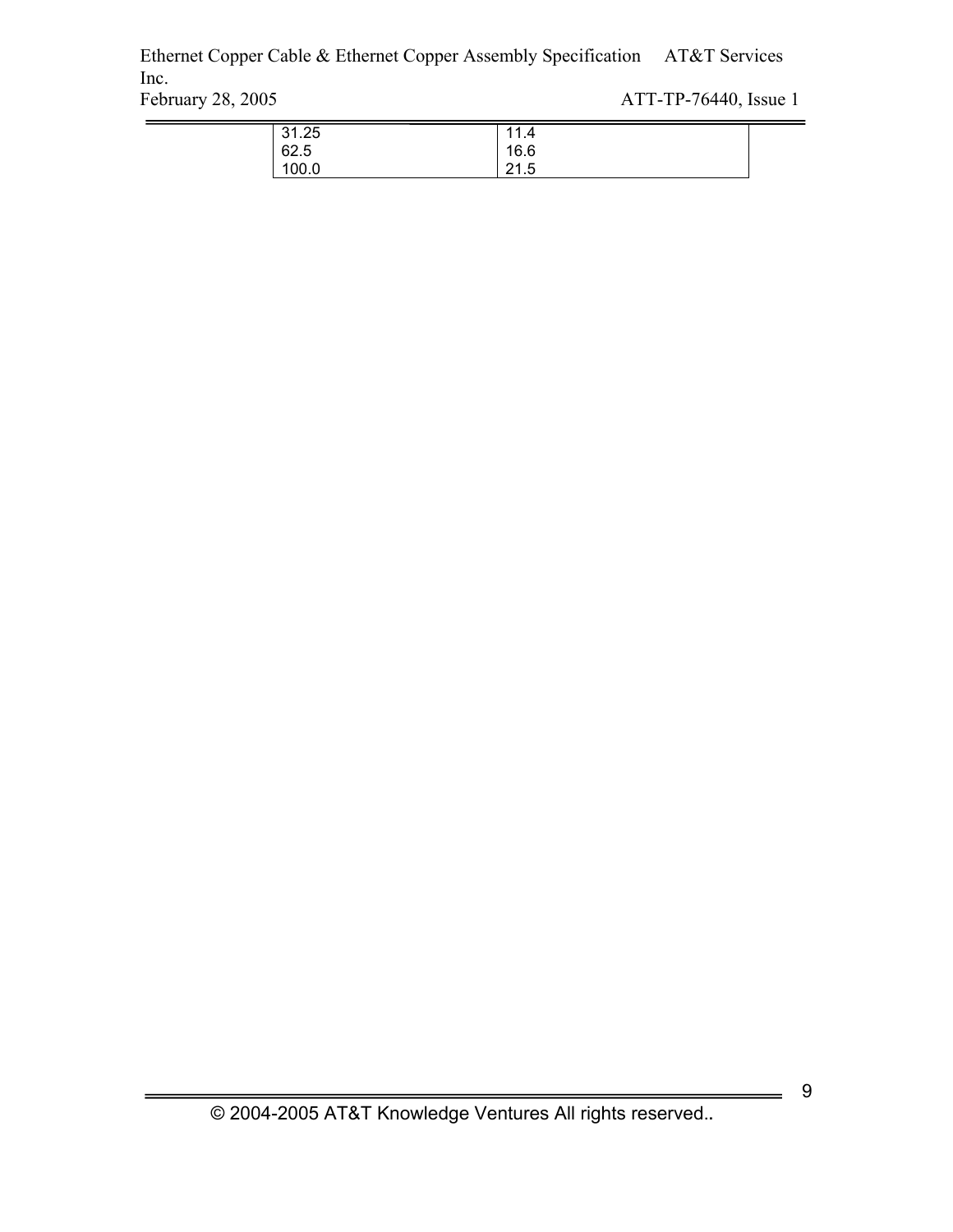| Ethernet Copper Cable & Ethernet Copper Assembly Specification AT&T Services |                       |  |
|------------------------------------------------------------------------------|-----------------------|--|
| Inc.                                                                         |                       |  |
| February 28, 2005                                                            | ATT-TP-76440, Issue 1 |  |

#### **4.3.4.7 Near End Crosstalk (NEXT) Loss**

Near end crosstalk quantifies, via measurement, the undesired signal coupling from a transmitter at the near-end of a copper cable into neighboring pairs of the same copper cable as measured at the near end. NEXT is expressed in dB relative to the launched signal level and will be measured for all cable pair combinations in accordance with ASTM D4566. NEXT loss for Category 5t cables will be measured at 100 meter or longer horizontal cable lengths.

| Table 4 - Category 5t Horizontal Cable NEXT Loss @ 20 degrees C +/- 3 degrees C (68 degrees F +/- |
|---------------------------------------------------------------------------------------------------|
| 5.5 degrees F), worse pair to pair                                                                |

| - 100<br>$\prime$<br>Frequency(MHz) | Category 5t(dB) |
|-------------------------------------|-----------------|
| 0.772                               | 69.2            |
| 1.0                                 | 67.5            |
| 4.0                                 | 58.5            |
| 8.0                                 | 54.0            |
| 10.0                                | 52.5            |
| 16.0                                | 49.4            |
| 20.0                                | 48.0            |
| 25.0                                | 46.5            |
| 31.25                               | 45.1            |
| 62.5                                | 40.6            |
| 100.0                               | 37.5            |

#### **4.3.4.8 Category 5t Power Sum Near End Crosstalk (PSNEXT) Loss**

PSNEXT loss is a required parameter of measure since each duplex channel is capable of being disturbed by more than one duplex channel. The PSNEXT loss is calculated in accordance with ASTM D4566 as a power sum on a selected pair from all other pairs for a 4 pair cable. A cable length of 100m(328 feet) will be used for the PSNEXT measurement.

| Frequency(MHz) | $\cdots$ $\cdots$<br>Category 5t(dB) |
|----------------|--------------------------------------|
| 0.150          | 77.2                                 |
| 0.772          | 66.5                                 |
| 1.0            | 64.8                                 |
| 4.0            | 55.8                                 |
| 8.0            | 51.3                                 |
| 10.0           | 49.8                                 |
| 16.0           | 46.7                                 |
| 20.0           | 45.3                                 |
| 25.0           | 43.8                                 |
| 31.25          | 42.4                                 |
| 62.5           | 37.9                                 |
| 100.0          | 34.8                                 |

#### **Table 5 - Category 5t Horizontal Cable PSNEXT loss @ 20 degrees C +/- 3 degrees C (68 degrees F +/- 5.5 degrees F)**

 $\frac{1}{\sqrt{1-\frac{1}{2}}}\left| \frac{1}{2}\right|$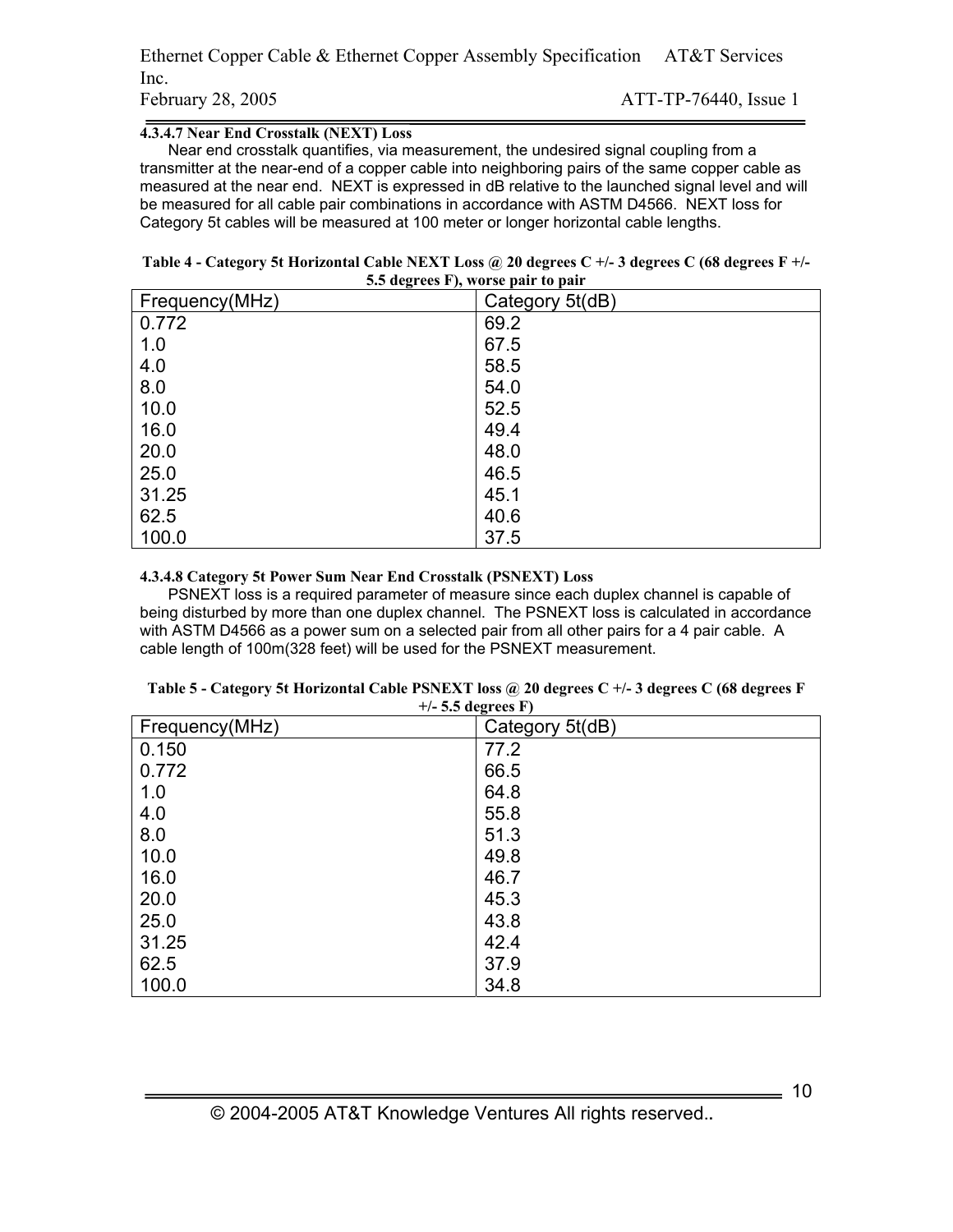#### **4.3.4.9 Equal Level Far End Crosstalk (ELFEXT)**

FEXT loss measures the unwanted signal which is coupled from a transmitter at the far end of a copper cable into neighboring pairs as measured at the near end of the same copper cable. FEXT loss is measured in dB as the difference between the measured FEXT loss and the insertion loss of the disturbed pair. FEXT loss will be measured and ELFEXT calculated for all cable pair combinations in accordance with the FEXT measurement procedure found in ASTM D4566. The cable length used for the evaluation of ELFEXT will be 100m (328 ft).

Table 6 details the horizontal cable ELFEXT.

| $3.3$ acgrees F), we see pair to pair |                 |
|---------------------------------------|-----------------|
| Frequency (MHz)                       | Category 5t(dB) |
| 1.0                                   | 64.8            |
| 4.0                                   | 52.8            |
| 8.0                                   | 46.7            |
| 10.0                                  | 44.8            |
| 16.0                                  | 40.7            |
| 20.0                                  | 38.8            |
| 25.0                                  | 36.8            |
| 31.25                                 | 34.9            |
| 62.5                                  | 28.9            |
| 100.0                                 | 24.8            |

| Table 6 - Category 5t Horizontal Cable ELFEXT @ 20 degrees C +/- 3 degrees C (68 degrees F +/- |
|------------------------------------------------------------------------------------------------|
| 5.5 degrees F), worse pair to pair                                                             |

#### **4.3.4.10 Power Sum Equal Level Far End Crosstalk (PSELFEXT)**

Equal level far end crosstalk is specified for horizontal cables since each duplex channel can be disturbed by more than one duplex channel. Power sum equal level far end crosstalk loss takes into account the combined crosstalk (statistical) on a receive pair from all far end disturbers operating simultaneously and is calculated in accordance with ASTM D4566 as a power sum on a selected pair from all other pairs for a 4 pair cable. A cable length of 100m (328 ft.) will be used to measure the PSELFEXT.

 $=$  11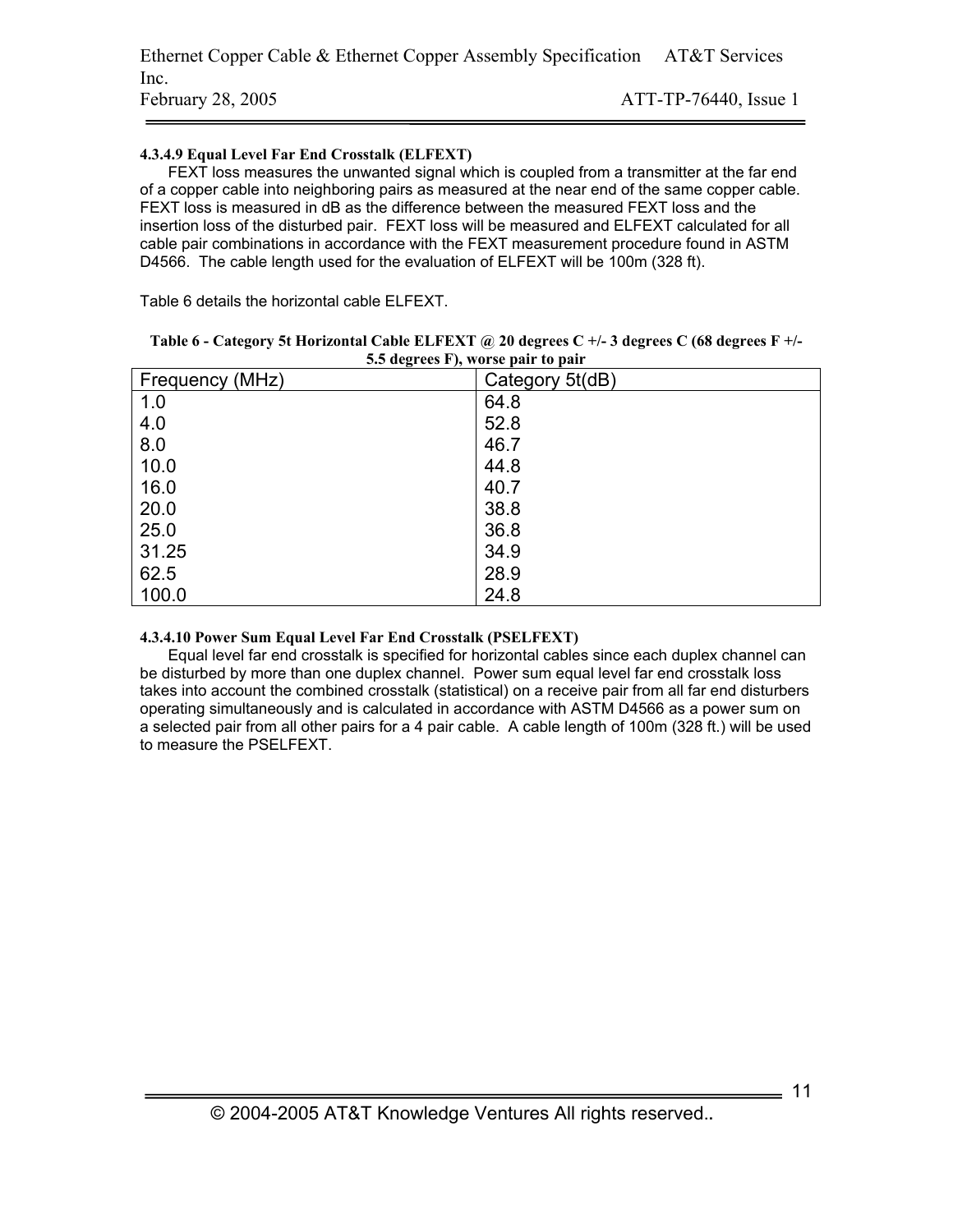Table 7 lists the PSELFEXT requirements for horizontal cable.

#### **Table 7 - Category 5t Horizontal Cable PSELFEXT @ 20 degrees C +/- 3 degrees C (68 degrees F +/- 5.5 degrees F)**

| Frequency(MHz) | Category 5t(dB) |
|----------------|-----------------|
| 1.0            | 61.8            |
| 4.0            | 49.8            |
| 8.0            | 43.7            |
| 10.0           | 41.8            |
| 16.0           | 37.7            |
| 20.0           | 35.8            |
| 25.0           | 33.8            |
| 31.25          | 31.9            |
| 62.5           | 25.9            |
| 100.0          | 21.8            |

#### **4.3.4.11 Propagation Delay for 4 Pair Horizontal Cables**

Propagation delay is the time it takes for a signal to move or propagate from one end of the cable to the other end and is expressed in nanoseconds (ns). It shall be measured for all cable pairs in accordance with ASTM D4566.

Table 8 lists the requirements for propagation delay using a cable length of 100m(328 ft).

#### **Table 8 - Category 5t Propagation Delay, Velocity of Propagation and Propagation Delay Skew for 4 Pair Horizontal Cables @ 20 degrees C +/- 3 degrees C (68 degrees F +/- 5.5 degrees F)**

| Frequency (MHz) | Maximum                            | <b>Minimum Velocity</b> | Maximum                  |
|-----------------|------------------------------------|-------------------------|--------------------------|
|                 | Propagation Delay   of Propagation |                         | <b>Propagation Delay</b> |
|                 | (ns/100m)                          | $\frac{1}{2}$           | Skew (ns/100m)           |
|                 | 570                                | 58.5                    | 45                       |
| 10              | 545                                | 61.1                    | 45                       |
| 100             | 538                                | 62.0                    | 45                       |

### **4.3.4.12 Propagation Delay Skew for 4 Pair Horizontal Cables**

Propagation delay skew is a calculation of the difference of signal delay from the fastest cable pair to the slowest cable pair. It will be measured for all cable pairs in accordance with ASTM D4566. (See table 8, above, for the requirements of maximum propagation delay skew). For every frequency between 1MHz and the highest frequency of reference in MHz, Category 5t cable propagation delay skew will not exceed 45 ns/100m at 20 degrees C, 40 degrees C and 60 degrees C.

 $\frac{1}{\sqrt{12}}$  12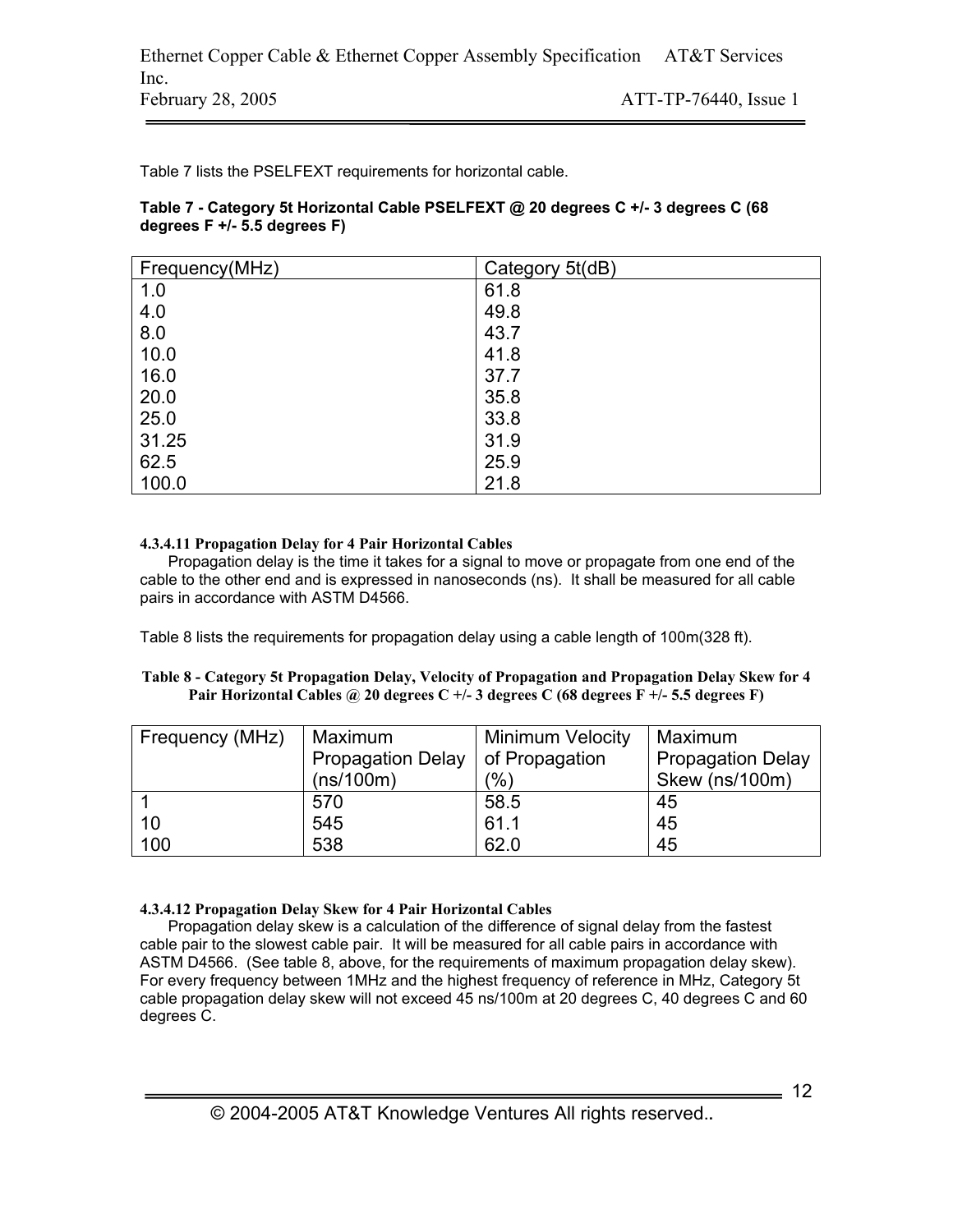Ethernet Copper Cable & Ethernet Copper Assembly Specification AT&T Services Inc. February 28, 2005 ATT-TP-76440, Issue 1

#### **4.3.4.13 Measurement Precautions**

Mutual capacitance, capacitance unbalance, characteristic impedance, return loss, insertion loss, SRL, NEXT loss and ELFEXT measurements and calculations will be performed on copper cable samples of 100 m (328 ft) which will be removed from the reel or packaging. The test sample will be placed out along a non-conducting surface, loosely coiled or supported in aerial spans and all pairs will be terminated in 100 resistive ohms.

#### **4.3.5 Performance Marking**

Horizontal cables should be marked to designate transmission performance. Such markings do not replace other markings required by listing agencies or those needed to satisfy electric code or local building/fire code requirements.

#### **4.3.6 Bundled and Hybrid Cables**

Under Consideration; but not approved, at this time.

#### **4.4 Backbone Cable (Category 5t)**

#### **4.4.1 General**

The requirements for balanced twisted-pair cables which are used in Category 5t backbone cabling are detailed as follows: The backbone cable will consist of 22 AWG to 24 AWG Insulated Thermoplastic Solid Conductors that are made into one or more units of balanced twisted pairs. The units are to be formed into binder groups of 25 pairs and must follow the standard industry color code of ANSI/ICEA S-80-576. The groups are distinguished by colored binders and assembled together to form the core of this cable. These pairs are to be surrounded by a thermoplastic outer jacket. This cable will meet all the mechanical requirements of ANSI/ICEA S80-576 that are relevant to 25 pair, and larger, cable for both plenum or general (riser) cabling within a building.

#### **4.4.2 Applicability**

These backbone cables will be constructed of 25 pair groups of balanced twisted pairs of 24 AWG, minimum, insulated thermoplastic solid conductors surrounded by a thermoplastic jacket. Larger conductors of 22 AWG may also be used.

#### **4.4.3 Mechanical**

The backbone cables will meet applicable requirements of ANSI/ICEA S-90-661-1994 as well as the physical design requirements within this document (see clauses 4.3.3.1 to 4.3.3.6).

#### **4.4.3.1 Insulated Conductor**

The insulated conductor will be 1.22mm(0.048 in) maximum in diameter.

#### **4.4.3.2 Pair Assembly**

The cable will be limited to twenty-five (25) twisted pair conductors in construction per binder group.

#### **4.4.3.3 Color Codes**

The color code of the backbone cable will conform to the industry standard color code of 10 distinct colors that identify 25 pairs as detailed in ANSI/ICEA S-80-576

#### **4.4.3.4 Breaking Strength**

The ultimate breaking strength of the cable will be a minimum of 400 N (90 lbf), when measured in accordance with ASTM D4565.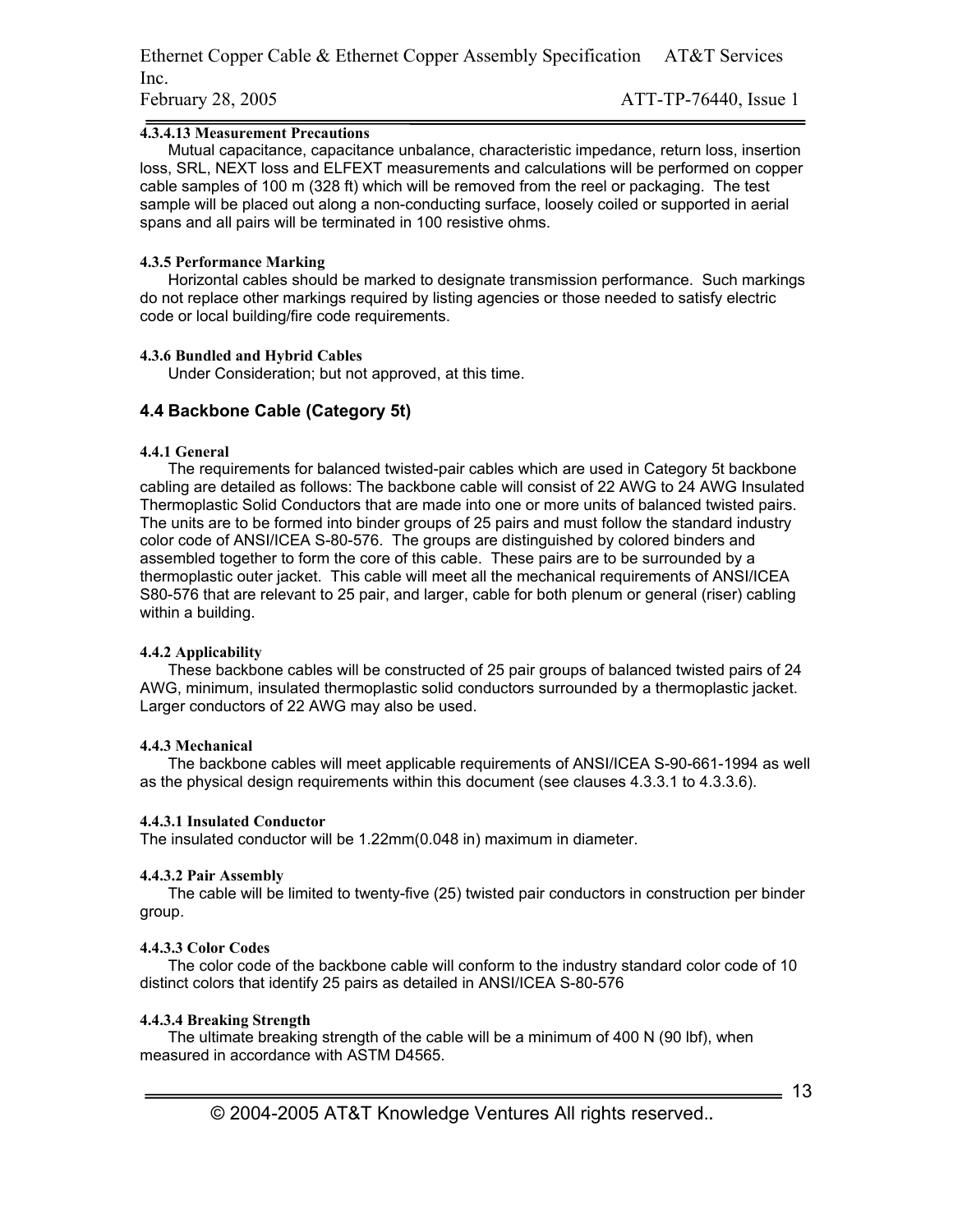#### **4.4.3.5 Bending Radius**

Twisted Pair cables will be capable of withstanding a bend radius of 25.4mm(1.0 inch) at a temperature of -20 degrees C +/- 1 degree C, without any cracking of the jacket or insulation, when tested in accordance with ASTM D4565, Wire and Cable Bending Test.

#### **4.4.3.6 Core Shield**

When specified, Category 5t backbone cables will be manufactured with an electrically continuous aluminum-mylar core shield, and tinned copper drain wire, that complies to the following standard: The DC Resistance of the core shield will not exceed the value per the following equation: R (ohms/km) = 62.5/D (mm), where R equals the maximum resistance of the core shield and where D equals the outside diameter of the shield.

#### **4.4.4 Transmission**

#### **4.4.4.1 DC Resistance**

The resistance of any conductor, when measured in accordance with ASTM D4566 will not be greater than 9.38 ohms per 100 m (328 ft) at, or corrected to, a temperature of 20 degrees C.

#### **4.4.4.2 DC Resistance Unbalance**

The DC resistance unbalance between any two-paired conductors, measured according to ASTM D4565, will not exceed 5% when measure at, or corrected to, a temperature of 20 degrees C.

#### **4.4.4.3 Mutual Capacitance**

The mutual capacitance of all backbone cable pairs, measured at 1kHz, at or corrected to a temperature of 20 degrees C, should not exceed 5.6nF per 100m(328 ft) for category 5t cables. Measurements will be performed in accordance with ASTM D4566.

#### **4.4.4.4 Capacitance Unbalance: Pair to Ground**

The capacitance unbalance to ground of any cable pair in the backbone cable measured at 1kHz and in accordance to ASTM D4566, at or corrected to a temperature of 20 degrees C, will not exceed 330 pF per 100m(328 ft).

#### **4.4.4.5 Return Loss**

Return loss is a measurement of the reflected energy resulting from varying impedance fluctuations in the cable and is important in controlling for purposes of bi-directional transmission. Table 9 lists the requirements of backbone cable for return loss as measured over a length of 100 m (328 ft).

 $= 14$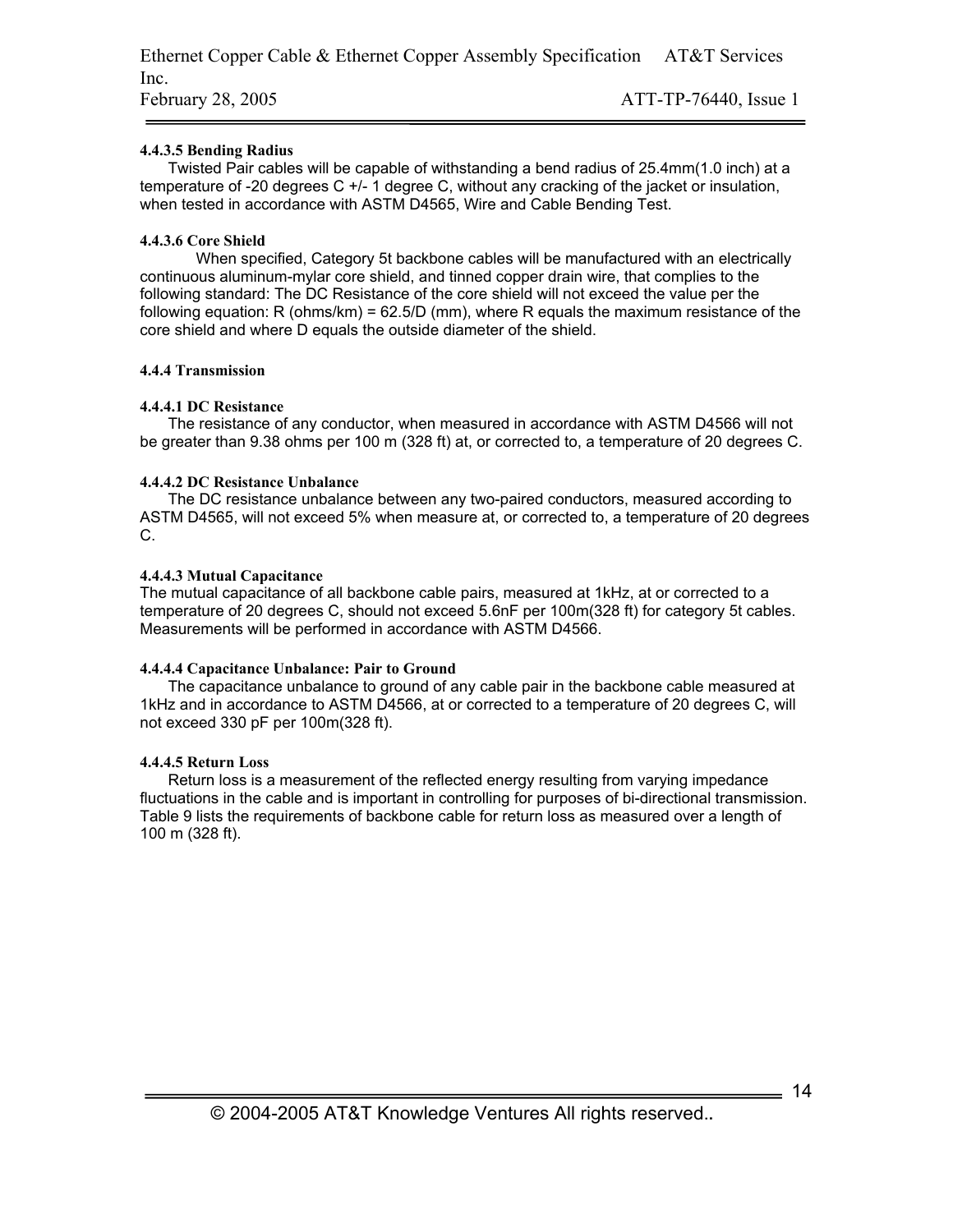#### **Table 9 - Category 5t Backbone Cable Return Loss @20 degrees C +/- 3 degrees C (68 degrees F +/- 5.5 degrees F), worst pair**

| Frequency(MHz) | Category 5t(dB) |
|----------------|-----------------|
| 1 to 10        | $20 + 5$ log(f) |
| 10 to 20       | 25              |
| 20 to 100      | 25 - 7log(f/20) |

#### **4.4.4.6 Insertion Loss**

Insertion loss is a measure of the signal loss that occurs due to the termination of a length of cable between a transmitter and receiver and is often called attenuation. Insertion loss is expressed in dB relative to the received signal level and will be measured for all cable pairs in accordance with ASTM D4566 and 4.4.4.15 at 20 +/- 3 degrees C or corrected to a temperature of 20 degrees C. A correction factor amounting to 0.4%/degree C for category 5t cables will be applied. The resistive source/load termination will be 100 ohms.

Table 10 lists the backbone cable insertion losses for specified frequencies.

| Table 10 - Category 5t Backbone Cable Insertion Loss @ 20 degrees C +/- 3 degrees C (68 degrees F |
|---------------------------------------------------------------------------------------------------|
| $+/-$ 5.5 degrees F), worse pair, for a cable length of $100m(328 ft.)$                           |

| Frequency(MHz) | Category 5t(dB) |
|----------------|-----------------|
| 0.772          | 1.8             |
| 1.0            | 2.0             |
| 4.0            | 4.0             |
| 8.0            | 5.7             |
| 10.0           | 6.4             |
| 16.0           | 8.0             |
| 20.0           | 9.1             |
| 25.0           | 10.2            |
| 31.25          | 11.4            |
| 62.5           | 16.6            |
| 100.0          | 21.5            |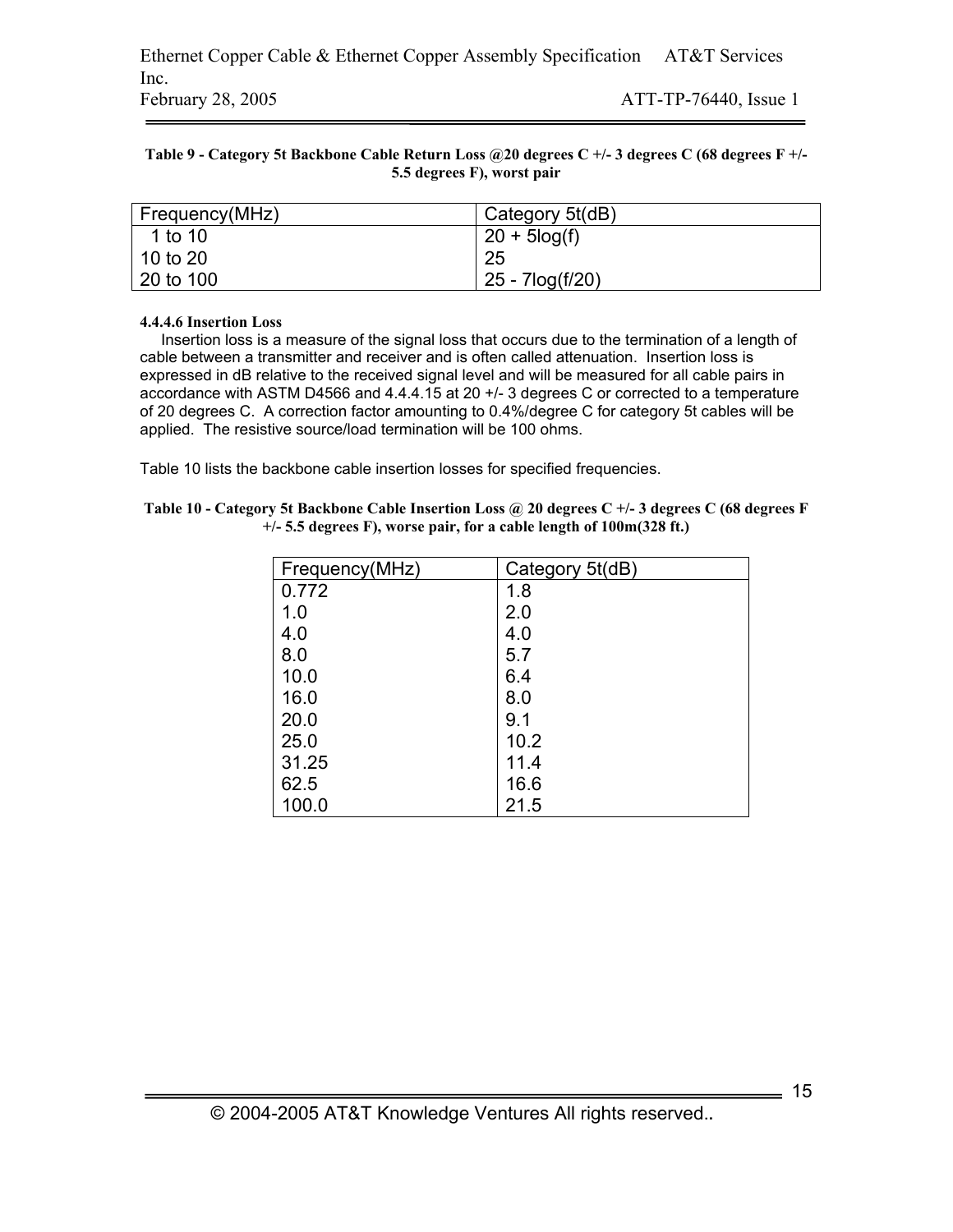#### **4.4.4.7 Near End Crosstalk (NEXT) Loss**

Near end crosstalk quantifies, via measurement, the undesired signal coupling from a transmitter at the near-end of a copper cable into neighboring pairs of the same copper cable as measured at the near end. NEXT is expressed in dB relative to the launched signal level and will be measured for all cable pair combinations in accordance with ASTM D4566. NEXT loss for Category 5t cables will be measured at 100-meter backbone cable lengths. For all frequencies from 0.772 MHz to 100MHz, NEXT loss for any pair-to-pair combination within each Category 5t cable 4-pair group will meet the values stated in Table 11.

| Frequency( | (so as $\sim$ 1. Sie as $\sim$ 1. Sie to $\sim$ 1. Sie see the set of $\sim$ $\sim$ $\sim$<br>Category 5t(dB)/ | Category 5t(dB)/            |
|------------|----------------------------------------------------------------------------------------------------------------|-----------------------------|
| MHz)       | within 4-pair group                                                                                            | $(25th$ to all other pairs) |
| 0.772      | 69.2                                                                                                           | 69.2                        |
| 1.0        | 67.5                                                                                                           | 67.5                        |
| 4.0        | 58.5                                                                                                           | 58.5                        |
| 8.0        | 54.0                                                                                                           | 54.0                        |
| 10.0       | 52.5                                                                                                           | 52.5                        |
| 16.0       | 49.4                                                                                                           | 49.4                        |
| 20.0       | 48.0                                                                                                           | 48.0                        |
| 25.0       | 46.5                                                                                                           | 46.5                        |
| 31.25      | 45.1                                                                                                           | 45.1                        |
| 62.5       | 40.6                                                                                                           | 40.6                        |
| 100.0      | 37.5                                                                                                           | 37.5                        |

| Table 11 - Category 5t Backbone Cable NEXT Loss @ 20 degrees C +/- 3 degrees C |
|--------------------------------------------------------------------------------|
| (68 degrees $F +/- 5.5$ degrees F), worse pair to pair                         |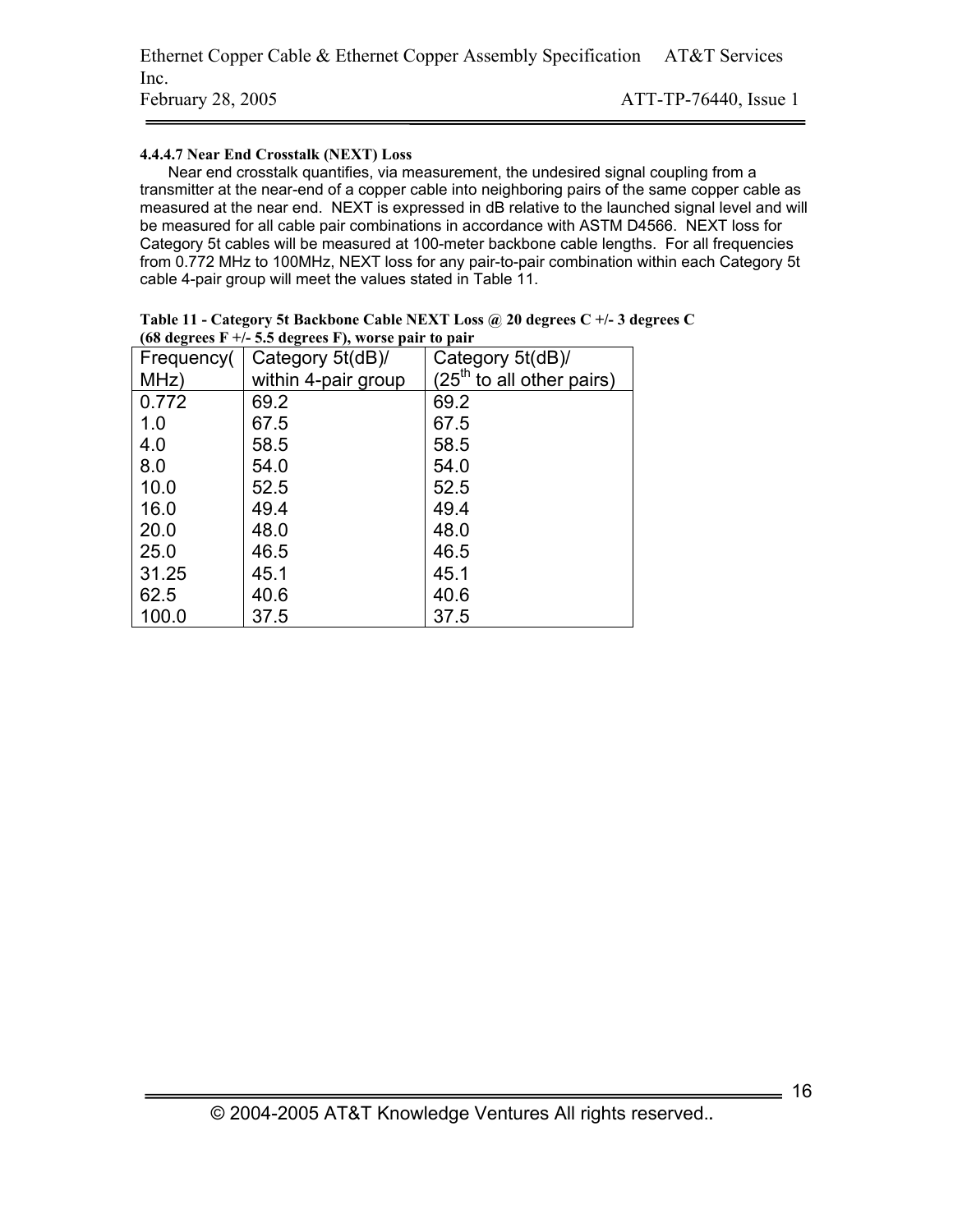Ethernet Copper Cable & Ethernet Copper Assembly Specification AT&T Services Inc. February 28, 2005 ATT-TP-76440, Issue 1

#### **4.4.4.8 Power Sum Near End Crosstalk (PSNEXT) Loss**

PSNEXT loss is a required parameter of measure since each duplex channel is capable of being disturbed by more than one duplex channel. The PSNEXT loss is calculated in accordance with ASTM D4566 as a power sum on a selected pair from all other pairs for a 25 pair cable. A cable length of 100m(328 feet) will be used for the PSNEXT measurement.

Table 12 details the backbone cable PSNEXT Loss.

| $(68 \text{ degrees} \ F +/- 5.5 \text{ degrees} \ F)$ |                 |  |
|--------------------------------------------------------|-----------------|--|
| Frequency(MHz)                                         | Category 5t(dB) |  |
| 0.150                                                  | 77.2            |  |
| 0.772                                                  | 66.5            |  |
| 1.0                                                    | 64.8            |  |
| 4.0                                                    | 55.8            |  |
| 8.0                                                    | 51.3            |  |
| 10.0                                                   | 49.8            |  |
| 16.0                                                   | 46.7            |  |
| 20.0                                                   | 45.3            |  |
| 25.0                                                   | 43.8            |  |
| 31.25                                                  | 42.4            |  |
| 62.5                                                   | 37.9            |  |
| 100.0                                                  | 34.8            |  |

| Table 12 - Category 5t Backbone Cable PSNEXT loss @ 20 degrees C +/- 3 degrees C |
|----------------------------------------------------------------------------------|
| $(KQ$ dogrape $F \perp / \leq \leq$ dogrape $F$ )                                |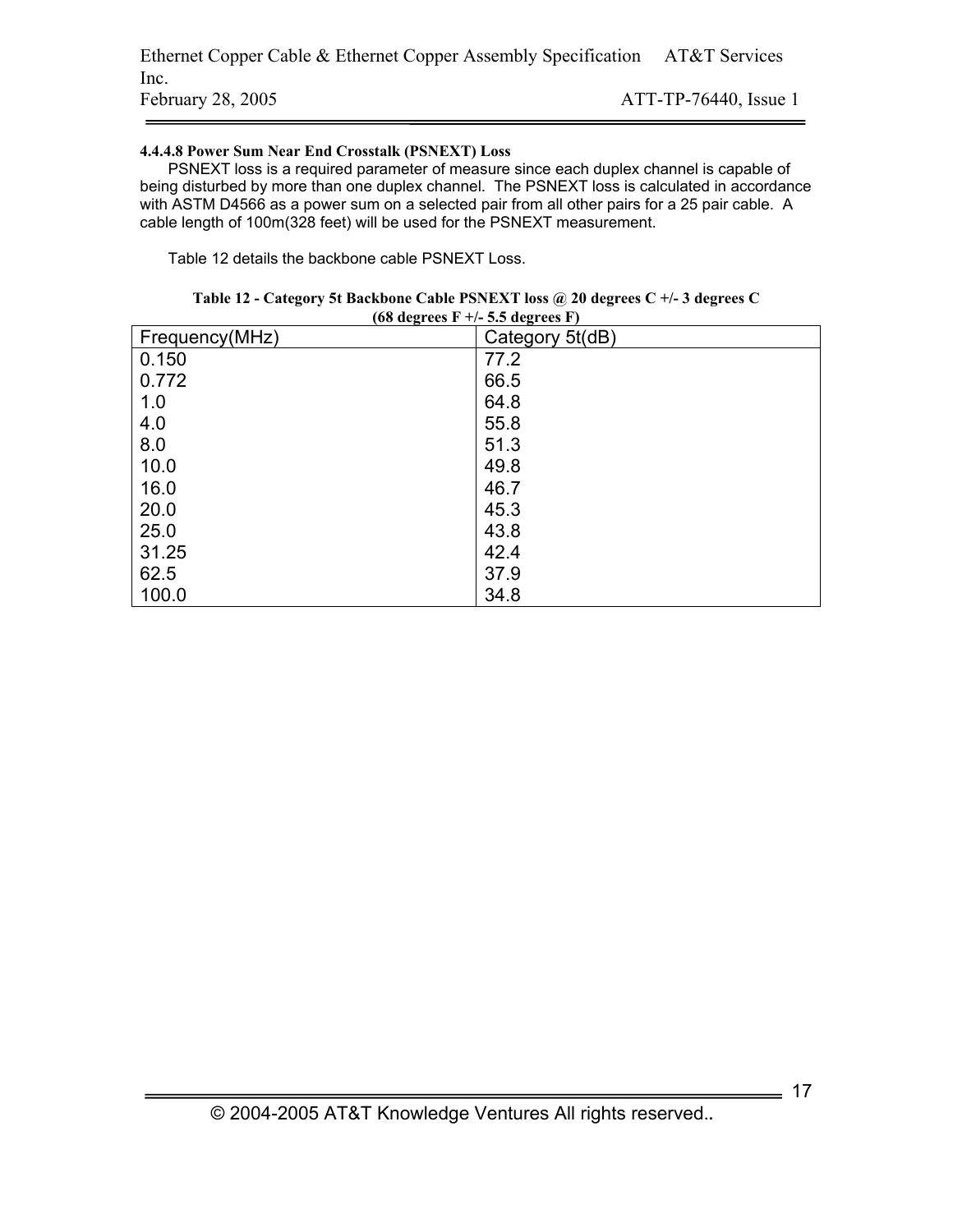Ethernet Copper Cable & Ethernet Copper Assembly Specification AT&T Services Inc. February 28, 2005 ATT-TP-76440, Issue 1

#### **4.4.4.9 Equal Level Far End Crosstalk (ELFEXT)**

FEXT loss measures the unwanted signal which is coupled from a transmitter at the far end of a copper cable into neighboring pairs as measured at the near end of the same copper cable. FEXT loss is measured in dB as the difference between the measured FEXT loss and the insertion loss of the disturbed pair. FEXT loss will be measured and ELFEXT calculated for all cable pair combinations in accordance with the FEXT measurement procedure found in ASTM D4566. The cable length used for the evaluation of ELFEXT will be 100m (328 ft).

Table 13 details the backbone cable ELFEXT.

| Table 13 - Category 5t Backbone Cable ELFEXT @ 20 degrees C +/- 3 degrees C (68 degrees F +/- |
|-----------------------------------------------------------------------------------------------|
| 5.5 degrees F), worse pair to pair                                                            |

| Frequency (MHz) | Category 5t(dB) | Category 5t(dB)      |
|-----------------|-----------------|----------------------|
|                 | (within 4-pair  | $(25th$ to all other |
|                 | group)          | pairs)               |
| 1.0             | 64.8            | 64.8                 |
| 4.0             | 52.8            | 52.8                 |
| 8.0             | 46.7            | 46.7                 |
| 10.0            | 44.8            | 44.8                 |
| 16.0            | 40.7            | 40.7                 |
| 20.0            | 38.8            | 38.8                 |
| 25.0            | 36.8            | 36.8                 |
| 31.25           | 34.9            | 34.9                 |
| 62.5            | 28.9            | 28.9                 |
| 100.0           | 24.8            | 24.8                 |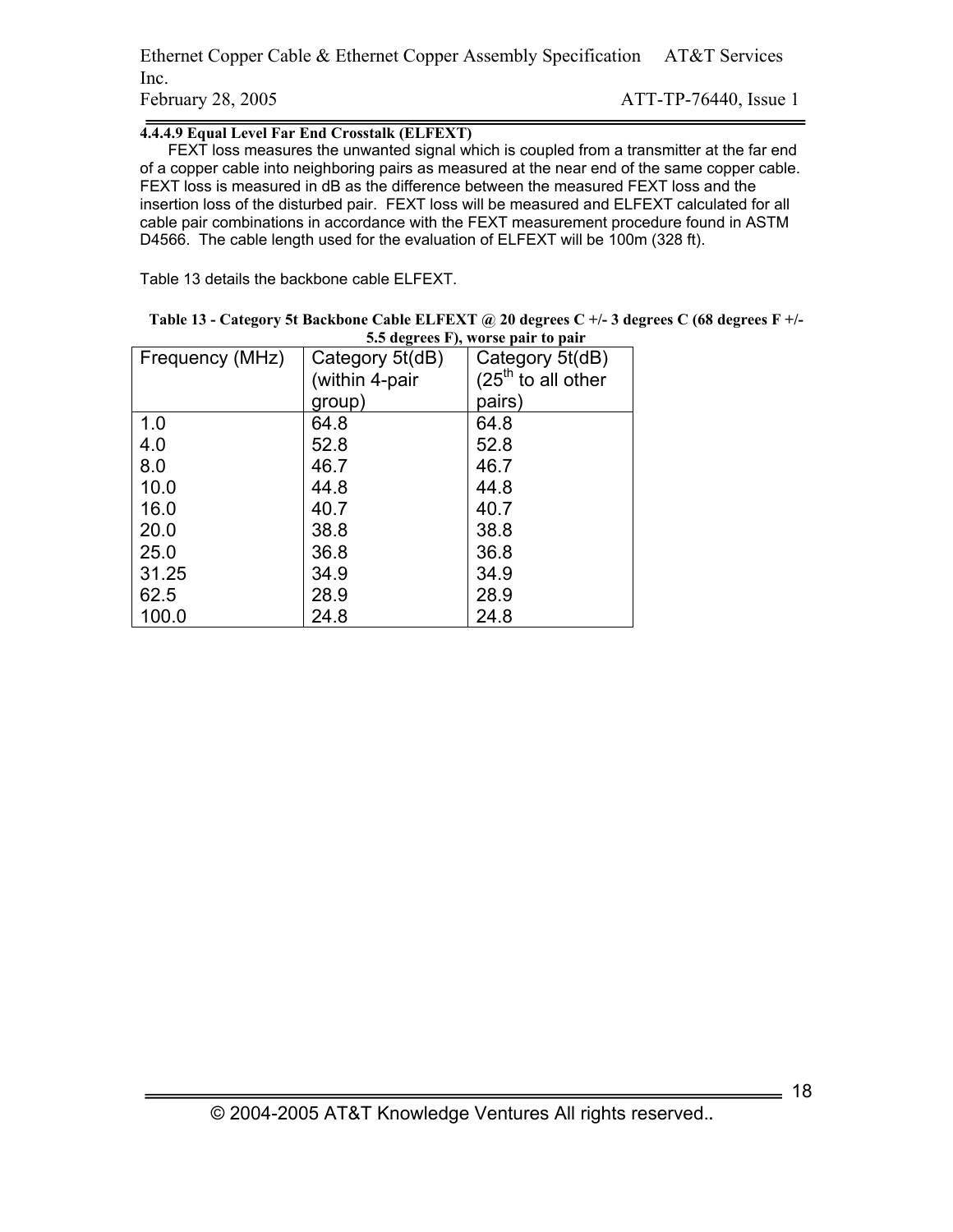#### **4.4.4.10 Power Sum Equal Level Far End Crosstalk (PSELFEXT)**

Equal level far end crosstalk is specified for backbone cables since each duplex channel can be disturbed by more than one duplex channel. Power sum equal level far end crosstalk loss takes into account the combined crosstalk (statistical) on a receive pair from all far end disturbers operating simultaneously and is calculated in accordance with ASTM D4566 as a power sum on a selected pair from all other pairs for a 25 pair cable. A cable length of 100m(328 ft.) will be used to measure the PSELFEXT.

Table 14 lists the PSELFEXT requirements for backbone cable.

| Frequency(MHz) | Category 5t(dB) |
|----------------|-----------------|
| 1.0            | 61.8            |
| 4.0            | 49.8            |
| 8.0            | 43.7            |
| 10.0           | 41.8            |
| 16.0           | 37.7            |
| 20.0           | 35.8            |
| 25.0           | 33.8            |
| 31.25          | 31.9            |
| 62.5           | 25.9            |
| 100.0          | 21.8            |

#### **Table 14 - Category 5t Backbone Cable PSELFEXT @ 20 degrees C +/- 3 degrees C (68 degrees F +/- 5.5 degrees F)**

### **4.4.4.11 Propagation Delay for Backbone Cables**

Propagation delay is the time it takes for a signal to move or propagate from one end of the cable to the other end and is expressed in nanoseconds (ns). It shall be measured for all cable pairs in accordance with ASTM D4566.

Table 15 lists the requirements for propagation delay for backbone cable using a cable length of 100m(328 ft).

**Table 15 - Category 5t Propagation Delay, Velocity of Propagation and Propagation Delay Skew for Backbone Cables @ 20 degrees C +/- 3 degrees C (68 degrees F +/- 5.5 degrees F)** 

| Frequency (MHz) | Maximum<br><b>Propagation Delay</b><br>(ns/100m) | <b>Minimum Velocity</b><br>of Propagation<br>$\frac{1}{2}$ | Maximum<br><b>Propagation Delay</b><br>Skew (ns/100m) |
|-----------------|--------------------------------------------------|------------------------------------------------------------|-------------------------------------------------------|
|                 |                                                  |                                                            |                                                       |
|                 | 570                                              | 58.5                                                       | 45                                                    |
| 10              | 545                                              | 61.1                                                       | 45                                                    |
| 100             | 538                                              | 62.0                                                       | 45                                                    |

 $=$  19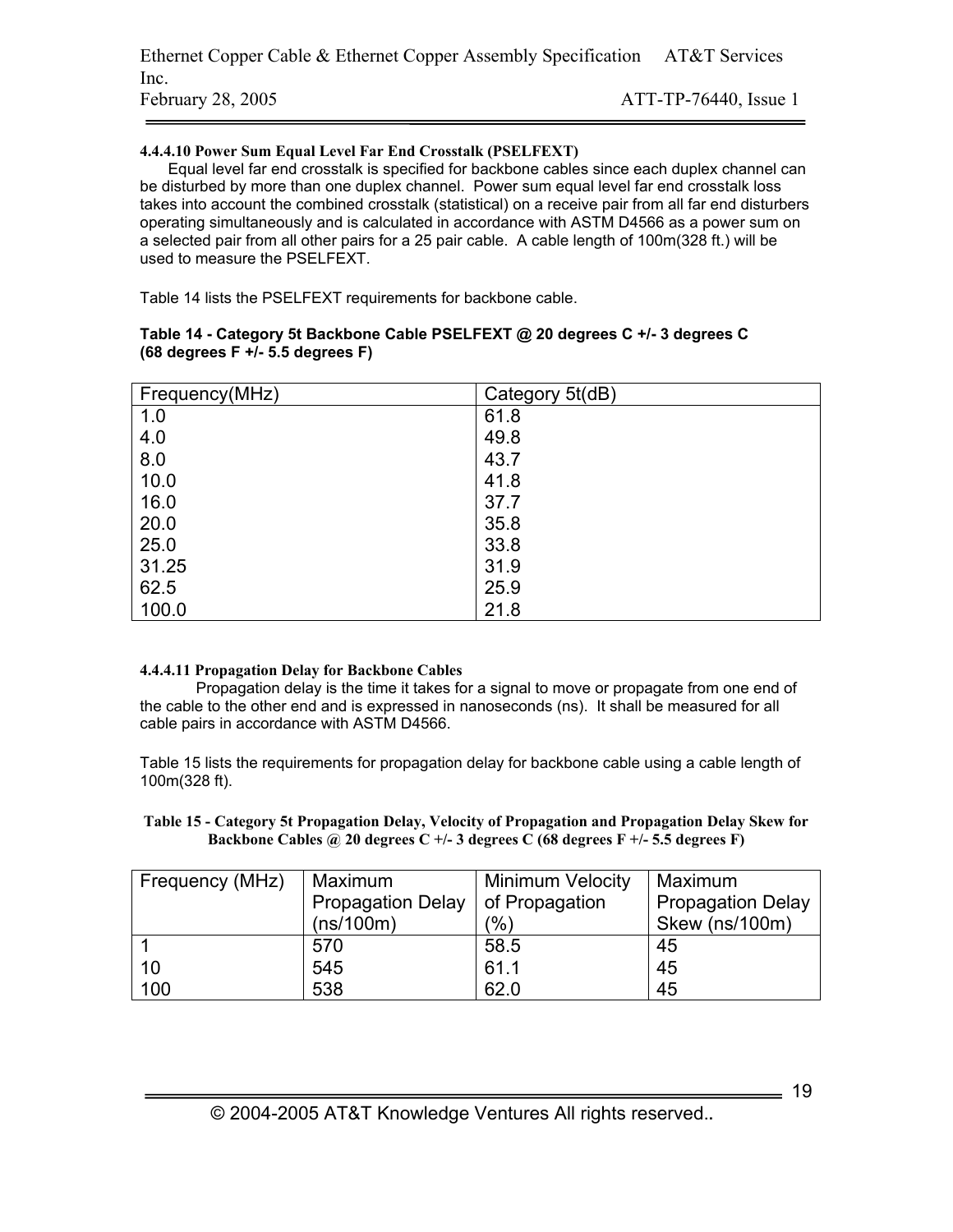#### **4.4.4.12 Propagation Delay Skew for Backbone Cables**

Propagation delay skew is a calculation of the difference of signal delay from the fastest cable pair to the slowest cable pair. It will be measured for all cable pairs in accordance with ASTM D4566. (See table 15, above, for the requirements of maximum propagation delay skew). For every frequency between 1MHz and the highest frequency of reference in MHz, Category 5t cable propagation delay skew will not exceed 45 ns/100m at 20 degrees C, 40 degrees C and 60 degrees C.

#### **4.4.4.13 Dielectric Strength**

 The insulation between every conductor and the core shield, if present, will be able to withstand a minimum DC Voltage Potential of 5kV for 3 seconds in accordance with ASTM D4566.

#### **4.4.4.14 Core Shield Resistance**

 When a shield surrounds a core, the DC resistance of the core shield will not exceed the value given by the following equations:

 $R$  (ohms/km) = 62.5/D (mm) or R (ohms/1000 ft) = 0.75/D (in), where:

 $R =$  maximum core shield resistance and  $D =$  outside diameter of the shield

#### **4.4.4.15 Measurement Precautions**

Mutual capacitance, capacitance unbalance, characteristic impedance, return loss, insertion loss, SRL, NEXT loss and ELFEXT measurements and calculations will be performed on copper cable samples of 100 m (328 ft) which will be removed from the reel or packaging. The test sample will be placed out along a non-conducting surface, loosely coiled or supported in aerial spans and all pairs will be terminated with 100 resistive ohms.

#### **4.4.5 Performance Marking**

Horizontal cables should be marked to designate transmission performance. Such markings do not replace other markings required by listing agencies or those needed to satisfy electric code or local building/fire code requirements.

### **4.4.6 Bundled and Hybrid Cables**

Under Consideration; but not approved, at this time.

### **4.5 Patch Cord Cables (Category 5t)**

Patch cords are primarily used for establishing cross-connections or patches from one patch panel to another patch panel. These patch cords will be made only of stranded copper conductors in order to maximize the flexibility of the cords as they will be subject to repetitive flexing movements. The cables that are used to fabricate patch cords terminated with modular plug connectors as described in IEC 60603-7 should have insulated copper diameters that range from 0.8mm(0.031in) to 1mm(0.039in) and must not be greater than 1.22mm(0.048in) in diameter. These patch cords will meet the pertinent requirements of ANSI/ICEA-S-90-661-1994. The typical size of the wire gauge of the stranded patch cords will be the equivalent of 24AWG.

### **4.5.1 Color Code**

Patch cords will be constructed with each pair having one conductor of white insulation -band marked with a visually distinct color such as blue or green and the other conductor of the same visually distinct color such as blue or green.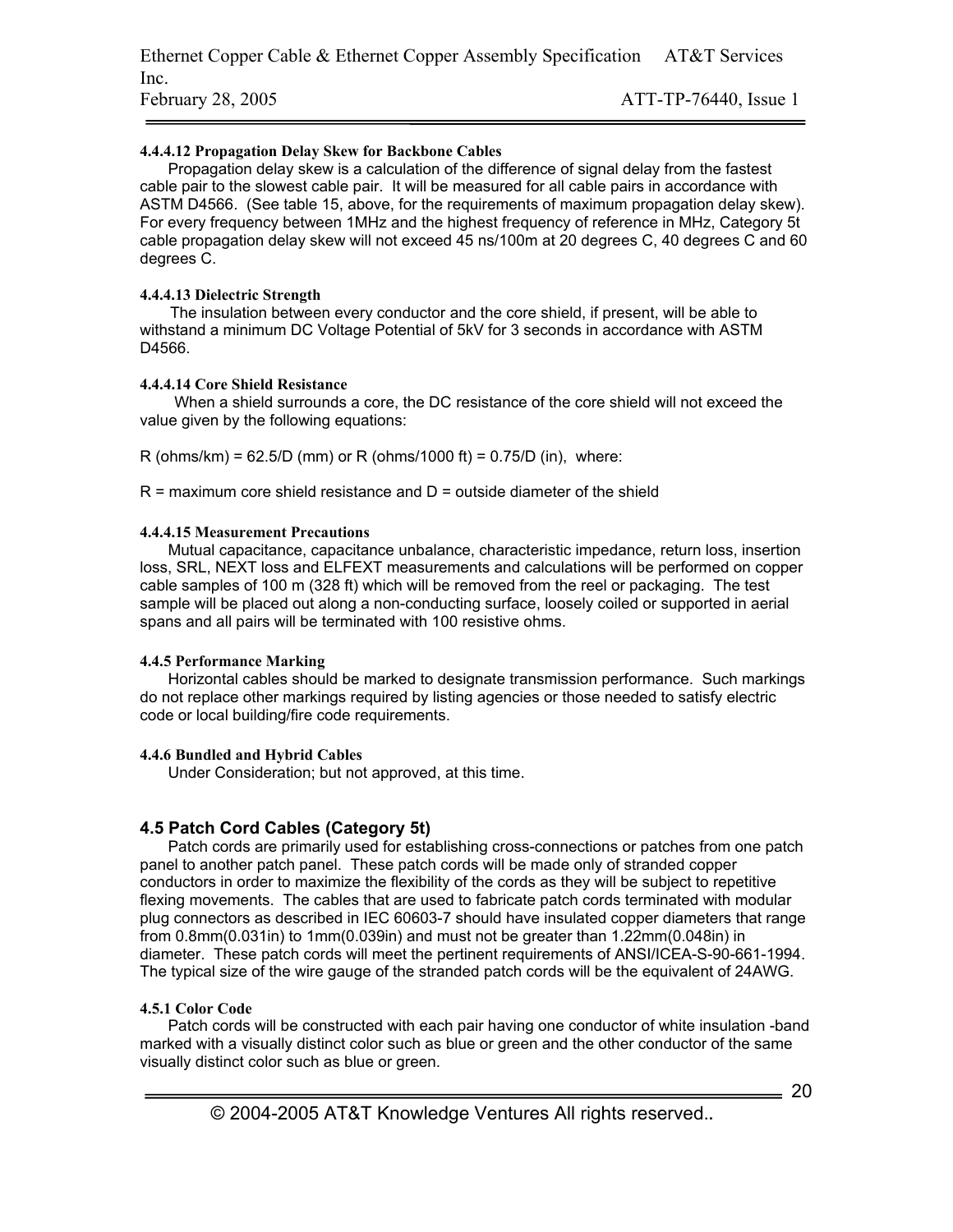Table 16 lists the color code for stranded patch cords that are applicable for Cat 5t use.

| <b>Conductor Pair Identification</b> | Color Code(Abbreviation) |
|--------------------------------------|--------------------------|
| Pair 1                               | White-Blue(W-BL)         |
|                                      | Blue(BL)                 |
|                                      |                          |
| Pair 2                               | White-Orange(W-O)        |
|                                      | Orange(O)                |
|                                      |                          |
| Pair 3                               | White-Green(W-G)         |
|                                      | Green(G)                 |
|                                      |                          |
| Pair 4                               | White-Brown(W-BR)        |
|                                      | Brown(BR)                |

# **Table 16 - Category 5t Color-Codes for Stranded Patch Cords**

### **4.5.2 Return Loss**

Return loss values indicate the amount of reflected energy that is caused by the variations in the impedance within a cable and is especially important to measure when cables are used for simultaneous transmission in both directions.

Table 17 lists the Return Loss for Stranded Copper Patch Cords.

| Table 17 - Category 5t Stranded Cable Return Loss @ 20 degrees C +/- 3 degrees |
|--------------------------------------------------------------------------------|
| C(68 degrees F +/- 5.5 degrees F), worst pair                                  |

| Frequency(MHz) | Category 5t(dB) |
|----------------|-----------------|
| 1.0            | 20.0            |
| 4.0            | 22.7            |
| 8.0            | 24.0            |
| 10.0           | 24.5            |
| 16.0           | 24.6            |
| 20.0           | 24.7            |
| 25.0           | 24.2            |
| 31.25          | 23.2            |
| 62.5           | 20.5            |
| 100.0          | 18.8            |

### **4.5.3 Insertion Loss**

Insertion Loss is a measure of the signaling loss resulting from the insertion of a cable length, greater than or equal to 100m(328ft), between a transmitter and receiver and is often also called attenuation. It should be measured in concert with ASTM D 4566 at or corrected to a temperature of 20 degrees C, with 100 resistive ohms of source/load terminations.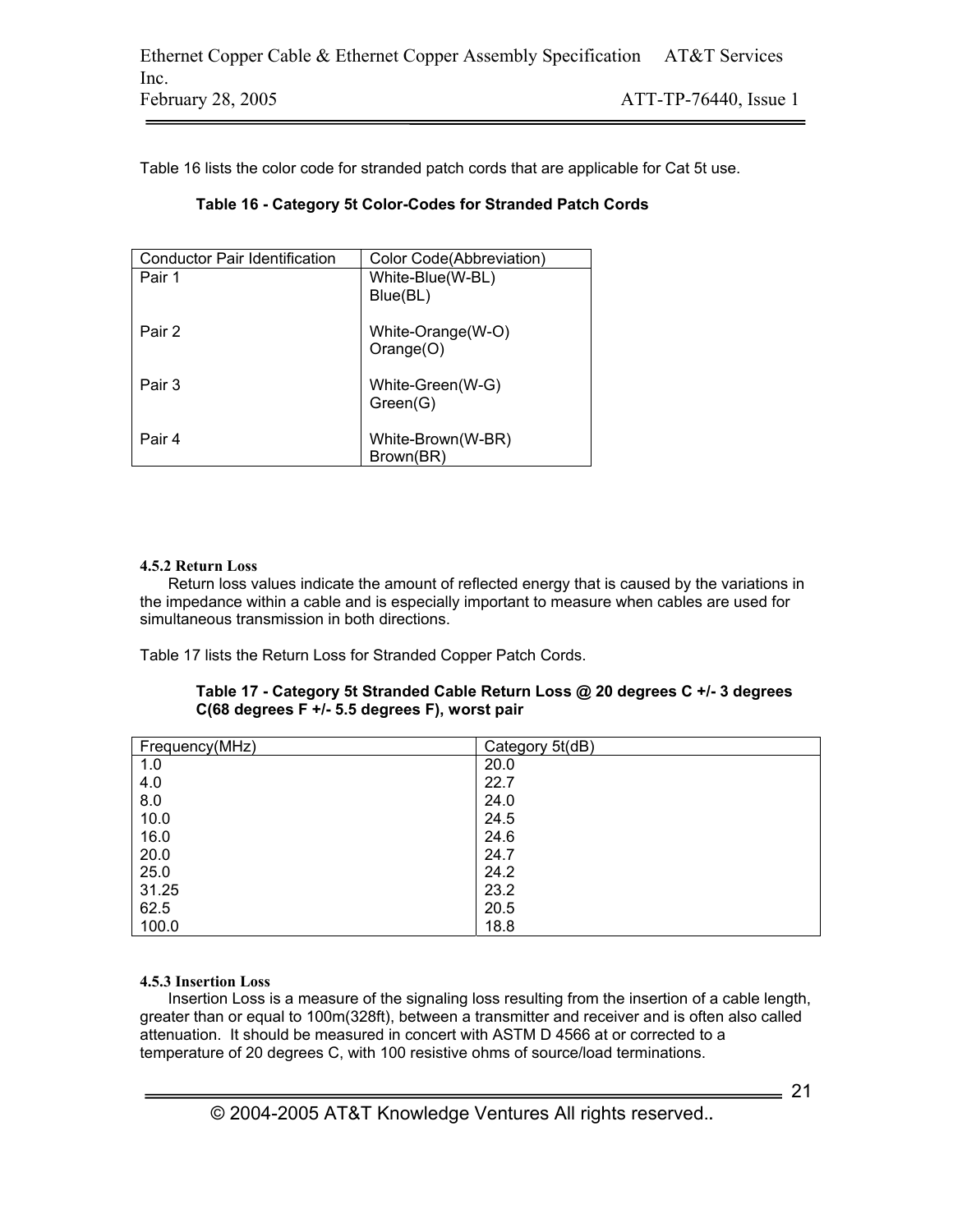Table 18 lists the Insertion Loss for Stranded Copper Patch Cords

| Table 18 - Category 5t Stranded Cable Insertion Loss @ 20 degrees C +/- 3 degrees |
|-----------------------------------------------------------------------------------|
| C(68 degrees F +/- 5.5 degrees F), worse pair                                     |

| Frequency(MHz) | Category 5t(dB) |
|----------------|-----------------|
| 1.0            | 2.4             |
| 4.0            | 4.8             |
| 8.0            | 6.8             |
| 10.0           | 7.6             |
| 16.0           | 9.7             |
| 20.0           | 10.9            |
| 25.0           | 12.2            |
| 31.25          | 13.8            |
| 62.5           | 19.9            |
| 100.0          | 25.8            |

#### **4.5.4 Flexibility of Patch Cords**

Patch cords will meet both the return loss and insertion loss requirements as described previously in sections 4.5.2 and 4.5.3, respectively, after having being subjected to 500 flex cycles. The flex testing will be performed on a minimum of 1/3 meter (13in) lengths of nonterminated patch cord cables. Cable samples will be clamped to a rotatable arm and will be suspended between two 51mm (2in) diameter mandrels located to either side of the center of arm rotation and spaced in such a manner so as to touch but not hold the cable sample. A weight that exerts greater than 10N(2lb) will be attached to the free end of the cable. A flexing cycle consisting of one +90 degree rotation around the mandrel, with a cycling rate of 10 cycles +/- 2 cycles per minute, will be applied.

# **5. Category 6t Electrical Ethernet Cables**

# **5.1 General**

The cable must meet the mechanical and transmission performance specifications for twisted pair cables. The nominal, purely resistive, impedance of these cables must be 100 ohms over the frequency range of 1 MHz to 250 MHz.

# **5.2 Cable Transmission Performance**

#### **5.2.1 Recognized Categories**

Only Category 6t or higher frequency-rated cable, such as Category 7, will be used to fulfill the requirements for Category 6t usage within this document. Category 6t cable means 100-ohm cable that will perform with transmission characteristics as specified in this document up to a frequency of 250MHz.

### **5.2.2 Multi-Disturber Environment**

To be applicable to a multiple disturber environment, this specification sets forth transmission performance requirements as both worse case pair to pair measurements and also power sum calculations that approximate the impacts from multi-disturbers.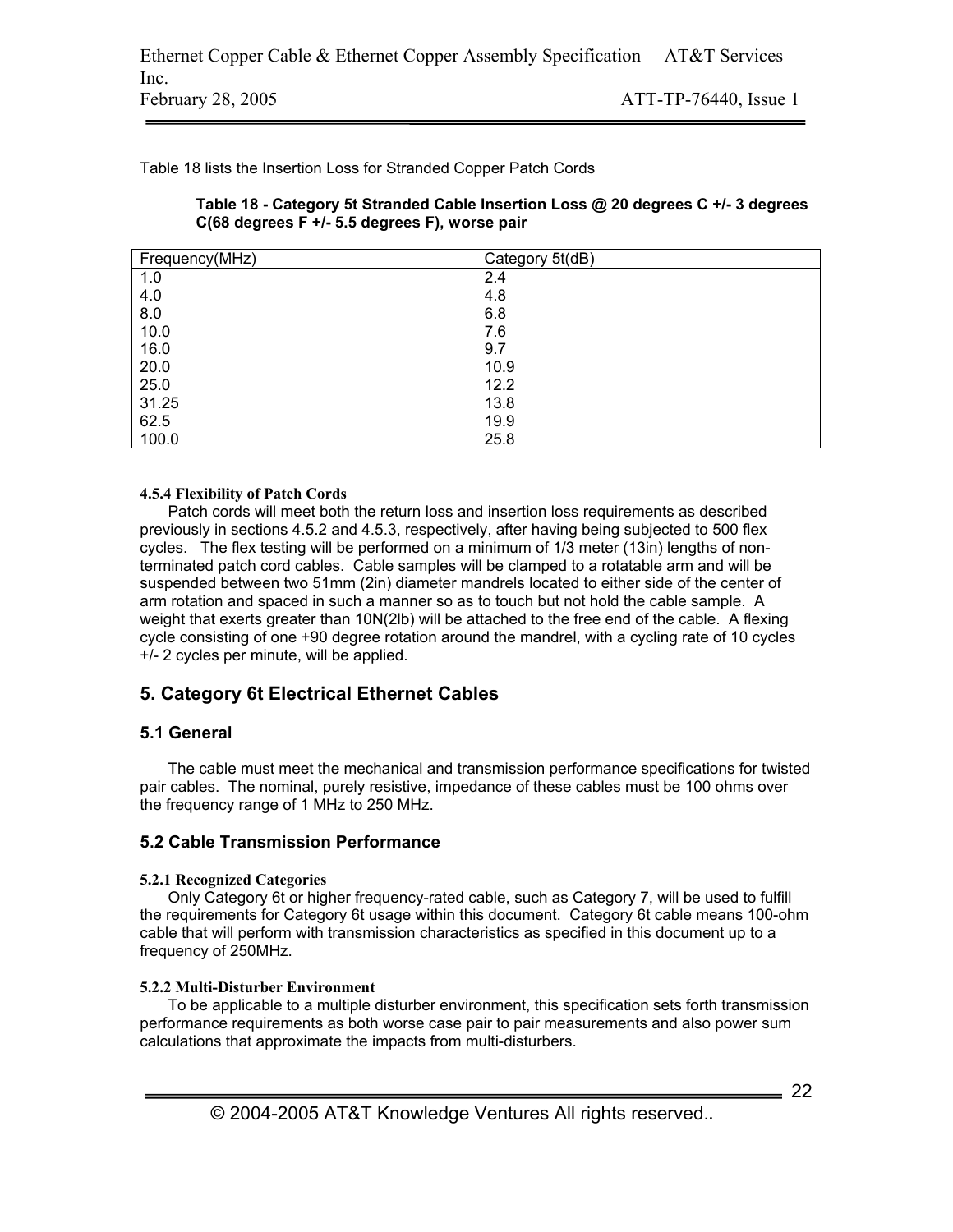Ethernet Copper Cable & Ethernet Copper Assembly Specification AT&T Services Inc. February 28, 2005 **ATT-TP-76440**, Issue 1

#### **5.2.3 Measurements Pointing and Spacing**

The total number of points that are measured within the frequencies as required will be a minimum of 100 times the number of decades that are covered within the specified frequency range. For example, for a DC to 100MHz specified frequency range, 1 X10 exp 7 decades of measurement points, or one billion points, is covered

### **5.3 Horizontal Cable and Backbone Cable (Category 6t)**

#### **5.3.1 General**

Only four-pair, 100 ohm, cables are allowed for Category 6t use, which applies to both horizontal cables and as well as backbone cables. These cables will be constructed of 22AWG to 24AWG Insulated Thermoplastic Solid Conductors that are made into four (4) separate twisted pairs and are surrounded by a thermoplastic outer jacket. These cables will meet all the mechanical requirements of ANSI/ICEA S80-576 that are relevant to inside wiring, 4 pair, cable for both plenum or general (riser) cabling within a building.

#### **5.3.2 Applicability**

These horizontal and backbone cables will be constructed of four (4) balanced twisted pairs of 24 AWG, minimum, insulated thermoplastic solid conductors surrounded by a thermoplastic jacket. Larger conductors of 22 AWG may also be used.

#### **5.3.3 Mechanical**

These horizontal and backbone cables will meet applicable requirements of ANSI/ICEA S-90- 661-1994 as well as the physical design requirements within this document (see clauses 5.3.3.1 to 5.3.3.6).

#### **5.3.3.1 Insulated Conductor**

The insulated conductor will be 1.22mm(0.048 in) maximum in diameter.

#### **5.3.3.2 Pair Assembly**

These cables will be limited to four (4) twisted pair conductors in construction.

#### **5.3.3.3 Color Codes**

The color code of both the horizontal cable and the backbone cables will conform to that of Table 19.

#### **Table 19 - 4 Pair Horizontal and 4 Pair Backbone Cable Color Code (Category 6t)**

| Color Identification | Color Code   |              | Abbreviation |      |
|----------------------|--------------|--------------|--------------|------|
| Pair 1               | White-Blue   | <b>Blue</b>  | $(W-BL)$     | (BL) |
| Pair 2               | White-Orange | Orange       | $(W-O)$      | (O)  |
| Pair 3               | White-Green  | Green        | $(W-G)$      | (G)  |
| Pair 4               | White-Brown  | <b>Brown</b> | $(W-BR)$     | (BR) |

#### **5.3.3.4 Cable Diameter**

The completed outer diameter for these cables will be less than 6.35mm(0.25 in).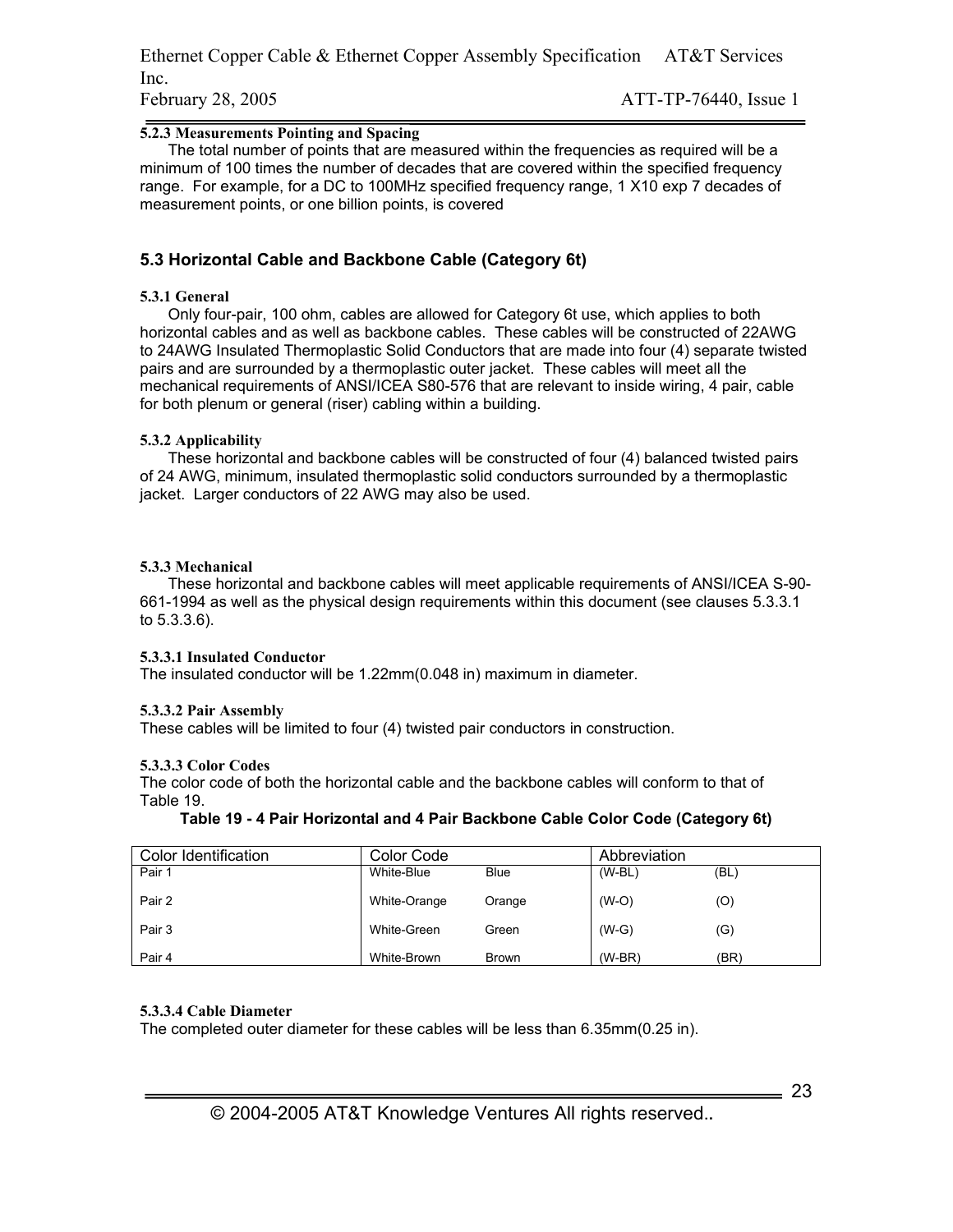#### **5.3.3.5 Breaking Strength**

The ultimate breaking strength of these cables will be a minimum of 400N(90 lbf), when measured in accordance with ASTM D4565.

#### **5.3.3.6 Bending Radius**

These Twisted Pair cables will be capable of withstanding a bend radius of 25.4mm(1.0 inch) at a temperature of -20 degrees C +/- 1 degree C, without any cracking of the jacket or insulation, when tested in accordance with ASTM D4565, Wire and Cable Bending Test.

#### **5.3.3.7 Core Shield**

When specified, Category 6t horizontal cables and Category 6t backbone cables will be manufactured with an electrically continuous aluminum-mylar core shield, and tinned copper drain wire, that complies to the following standard: The DC Resistance of the core shield will not exceed the value per the following equation: R (ohms/km) =  $62.5/D$  (mm), where R equals the maximum resistance of the core shield and where D equals the outside diameter of the shield.

#### **5.3.4 Transmission**

#### **5.3.4.1 DC Resistance**

The resistance of any conductor, when measured in accordance with ASTM D4566 will not be greater than 9.38 ohms per 100 m (328 ft) at, or corrected to, a temperature of 20 degrees C.

#### **5.3.4.2 DC Resistance Unbalance**

The DC resistance unbalance between any two paired conductors, measured according to ASTM D4565, will not exceed 5% when measured at, or corrected to, a temperature of 20 degrees C.

#### **5.3.4.3 Mutual Capacitance**

The mutual capacitance of all horizontal cable pairs and backbone cable pairs, measured at 1kHz, at or corrected to a temperature of 20 degrees C, should not exceed 5.6nF per 100m(328 ft) for category 6t cables. Measurements will be performed in accordance with ASTM D4566.

#### **5.3.4.4 Capacitance Unbalance: Pair to Ground**

The capacitance unbalance to ground of any cable pair in the horizontal cable or in the backbone cable measured at 1kHz and in accordance to ASTM D4566, at or corrected to a temperature of 20 degrees C, will not exceed 330 pF per 100m(328 ft).

#### **5.3.4.5 Return Loss**

Return loss is a measurement of the reflected energy resulting from varying impedance fluctuations in the cable and is important in controlling for purposes of bi-directional transmission. Table 20 lists the requirements of both horizontal cable and backbone cable for return loss as measured over a length of 100 m (328 ft).

 $= 24$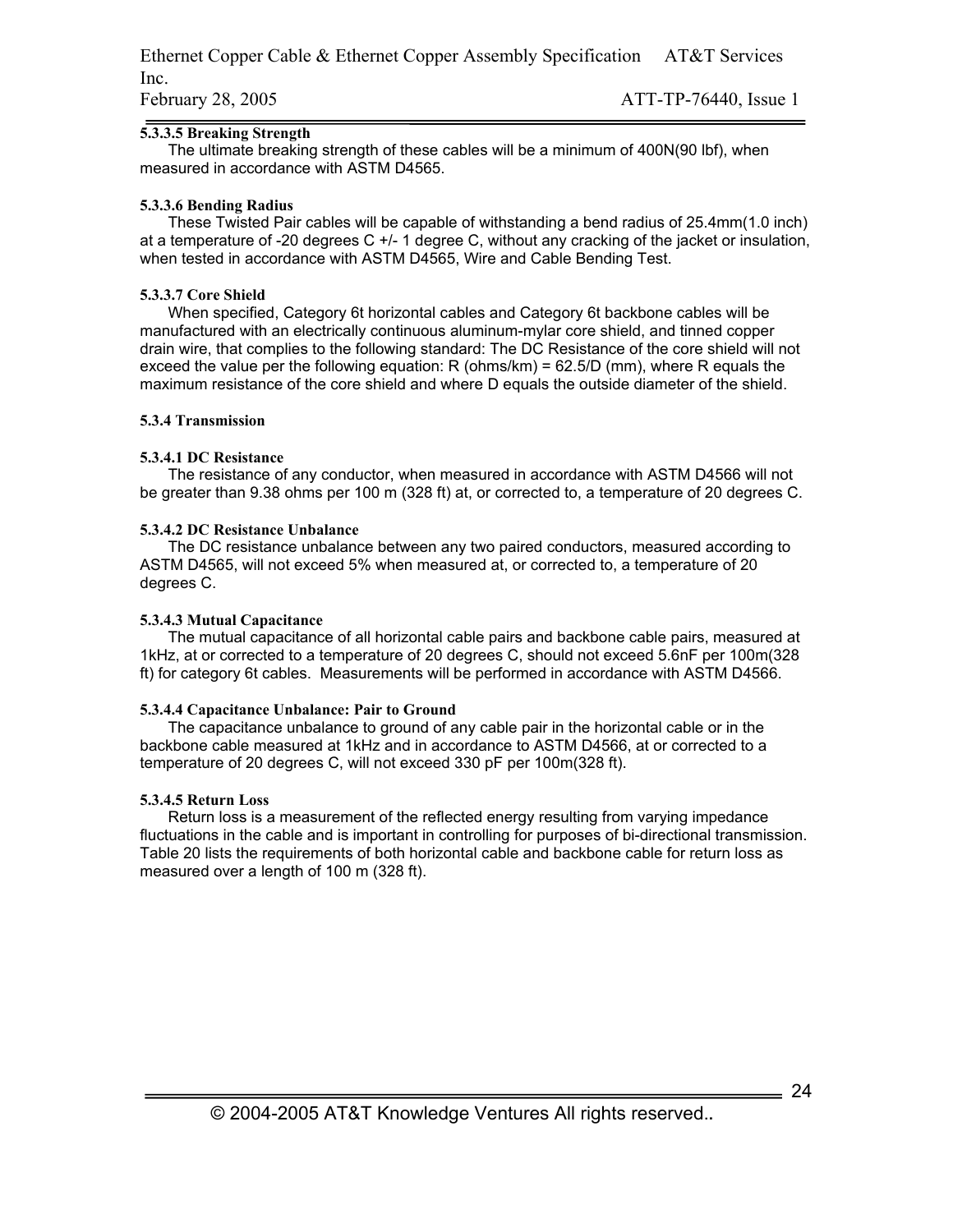#### **Table 20 - Category 6t Horizontal Cable and Backbone Cable Return Loss @ 20 degrees C +/- 3 degrees C (68 degrees F +/- 5.5 degrees F), worse pair**

| Frequency(MHz) | Category 6t(dB)  |
|----------------|------------------|
| 1 to 10        | $20 + 5 \log(f)$ |
| 10 to 20       | 25               |
| 20 to 250      | 25 - 7log(f/20)  |

#### **5.3.4.6 Insertion Loss**

Insertion loss is a measure of the signal loss that occurs due to the termination of a length of cable between a transmitter and receiver and is often called attenuation. Insertion loss is expressed in dB relative to the received signal level and will be measured for all cable pairs in accordance with ASTM D4566 and 5.3.4.14 at 20 degrees +/- 3 degrees C or corrected to a temperature of 20 degrees C. A correction factor amounting to 0.4% increase per degree C from 20 degrees C to 40 degrees C and a corrector factor amounting to 0.6% increase per degree C from 40 degrees C to 60 degrees C will be applied. The insertion loss measured with 100 resistive ohms of source/load terminations.

Table 21 lists the horizontal cable and backbone cable insertion losses for specified frequencies.

| Frequency(MHz) | Category 6t (dB) |
|----------------|------------------|
| 0.772          | 1.7              |
| 1.0            | 1.9              |
| 4.0            | 3.6              |
| 8.0            | 5.0              |
| 10.0           | 5.7              |
| 16.0           | 7.2              |
| 20.0           | 8.1              |
| 25.0           | 9.0              |
| 31.25          | 10.2             |
| 62.5           | 14.6             |
| 100.0          | 18.8             |
| 200.0          | 27.6             |
| 250.0          | 31.2             |

| Table 21 - Horizontal Cable and Backbone Cable (Category 6t) Insertion Loss @ 20 degrees C +/-3 |
|-------------------------------------------------------------------------------------------------|
| degrees C (68 degrees F +/- 5.5 degrees F), worse pair, for a cable length of $100m(328 ft)$    |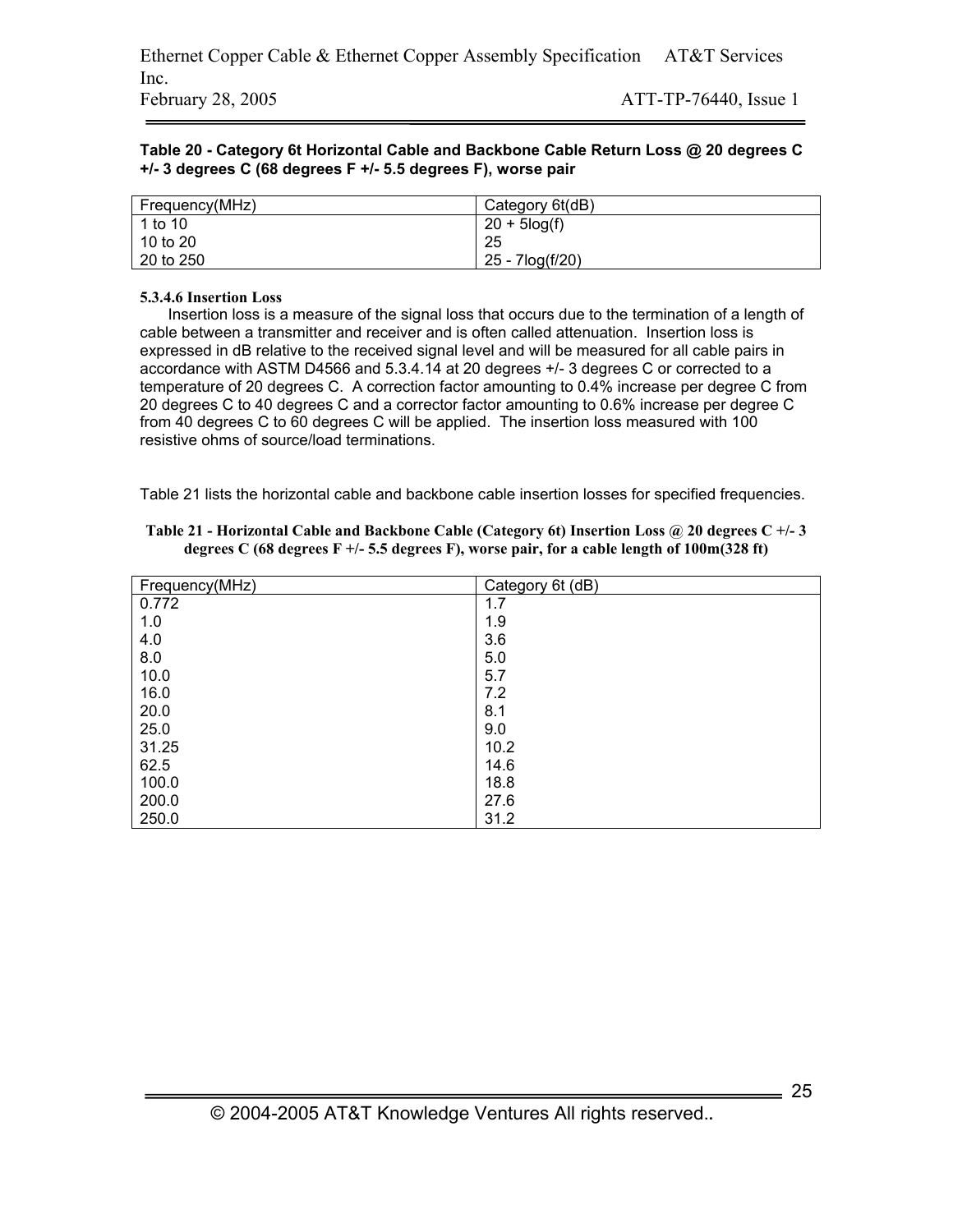#### **5.3.4.7 Near End Crosstalk (NEXT) Loss**

Near end crosstalk quantifies, via measurement, the undesired signal coupling from a transmitter at the near-end of a copper cable into neighboring pairs of the same copper cable as measured at the near end. NEXT is expressed in dB relative to the launched signal level and will be measured for all cable pair combinations in accordance with ASTM D4566. NEXT loss for Category 6t cables will be measured at 100 meter or longer horizontal cable lengths and backbone cable lengths.

| Table 22 - Horizontal Cable and Backbone Cable NEXT Loss @ 20 degrees C +/- 3 degrees C (68 |
|---------------------------------------------------------------------------------------------|
| degrees $F +/- 5.5$ degree F), worse pair to pair                                           |

| Frequency(MHz) | Category 6t(dB) |
|----------------|-----------------|
| 0.150          | 91.0            |
| 0.772          | 79.8            |
| 1.0            | 78.0            |
| 4.0            | 68.6            |
| 8.0            | 63.8            |
| 10.0           | 62.3            |
| 16.0           | 59.0            |
| 20.0           | 57.5            |
| 25.0           | 56.0            |
| 31.25          | 54.5            |
| 62.5           | 49.8            |
| 100.0          | 46.5            |
| 200.0          | 41.8            |
| 250.0          | 40.2            |

#### **5.3.4.8 Power Sum Near End Crosstalk (PSNEXT) Loss**

PSNEXT loss is a required parameter of measure since each duplex channel is capable of being disturbed by more than one duplex channel. The PSNEXT loss is calculated in accordance with ASTM D4566 as a power sum on a selected pair from all other pairs for a 4 pair cable. A cable length of 100m(328 ft) will be used for the PSNEXT measurement.

#### **Table 23 - Horizontal Cable and Backbone Cable PSNEXT Loss @ 20 degrees C +/- 3 degrees C (68 degrees F +/- 5.5 degrees F)**

| Frequency(MHz) | Category 6t(dB) |
|----------------|-----------------|
| 0.150          | 88.9            |
| 0.772          | 77.7            |
| 1.0            | 75.9            |
| 4.0            | 66.5            |
| 8.0            | 61.7            |
| 10.0           | 60.2            |
| 16.0           | 56.9            |
| 20.0           | 55.4            |
| 25.0           | 53.9            |
| 31.25          | 52.4            |
| 62.5           | 47.7            |
| 100.0          | 44.4            |
| 200.0          | 39.7            |
| 250.0          | 38.1            |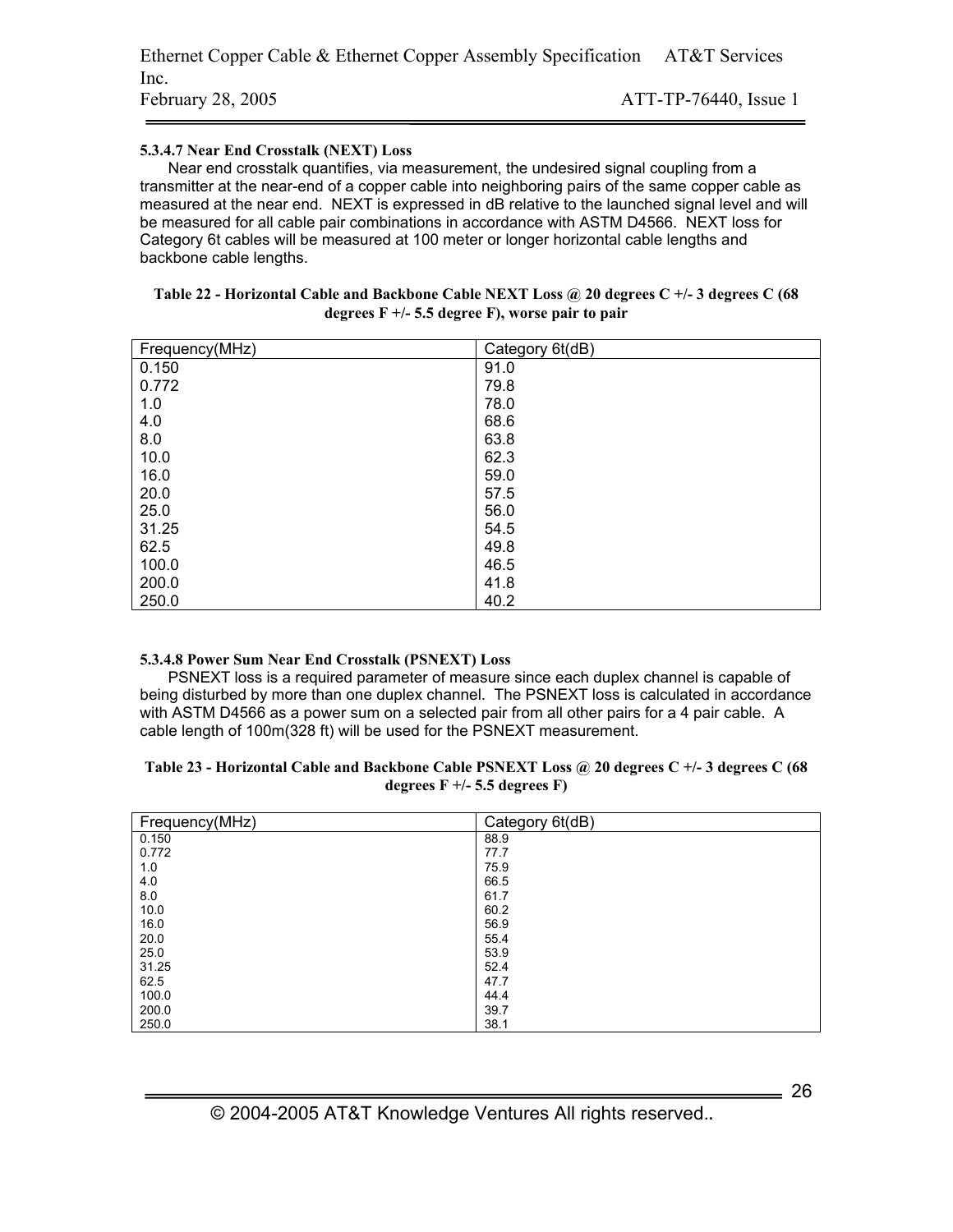Ethernet Copper Cable & Ethernet Copper Assembly Specification AT&T Services Inc. February 28, 2005 **ATT-TP-76440**, Issue 1

#### **5.3.4.9 Equal Level Far End Crosstalk (ELFEXT)**

FEXT loss measures the unwanted signal which is coupled from a transmitter at the far end of a copper cable into neighboring pairs as measured at the near end of the same copper cable. FEXT loss is measured in dB as the difference between the measured FEXT loss and the insertion loss of the disturbed pair. FEXT loss will be measured and ELFEXT calculated for all cable pair combinations in accordance with the FEXT measurement procedure found in ASTM D4566. The cable length used for the evaluation of ELFEXT will be 100m(328 ft).

Table 24 details the horizontal and backbone cable ELFEXT.

#### **Table 24 - Horizontal Cable and Backbone Cable ELFEXT @ 20 degrees C +/- 3 degrees C (68 degrees F +/- 5.5 degrees F) worse pair to pair**

| Frequency(MHz) | Category 6t(dB) |
|----------------|-----------------|
| 0.772          | 73.5            |
| 1.0            | 71.2            |
| 4.0            | 58.6            |
| 8.0            | 52.2            |
| 10.0           | 50.2            |
| 16.0           | 45.9            |
| 20.0           | 43.9            |
| 25.0           | 41.8            |
| 31.25          | 39.8            |
| 62.5           | 33.5            |
| 100.0          | 29.2            |
| 200.0          | 22.9            |
| 250.0          | 20.8            |

#### **5.3.4.10 Power Sum Equal Level Far End Crosstalk (PSELFEXT)**

Equal level far end crosstalk is specified for horizontal cables and backbone cables since each duplex channel can be disturbed by more than one duplex channel. Power sum equal level far end crosstalk loss takes into account the combined crosstalk (statistical) on a receive pair from all far end disturbers operating simultaneously and is calculated in accordance with ASTM D4566 as a power sum on a selected pair from all other pairs for a 4 pair cable. A cable length of 100m(328 ft) will be used to measure the PSELFEXT.

Table 25 lists the PSELFEXT requirements for horizontal and backbone cable.

#### **Table 25 - Horizontal Cable and Backbone Cable PSELFEXT @ 20 degrees C +/- 3 degrees C (68 degrees F +/- 5.5 degrees F)**

| Frequency(MHz) | Category 6t(dB) |
|----------------|-----------------|
| 0.772          | 70.4            |
| 1.0            | 68.0            |
| 4.0            | 55.4            |
| 8.0            | 49.0            |
| 10.0           | 47.0            |
| 16.0           | 42.7            |
| 20.0           | 40.7            |
| 25.0           | 38.6            |
| 31.25          | 36.6            |
| 62.5           | 30.3            |
| 100.0          | 26.0            |
| 200.0          | 19.7            |
| 250.0          | 17.6            |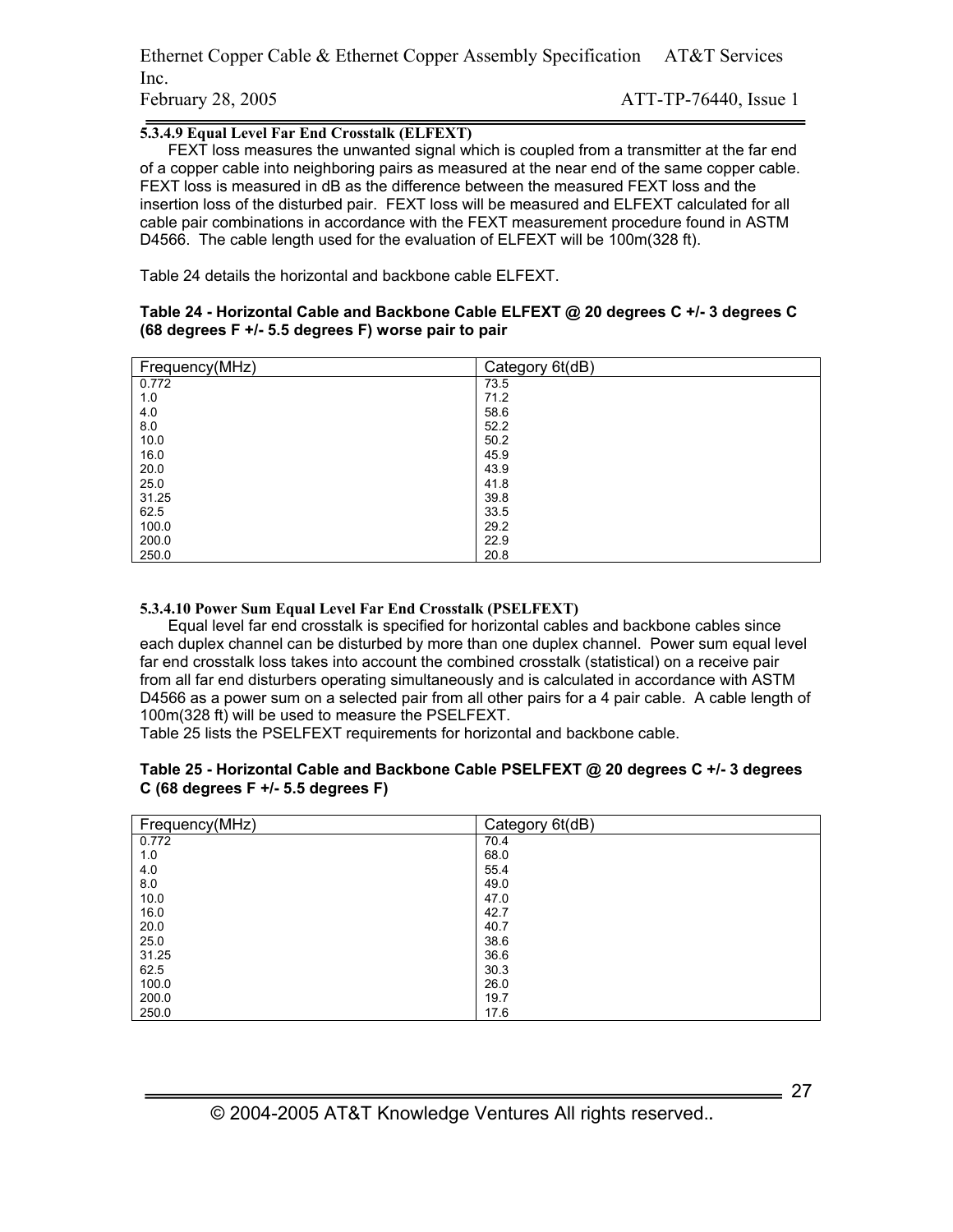#### **5.3.4.11 Propagation Delay for 4 Pair Horizontal Cables and 4 Pair Backbone Cables**

Propagation delay is the time it takes for a signal to move or propagate from one end of the cable to the other end and is expressed in nanoseconds (ns). It shall be measured for all cable pairs in accordance with ASTM D4566.

Table 26 lists the requirements for propagation delay using a cable length of 100m(328 ft).

#### **Table 26 - Category 6t Propagation Delay, Velocity of Propagation and Propagation Delay Skew for 4 Pair Horizontal Cables and 4 Pair Backbone Cables @ 20 degrees C +/- 3 degrees C (68 degrees F +/- 5.5 degrees F)**

| Frequency(MHz) | Maximum                  | <b>Minimum Velocity</b> | Maximum                  |
|----------------|--------------------------|-------------------------|--------------------------|
|                | <b>Propagation Delay</b> | of Propagation          | <b>Propagation Delay</b> |
|                | (ns/100m)                | $\frac{1}{2}$           | Skew(ns/100m)            |
|                | 570                      | 58.5%                   | 45                       |
| 10             | 545                      | 61.1%                   | 45                       |
| 100            | 538                      | 62.0%                   | 45                       |
| 250            | 536                      | 62.1%                   | 45                       |

#### **5.3.4.12 Propagation Delay Skew for 4 Pair Horizontal Cables and 4 Pair Backbone Cables**

Propagation delay skew is a calculation of the difference of signal delay from the fastest cable pair to the slowest cable pair. It will be measured for all cable pairs in accordance with ASTM D4566, (see Table 26, above, for the requirements of maximum propagation delay skew). For every frequency between 1MHz and the highest frequency of reference in MHz, Category6t cable propagation delay skew will not exceed 45 ns/100m at 20 degrees C, 40 degrees C and 60 degrees C.

#### **5.3.4.13 Measurement Precautions**

Mutual capacitance, capacitance unbalance, characteristic impedance, return loss, insertion loss, SRL, NEXT loss and ELFEXT measurements and calculation will be performed on copper cable samples of 100m(328 ft) which will be removed from the reel or packaging. The test sample will be placed out along a non-conducting surface, loosely coiled or supported in aerial spans and all pairs will be terminated with 100 resistive ohms.

#### **5.3.4.14 Performance Marking**

Horizontal Cables and Backbone Cables should be marked to designate transmission performance. Such markings do no replace other markings required by listing agencies or these needed to satisfy electric code or local building/fire code requirements.

#### **5.3.5 Bundled and Hybrid Cables**

Under Consideration; but not approved, at this time.

### **5. 4 Patch Cord Cables (Category 6t)**

Patch cords are primarily used for establishing cross-connections or patches from one patch panel to another patch panel. These patch cords will be made only of stranded copper conductors in order to maximize the flexibility of the cords, as they will be subject to repetitive flexing movements. These cables that are used to fabricate patch cords terminated with modular plug connectors as described in IEC 60603-7 should have insulated copper diameters that range from 0.8mm(0.031in) to 1mm(0.039in) and must not be greater than 1.22mm(0.048 in) in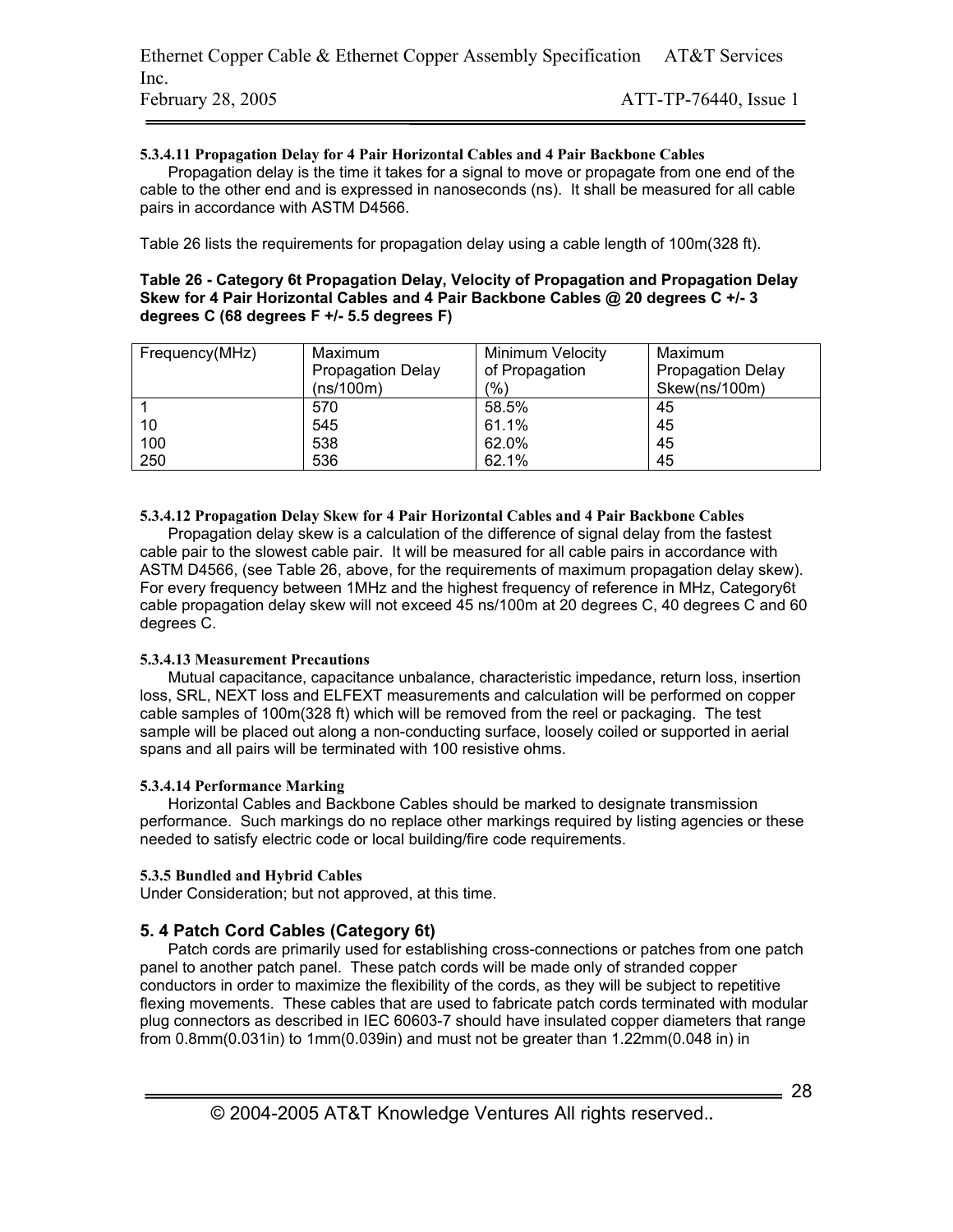Ethernet Copper Cable & Ethernet Copper Assembly Specification AT&T Services Inc. February 28, 2005 **ATT-TP-76440**, Issue 1

diameter. These patch cords will meet the pertinent requirements of ANSI/ICEA-S-90-661-1994. The typical size of the wire gauge of the stranded patch cords will be the equivalent of 24 AWG.

#### **5.4.1 Color Code**

Patch cords will be constructed with each pair having one conductor of white insulation -band marked with a visually distinct color such as blue or green and the other conductor of the same visually distinct color such as blue or green.

Table 27 lists the color code for stranded patch cords that are applicable to Cat 6t use.

| Conductor Pair Identification | Color Code(Abbreviation) |
|-------------------------------|--------------------------|
| Pair 1                        | White-Blue(W-BL)         |
|                               | Blue(BL)                 |
|                               |                          |
| Pair 2                        | White-Orange(W-O)        |
|                               | Orange(O)                |
|                               |                          |
| Pair 3                        | White-Green(W-G)         |
|                               | Green(G)                 |
|                               |                          |
| Pair 4                        | White-Brown(W-BR)        |
|                               | Brown(BR)                |

#### **Table 27 - Category 6t Color-Codes for Stranded Patch Cords**

#### **5.4.2 Return Loss**

Return loss values indicate the amount of reflected energy that is caused by the variations in the impedance within a cable and is especially important to measure when cables are used for simultaneous transmission in both directions.

Table 28: lists the Return Loss for Stranded Copper Patch Cords.

#### **Table 28 - Category 6t Stranded Cable Return Loss @ 20 degrees C +/- 3 degrees C (68 degrees F +/- 5.5 degrees F), worse pair**

| . <u>.</u><br>. <b>.</b><br>$\cdots$<br>Frequency(MHz) | . .<br>Category 6t(dB) |
|--------------------------------------------------------|------------------------|
| 1.0                                                    | 20.2                   |
| 4.0                                                    | 23.2                   |
| 8.0                                                    | 24.7                   |
| 10.0                                                   | 25.3                   |
| 16.0                                                   | 25.3                   |
| 20.0                                                   | 25.3                   |
| 25.0                                                   | 24.4                   |
| 31.25                                                  | 23.5                   |
| 62.5                                                   | 20.9                   |
| 100.0                                                  | 19.2                   |
| 200.0                                                  | 16.6                   |
| 250.0                                                  | 15.8                   |

#### **5.4.3 Insertion Loss**

Insertion loss, as measured with 100 resistive ohms of source/load terminations, is a measure of the signal loss resulting from the insertion of a cable length greater than or equal to 100m(328 ft), between a transmitter and receiver and is often also called attenuation. It should be measured in concert with ASTM D 4566 at or corrected to a temperature of 20 degrees C.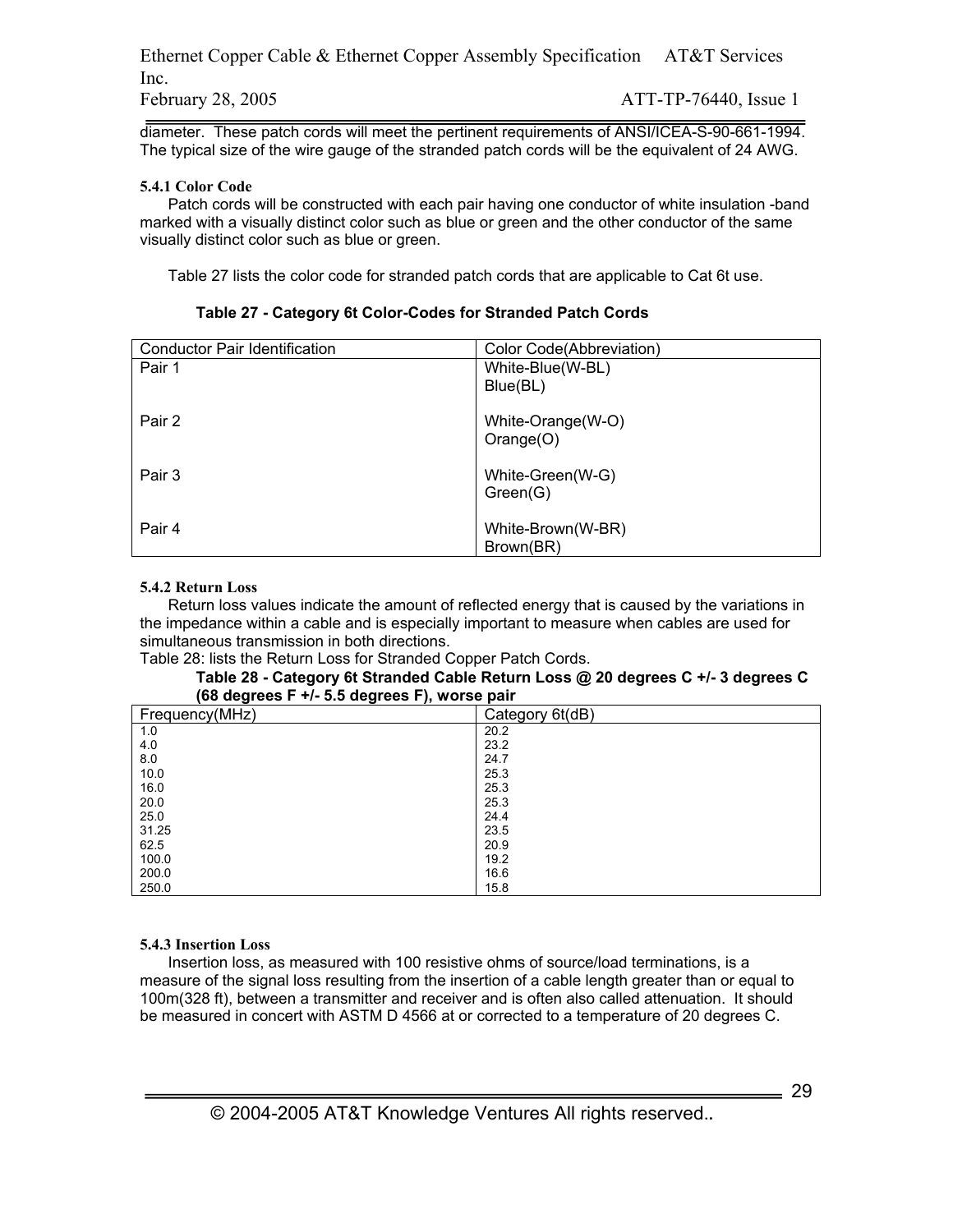Table 29 lists the Insertion Loss for Stranded Copper Patch Cords

#### **Table 29 - Category 6t Stranded Cable Insertion Loss @ 20 degrees C +/- 3 degree C (68 degree F +/- 5.5 degrees F), worse pair**

| Frequency(MHz) | Category 6t(dB) |
|----------------|-----------------|
| 1.0            | 2.4             |
| 4.0            | 4.5             |
| 8.0            | 6.3             |
| 10.0           | 7.0             |
| 16.0           | 9.0             |
| 20.0           | 10.1            |
| 25.0           | 11.3            |
| 31.25          | 12.7            |
| 62.5           | 18.3            |
| 100.0          | 23.6            |
| 200.0          | 34.5            |
| 250.0          | 39.0            |

#### **5.4.4 Flexibility of Patch Cords**

Patch cords will meet both the return loss and insertion loss requirements as described previously in sections 5.4.2 and 5.4.3, respectively, after having been subjected to 500 flex cycles. The flex testing will be performed on a minimum of 1/3 meter (13 in) lengths of nonterminated patch cord cables. Cable samples will be clamped to a rotatable arm and will be suspended between two 51mm(2in) diameter mandrels located to either side of the center of arm rotation and spaced in such a manner so as to touch but not hold the cable sample. A weight that exerts greater than 10N(2lb) will be attached to the free end of the cable. A flexing weight consisting of one +90 degree rotation around the mandrel, with a cycling rate of 10 cycles +/- 2 cycles per minute, will be applied.

# **6. RJ-21X and RJ-45 Cable and Connector Assembly Specification**

# **NOTE: RJ-21X is applicable only to Category 5t, while RJ-45 is applicable to both Categories 5t and 6t**

 $\frac{1}{\sqrt{1-\frac{1}{2}}}\frac{30}{20}$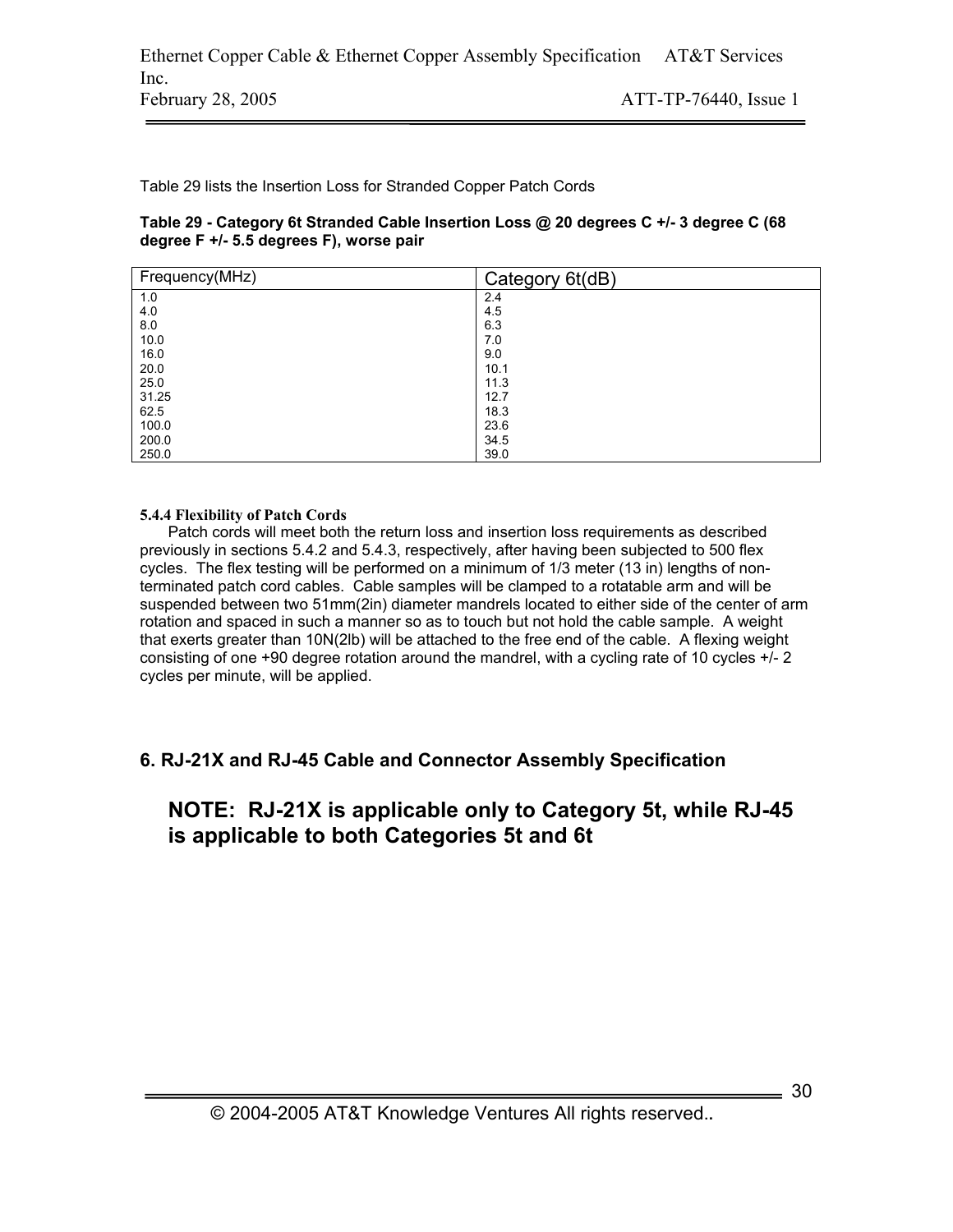### **6.1 Mechanical Requirements**

#### **6.1.1 RJ-45 Plug and Jacks**

Plug and Jacks are mechanically defined in IEC 60603-7 and FCC Part 68. These standards are widely accepted and implemented. As such, many manufacturers are capable of manufacturing plugs to the varying categories including categories 5t and 6t.

| Table 1.0 – Mechanical Requirements of RJ-45 Connectors |                                             |  |  |
|---------------------------------------------------------|---------------------------------------------|--|--|
| <b>Test</b>                                             | <b>Requirements</b>                         |  |  |
| Durability                                              | 750 cycles                                  |  |  |
| Wire Size - Termination                                 | 24-26 AWG                                   |  |  |
| Plating                                                 | 50 microinches gold in contact area minimum |  |  |
| Vibration                                               | MIL-STD-202                                 |  |  |
| <b>Mechanical Shock</b>                                 | MIL-STD-202                                 |  |  |
| Dimensional and Mechanical                              | IEC 60603-7                                 |  |  |
| Compliance                                              |                                             |  |  |
| Un-Packaged Drop                                        | Per NEBS GR-63-Core, Section 5.3.2          |  |  |

#### **6.1.2 RJ-21X Plugs**

The RJ-21X mechanical requirements are consistent with any RJ-21X, 50 pin, or 25 pair connector. However, the electrical properties required to comply with category 5t in a permanent link and a channel require the plug and cable assembly to be used with a patch panel in which the NEXT in the RJ-21X plug is cancelled out in the circuit board of the panel. This requires the RJ-21X plug to be electrically consistent in design. Because of this requirement, the RJ-21X plug must be the Avaya 525 connector.

| Table 2.0 – Mechanical Requirements of RJ-21X Connectors |                                                        |  |  |
|----------------------------------------------------------|--------------------------------------------------------|--|--|
| <b>Test</b>                                              | <b>Requirements</b>                                    |  |  |
| Durability                                               | 200 cycles                                             |  |  |
| Wire Size - Termination                                  | <b>24 AWG</b>                                          |  |  |
| Plating                                                  | 50 microinches gold in contact area minimum            |  |  |
| Vibration                                                | MIL-STD-202                                            |  |  |
| <b>Mechanical Shock</b>                                  | MIL-STD-202                                            |  |  |
| Dimensional and Mechanical                               | Must be electrically equivalent to Avaya 525 connector |  |  |
| Compliance                                               |                                                        |  |  |
| Un-Packaged Drop                                         | Per NEBS GR-63-Core, Section 5.3.2                     |  |  |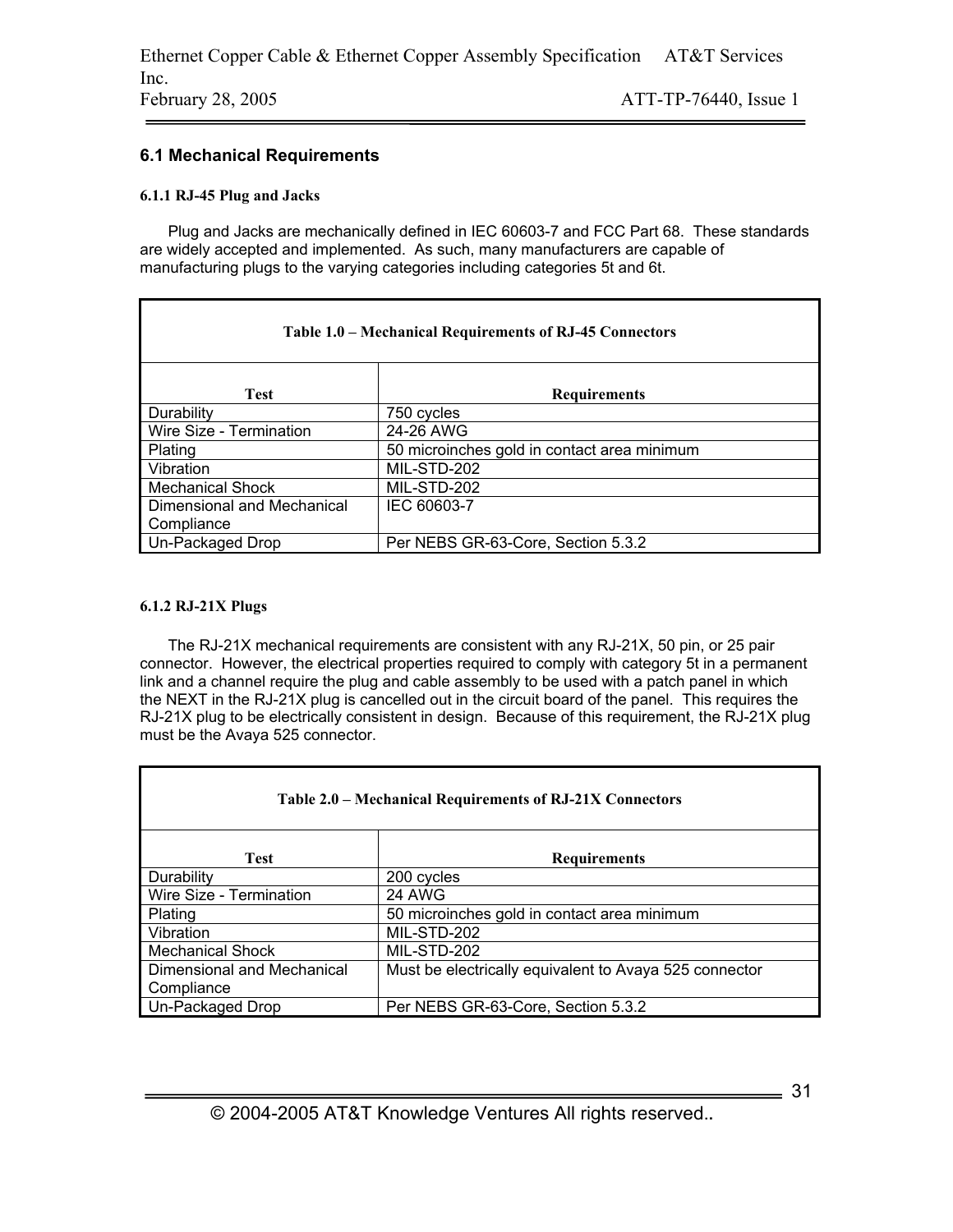#### **6.1.3 Wiring Schemes**

#### **6.1.3.1 RJ-45 Wiring Scheme**

Two wiring schemes are allowed by the TIA for RJ-45 connectors: T568A and T568B. The only difference between the two schemes is the location of the green and orange pair combinations (see figure below). T568B is the dominant and recommended wiring scheme in the United States.



There is no performance difference between the two schemes, but it is of critical importance that the same exact wiring scheme be used consistently throughout a system or errors will occur. Because of this, it is recommended that the wiring scheme chosen be T568B for all installations in the United States.

Many products do not need a designation for the wiring scheme because by design they are universal. Examples include the RJ to RJ coupler panels and RJ-45 Patch Cords.

Hydra RJ-21X cable assemblies with RJ-45 connectors on one end must be designated with a wiring scheme and this wiring scheme must match the wiring scheme of the panel it is used with. For example, a T568B wired Hydra RJ-21X cable assembly must be mated to a T568B wired data panel to work properly.

 $=$  32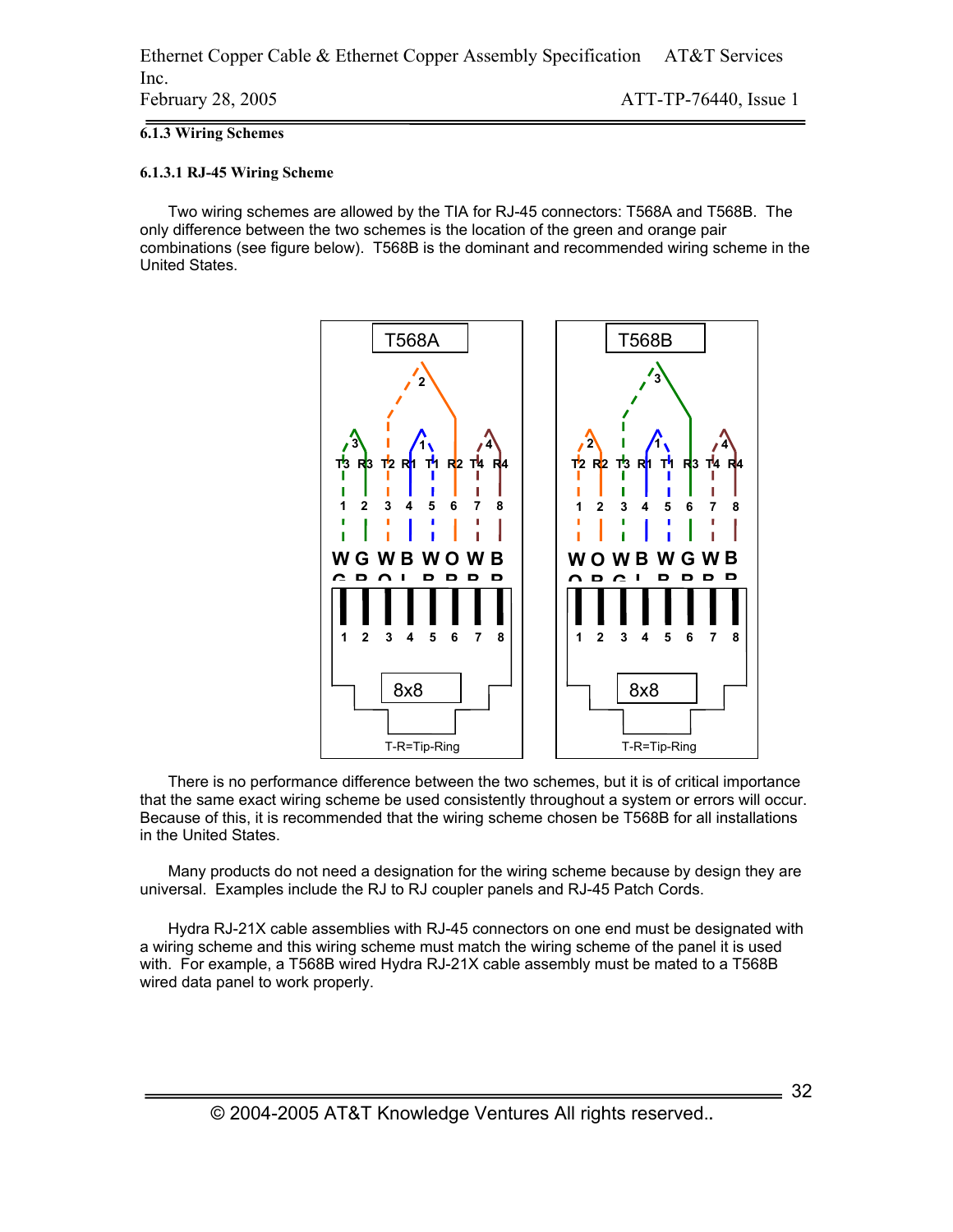#### **6.1.3.2 RJ-21X Wiring Scheme**

A RJ-21X to RJ-21X cable assembly can be wired to either a 5800 or 5100 panel. A hydra cable assembly with 6 RJ-45 plugs on the opposite end must be used with the 5800 panel for the wiring to make sense. A hydra cable assembly for the 5100 panel would have a breakout to 12 RJ-45 with pins 1,2 and 3,6 only wired.

| 5800 Panel Wiring (T568B) |                    |                |                |
|---------------------------|--------------------|----------------|----------------|
| RJ-21 Pin                 | <b>Wire Color</b>  | RJ-45 Pin      | Port           |
| <b>Number</b>             |                    | <b>Number</b>  | <b>Number</b>  |
| 26                        | White/Blue         | 5              | 1              |
| 1                         | <b>Blue/White</b>  | $\overline{4}$ |                |
| 27                        | White/Orange       | $\overline{1}$ |                |
| $\overline{\mathbf{2}}$   | Orange/White       | $\overline{c}$ |                |
| 28                        | <b>White/Green</b> | $\overline{3}$ |                |
| 3                         | Green/White        | 6              |                |
| 29                        | White/Brown        | $\overline{7}$ |                |
| 4                         | Brown/White        | 8              |                |
| 30                        | White/Slate        | $\overline{5}$ | $\overline{2}$ |
| 5                         | Slate/White        | 4              |                |
| 31                        | Red/Blue           | $\overline{1}$ |                |
| 6                         | Blue/Red           | $\overline{2}$ |                |
| 32                        | Red/Orange         | 3              |                |
| $\overline{7}$            | Orange/Red         | $\overline{6}$ |                |
| 33                        | Red/Green          | $\overline{7}$ |                |
| 8                         | Green/Red          | 8              |                |
| 34                        | Red/Brown          | 5              | 3              |
| 9                         | Brown/Red          | $\overline{4}$ |                |
| 35                        | Red/Slate          | $\overline{1}$ |                |
| 10                        | Slate/Red          | $\overline{c}$ |                |
| 36                        | <b>Black/Blue</b>  | $\overline{3}$ |                |
| 11                        | <b>Blue/Black</b>  | $\overline{6}$ |                |
| 37                        | Black/Orange       | $\overline{7}$ |                |
| $\overline{12}$           | Orange/Black       | 8              |                |
| 38                        | <b>Black/Green</b> | $\overline{5}$ | 4              |
| 13                        | Green/Black        | 4              |                |
| 39                        | <b>Black/Brown</b> | $\overline{1}$ |                |
| 14                        | <b>Brown/Black</b> | $\overline{c}$ |                |
| 40                        | Black/Slate        | $\overline{3}$ |                |
| 15                        | Slate/Black        | $\overline{6}$ |                |

© 2004-2005 AT&T Knowledge Ventures All rights reserved.**.**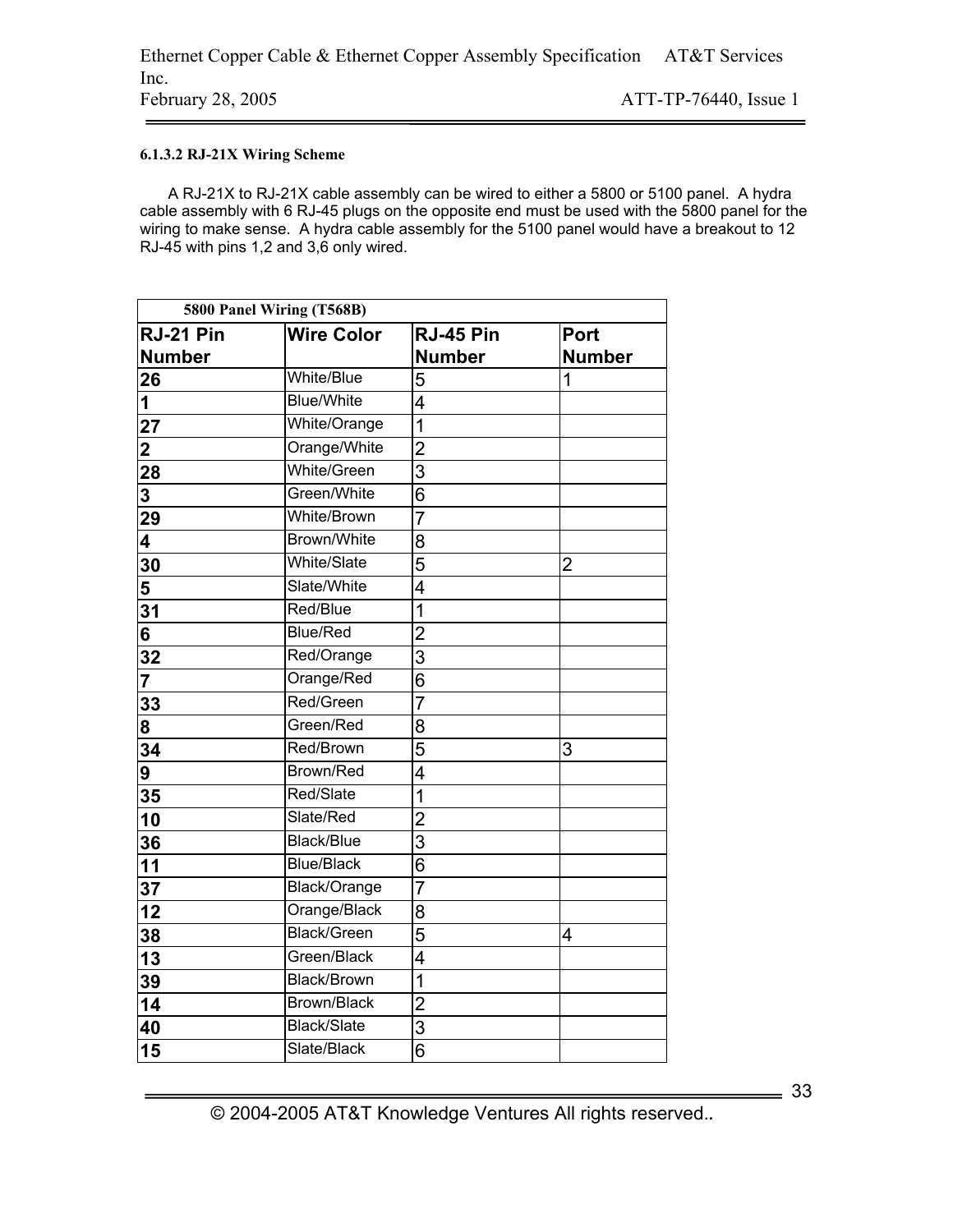Ethernet Copper Cable & Ethernet Copper Assembly Specification AT&T Services Inc.<br>February 28, 2005

ATT-TP-76440, Issue 1

| 41 | Yellow/Blue        | 7              |    |
|----|--------------------|----------------|----|
| 16 | Blue/Yellow        | 8              |    |
| 42 | Yellow/Orange      | 5              | 5  |
| 17 | Orange/Yellow      | 4              |    |
| 43 | Yellow/Green       | 1              |    |
| 18 | Green/Yellow       | $\overline{2}$ |    |
| 44 | Yellow/Brown       | 3              |    |
| 19 | Brown/Yellow       | 6              |    |
| 45 | Yellow/Slate       | 7              |    |
| 20 | Slate/Yellow       | 8              |    |
| 46 | Violet/Blue        | 5              | 6  |
| 21 | <b>Blue/Violet</b> | 4              |    |
| 47 | Violet/Orange      | 1              |    |
| 22 | Orange/Violet      | 2              |    |
| 48 | Violet/Green       | 3              |    |
| 23 | Green/Violet       | 6              |    |
| 49 | Violet/Brown       | $\overline{7}$ |    |
| 24 | Brown/Violet       | 8              |    |
| 50 | Violet/Slate       | <b>NA</b>      | NA |
| 25 | Slate/Violet       | NA             | ΝA |

| Data Panel Wiring (10/100Base-T wiring) |                   |                |               |
|-----------------------------------------|-------------------|----------------|---------------|
| RJ-21 Pin                               | <b>Wire Color</b> | RJ-45 Pin      | Port          |
| <b>Number</b>                           |                   | <b>Number</b>  | <b>Number</b> |
| 26                                      | White/Blue        |                | 1             |
|                                         | <b>Blue/White</b> | $\overline{2}$ |               |
| 27                                      | White/Orange      | 3              |               |
| 2                                       | Orange/White      | 6              |               |
| 28                                      | White/Green       | 1              | 2             |
| 3                                       | Green/White       | $\overline{2}$ |               |
| 29                                      | White/Brown       | 3              |               |
| 4                                       | Brown/White       | 6              |               |
| 30                                      | White/Slate       | 1              | 3             |
| 5                                       | Slate/White       | $\overline{2}$ |               |
| 31                                      | Red/Blue          | 3              |               |
| 6                                       | Blue/Red          | 6              |               |
| 32                                      | Red/Orange        | 1              | 4             |
| $\overline{7}$                          | Orange/Red        | $\overline{2}$ |               |
| 33                                      | Red/Green         | 3              |               |
| 8                                       | Green/Red         | 6              |               |

© 2004-2005 AT&T Knowledge Ventures All rights reserved.**.** 

 $\frac{1}{\sqrt{34}}$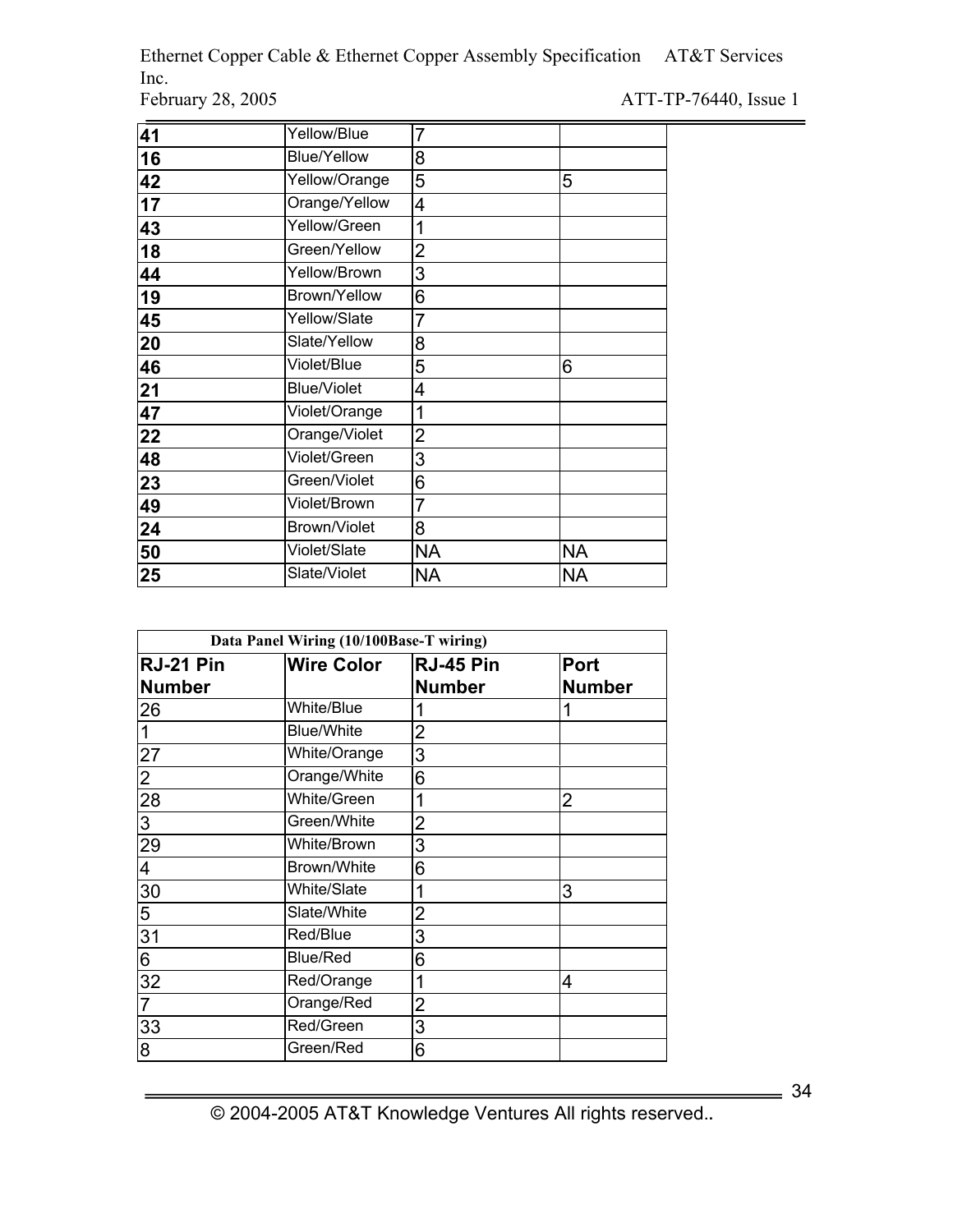Ethernet Copper Cable & Ethernet Copper Assembly Specification AT&T Services Inc.<br>February 28, 2005

ATT-TP-76440, Issue 1

| 34              | Red/Brown           | 1              | 5         |
|-----------------|---------------------|----------------|-----------|
| 9               | Brown/Red           | $\overline{2}$ |           |
| 35              | Red/Slate           | 3              |           |
| 10              | Slate/Red           | 6              |           |
| 36              | <b>Black/Blue</b>   | 1              | 6         |
| 11              | <b>Blue/Black</b>   | $\overline{2}$ |           |
| 37              | Black/Orange        | 3              |           |
| 12              | Orange/Black        | 6              |           |
| 38              | <b>Black/Green</b>  | 1              | 7         |
| 13              | Green/Black         | $\overline{2}$ |           |
| 39              | <b>Black/Brown</b>  | $\overline{3}$ |           |
| 14              | <b>Brown/Black</b>  | 6              |           |
| 40              | <b>Black/Slate</b>  | 1              | 8         |
| $\overline{15}$ | Slate/Black         | $\overline{2}$ |           |
| 41              | Yellow/Blue         | 3              |           |
| $\overline{16}$ | <b>Blue/Yellow</b>  | $\overline{6}$ |           |
| 42              | Yellow/Orange       | $\overline{1}$ | 9         |
| 17              | Orange/Yellow       | $\overline{2}$ |           |
| 43              | Yellow/Green        | 3              |           |
| 18              | Green/Yellow        | 6              |           |
| 44              | Yellow/Brown        | $\overline{1}$ | 10        |
| 19              | <b>Brown/Yellow</b> | $\overline{2}$ |           |
| $\overline{45}$ | Yellow/Slate        | 3              |           |
| 20              | Slate/Yellow        | 6              |           |
| 46              | Violet/Blue         | 1              | 11        |
| $\frac{21}{1}$  | <b>Blue/Violet</b>  | $\overline{c}$ |           |
| 47              | Violet/Orange       | 3              |           |
| 22              | Orange/Violet       | 6              |           |
| 48              | Violet/Green        | 1              | 12        |
| $\overline{23}$ | Green/Violet        | $\overline{c}$ |           |
| 49              | Violet/Brown        | $\overline{3}$ |           |
| 24              | <b>Brown/Violet</b> | 6              |           |
| 50              | Violet/Slate        | <b>NA</b>      | <b>NA</b> |
| 25              | Slate/Violet        | <b>NA</b>      | <b>NA</b> |

 $\frac{1}{\sqrt{1-\frac{1}{2}}}\frac{35}{25}$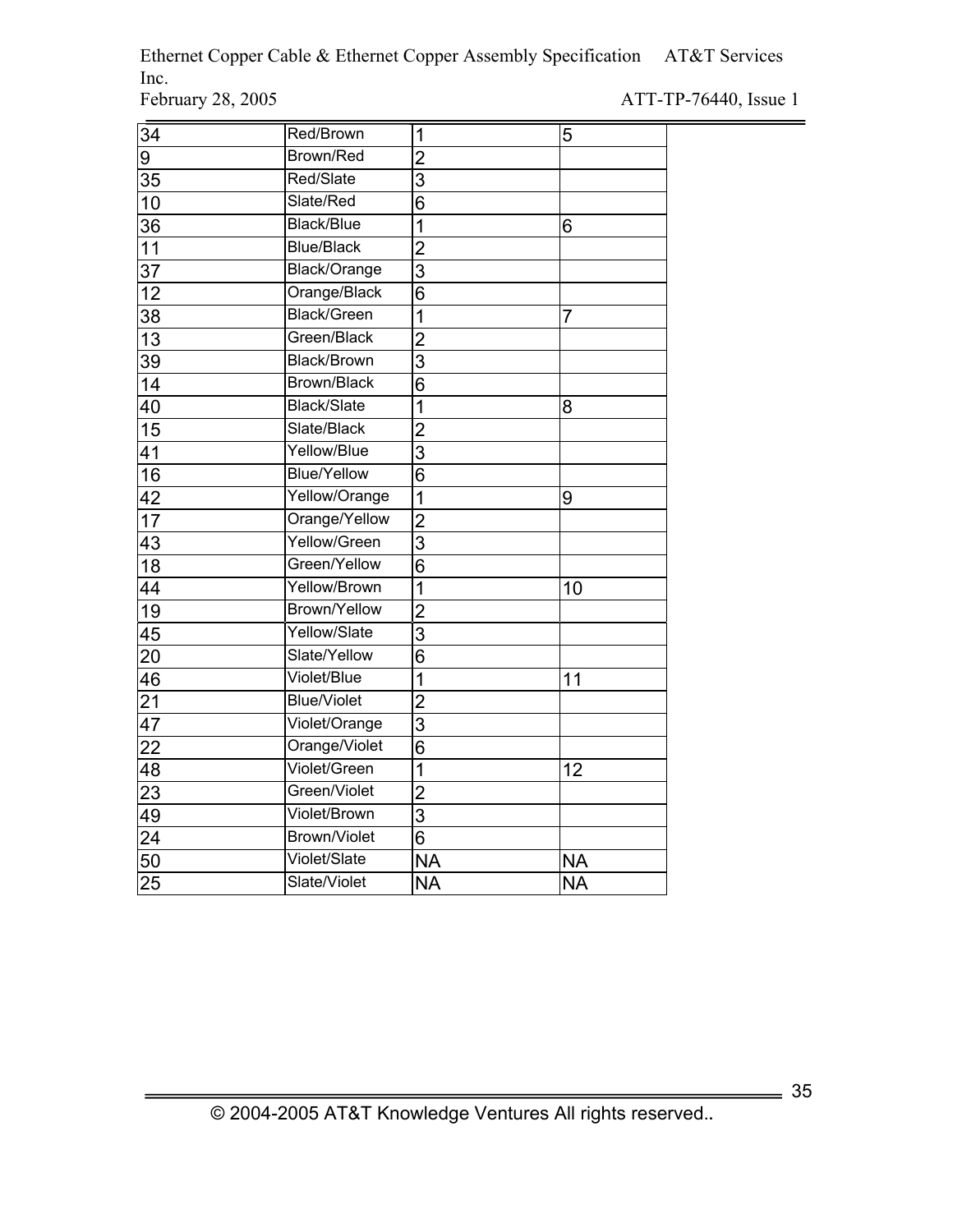#### **6.2 Electrical Requirements**

The following electrical requirements apply to both the RJ-21X and RJ-45 type of connectors. Currently, RJ-21X connectors do not comply with the standards for Category 6t. Also there is currently no 24 or 25 pair cables that meet the cable requirements for category 6t. Category 6t is currently only available in a RJ-45 four pair system.

Note: The electrical requirements as defined by the TIA are subdivided into three groups: component, permanent link, and channel.

#### **6.3 Common Definitions**

**Component:** A component is a mated combination of plug and jack.

**Permanent Link:** The permanent cabling in a cabling system. Does not include the patch cords on either end of the system. Performance can be verified by a field tester.

**Channel:** All passive components between two active network elements, includes all cable assemblies, panels and patch cords. Performance can be verified by a field tester.

**Attenuation:** Signal Loss due primarily to cable resistance. Measured in dB.

**NEXT:** Near End Crosstalk. Measurement of crosstalk (noise) injected on a signal pair from an adjacent pair on the near end of the cable or connector. Measured in dB.

**PSNEXT:** Power Sum Near End Crosstalk. Mathematical calculation of the total NEXT injected on a signal pair from all adjacent pairs. Measured in dB.

**FEXT:** Far End Crosstalk. Measurement of noise injected on a signal pair from an adjacent pair on the far end of the connector. Measured in dB.

**ELFEXT:** Equal Level Far End Crosstalk. FEXT for cabling with corrected attenuation between the near and far end. Measured in dB.

**PSELFEXT:** Power Sum Equal Level Far End Crosstalk. Mathematical calculation of the total ELFEXT on a signal pair from all adjacent pairs. Measured in dB.

**RL:** Return Loss. Measurement of reflected signal power caused by impedance mismatches in the cable system. Measured in dB.

**Delay:** Time in nanoseconds for a signal to travel from one end of the cable system or connector to the other.

**Skew:** Difference in time in nanoseconds between the fastest signal pair and the slowest signal pair. (Twisted pair cabling is twisted at different rates for each of the pairs to improve crosstalk, and thus causes some pairs to be "faster" than others)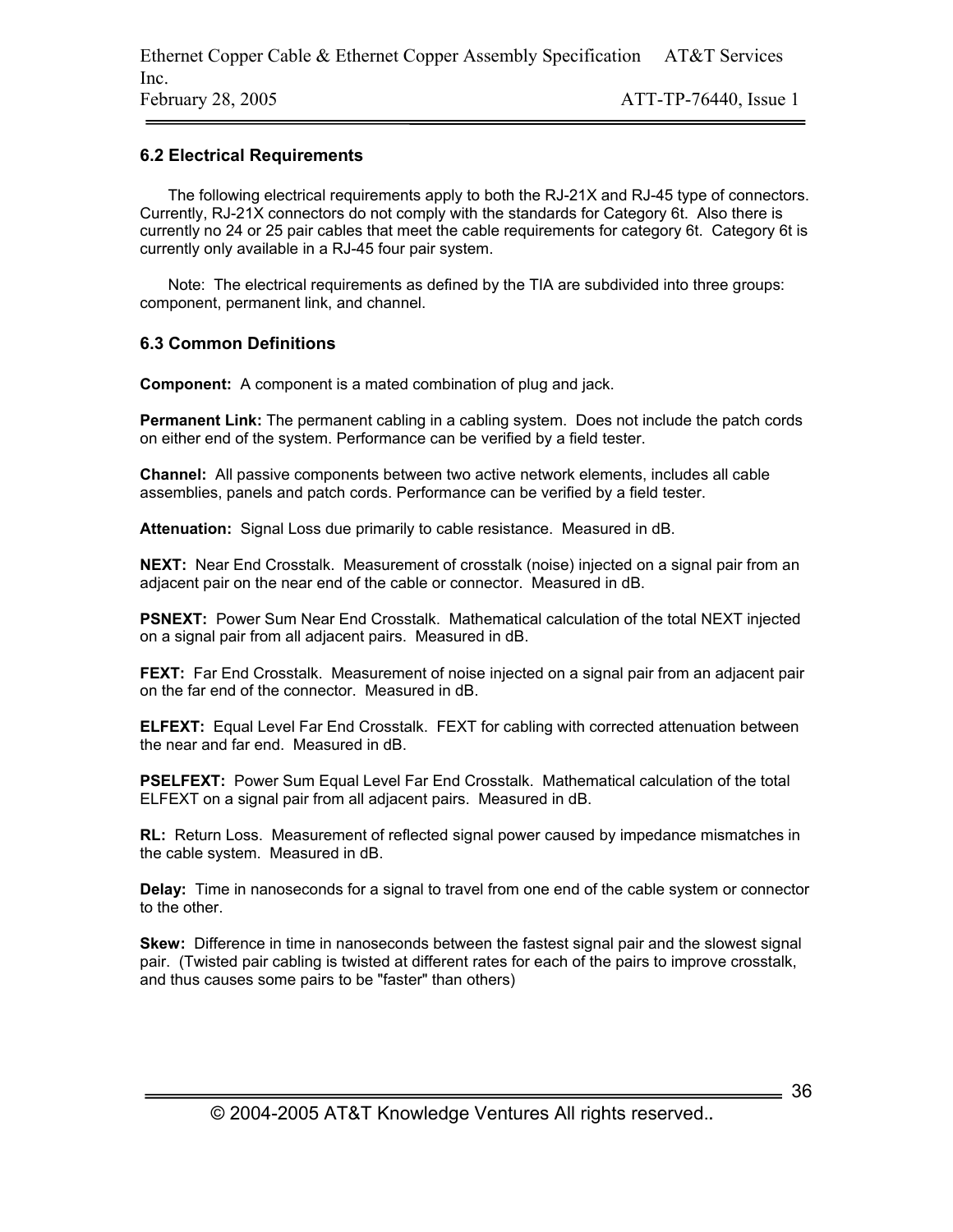| Category 5t Connecting Hardware Specifications (TIA/EIA-568-<br>B) |             |             |             |           |              |             |
|--------------------------------------------------------------------|-------------|-------------|-------------|-----------|--------------|-------------|
| Frequency<br>(MHz)                                                 | Attenuation | <b>NEXT</b> | <b>FEXT</b> | <b>RL</b> | <b>DELAY</b> | <b>SKEW</b> |
| 1.00                                                               | 0.10        | 67.5        | 67.50       | 30.00     | 2.13         | 1.06        |
| 4.00                                                               | 0.10        | 67.5        | 65.10       | 30.00     | 2.13         | 1.06        |
| 8.00                                                               | 0.10        | 67.4        | 59.00       | 30.00     | 2.13         | 1.06        |
| 10.00                                                              | 0.10        | 65.8        | 57.00       | 30.00     | 2.13         | 1.06        |
| 16.00                                                              | 0.18        | 61.4        | 53.00       | 30.00     | 2.13         | 1.06        |
| 20.00                                                              | 0.18        | 59.8        | 51.10       | 30.00     | 2.13         | 1.06        |
| 25.00                                                              | 0.18        | 57.8        | 49.10       | 30.00     | 2.13         | 1.06        |
| 31.25                                                              | 0.18        | 55.9        | 47.20       | 30.00     | 2.13         | 1.06        |
| 62.50                                                              | 0.27        | 49.9        | 41.20       | 25.10     | 2.13         | 1.06        |
| 100.00                                                             | 0.35        | 45.8        | 37.10       | 21.00     | 2.13         | 1.06        |

# **6.4 Category 5t Connecting Hardware Specifications**

# **6.5 Category 5t Permanent Link Specifications**

Category 5t Permanent Link Specifications (TIA/EIA-568-B)

| Frequency | Attenuation | <b>NEXT</b> | <b>PSNEXT</b> | <b>ELFEXT</b> | <b>PSELFEX</b> | Return |
|-----------|-------------|-------------|---------------|---------------|----------------|--------|
| (MHz)     |             |             |               |               |                | Loss   |
| 1.00      | 2.1         | 59.0        | 58.3          | 60.0          | 57.0           | 19.0   |
| 4.00      | 3.8         | 53.9        | 54.3          | 48.0          | 45.0           | 19.5   |
| 8.00      | 5.4         | 49.1        | 49.5          | 42.0          | 38.9           | 19.5   |
| 10.00     | 6.1         | 47.5        | 48.0          | 40.0          | 37.0           | 19.5   |
| 16.00     | 7.7         | 44.1        | 44.7          | 35.9          | 32.9           | 19.3   |
| 20.00     | 8.7         | 42.5        | 43.2          | 34.0          | 31.0           | 19.1   |
| 25.00     | 9.7         | 40.9        | 41.6          | 32.1          | 29.1           | 18.3   |
| 31.25     | 10.9        | 39.3        | 40.0          | 30.2          | 27.1           | 17.5   |
| 62.50     | 15.8        | 34.2        | 35.2          | 24.1          | 21.1           | 14.6   |
| 100.00    | 20.4        | 30.8        | 31.8          | 20.0          | 17.0           | 12.5   |

 $\frac{1}{2}$  37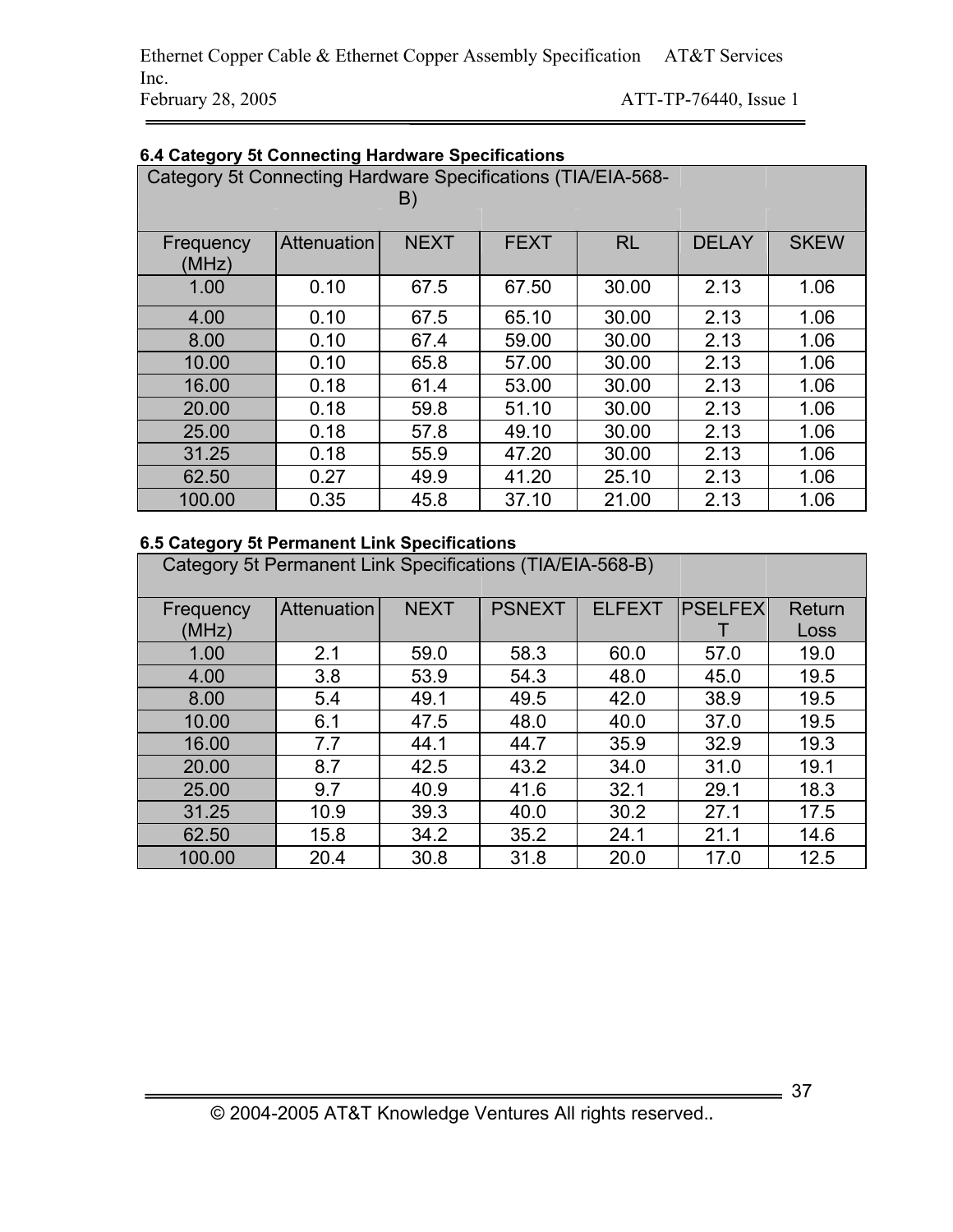Ethernet Copper Cable & Ethernet Copper Assembly Specification AT&T Services Inc. February 28, 2005 ATT-TP-76440, Issue 1

| Category 5t Channel Specifications (TIA/EIA-568-B) |             |             |               |               |           |        |
|----------------------------------------------------|-------------|-------------|---------------|---------------|-----------|--------|
| Frequency                                          | Attenuation | <b>NEXT</b> | <b>PSNEXT</b> | <b>ELFEXT</b> | IPSELFEXI | Return |
| (MHz)                                              |             |             |               |               |           | Loss   |
| 1.00                                               | 2.4         | 61.3        | 58.3          | 58.9          | 55.9      | 17.5   |
| 4.00                                               | 4.4         | 55.9        | 53.0          | 46.9          | 43.9      | 17.5   |
| 8.00                                               | 6.2         | 51.0        | 48.1          | 40.8          | 37.8      | 17.5   |
| 10.00                                              | 6.9         | 49.4        | 46.5          | 38.9          | 35.9      | 17.5   |
| 16.00                                              | 8.8         | 46.0        | 43.1          | 34.8          | 31.8      | 17.3   |
| 20.00                                              | 10.0        | 44.4        | 41.5          | 32.9          | 29.9      | 17.1   |
| 25.00                                              | 11.1        | 42.7        | 39.8          | 30.9          | 27.9      | 16.3   |
| 31.25                                              | 12.5        | 41.1        | 38.2          | 29.0          | 26.0      | 15.5   |
| 62.50                                              | 18.1        | 36.1        | 33.1          | 23.0          | 20.0      | 12.6   |
| 100.00                                             | 23.3        | 32.6        | 29.6          | 18.9          | 15.9      | 10.5   |

# **6.6 Category 5t Channel Specifications**

# **6.7 Category 6t Connecting Hardware Specifications**

| Category 6t Connecting Hardware Specifications (TIA/EIA-568-<br>B) |             |             |             |           |                 |             |
|--------------------------------------------------------------------|-------------|-------------|-------------|-----------|-----------------|-------------|
| Frequency                                                          | Attenuation | <b>NEXT</b> | <b>FEXT</b> | <b>RL</b> | <b>DELAY</b>    | <b>SKEW</b> |
| (MHz)                                                              |             |             |             |           |                 |             |
| 1.00                                                               | 0.10        | 78.8        | 78.8        | 30.0      | 1 <sub>ns</sub> | $0.5$ ns    |
| 4.00                                                               | 0.10        | 78.8        | 74.7        | 30.0      | 1 <sub>ns</sub> | $0.5$ ns    |
| 8.00                                                               | 0.10        | 78.8        | 68.3        | 30.0      | 1 <sub>ns</sub> | $0.5$ ns    |
| 10.00                                                              | 0.10        | 77.7        | 66.3        | 30.0      | 1 <sub>ns</sub> | $0.5$ ns    |
| 16.00                                                              | 0.10        | 73.4        | 62.0        | 30.0      | 1 <sub>ns</sub> | $0.5$ ns    |
| 20.00                                                              | 0.10        | 71.4        | 60.0        | 30.0      | 1 <sub>ns</sub> | $0.5$ ns    |
| 25.00                                                              | 0.10        | 69.3        | 57.9        | 30.0      | 1 <sub>ns</sub> | $0.5$ ns    |
| 31.25                                                              | 0.10        | 67.3        | 55.9        | 30.0      | 1 <sub>ns</sub> | $0.5$ ns    |
| 62.50                                                              | 0.15        | 61.0        | 49.6        | 28.1      | 1 <sub>ns</sub> | $0.5$ ns    |
| 100.00                                                             | 0.19        | 56.7        | 45.3        | 24.0      | 1 <sub>ns</sub> | $0.5$ ns    |
| 200.00                                                             | 0.27        | 50.4        | 39.0        | 18.0      | 1 <sub>ns</sub> | $0.5$ ns    |
| 250.00                                                             | 0.30        | 48.3        | 36.9        | 16.0      | 1 <sub>ns</sub> | $0.5$ ns    |

 $\frac{1}{\sqrt{2}}$  38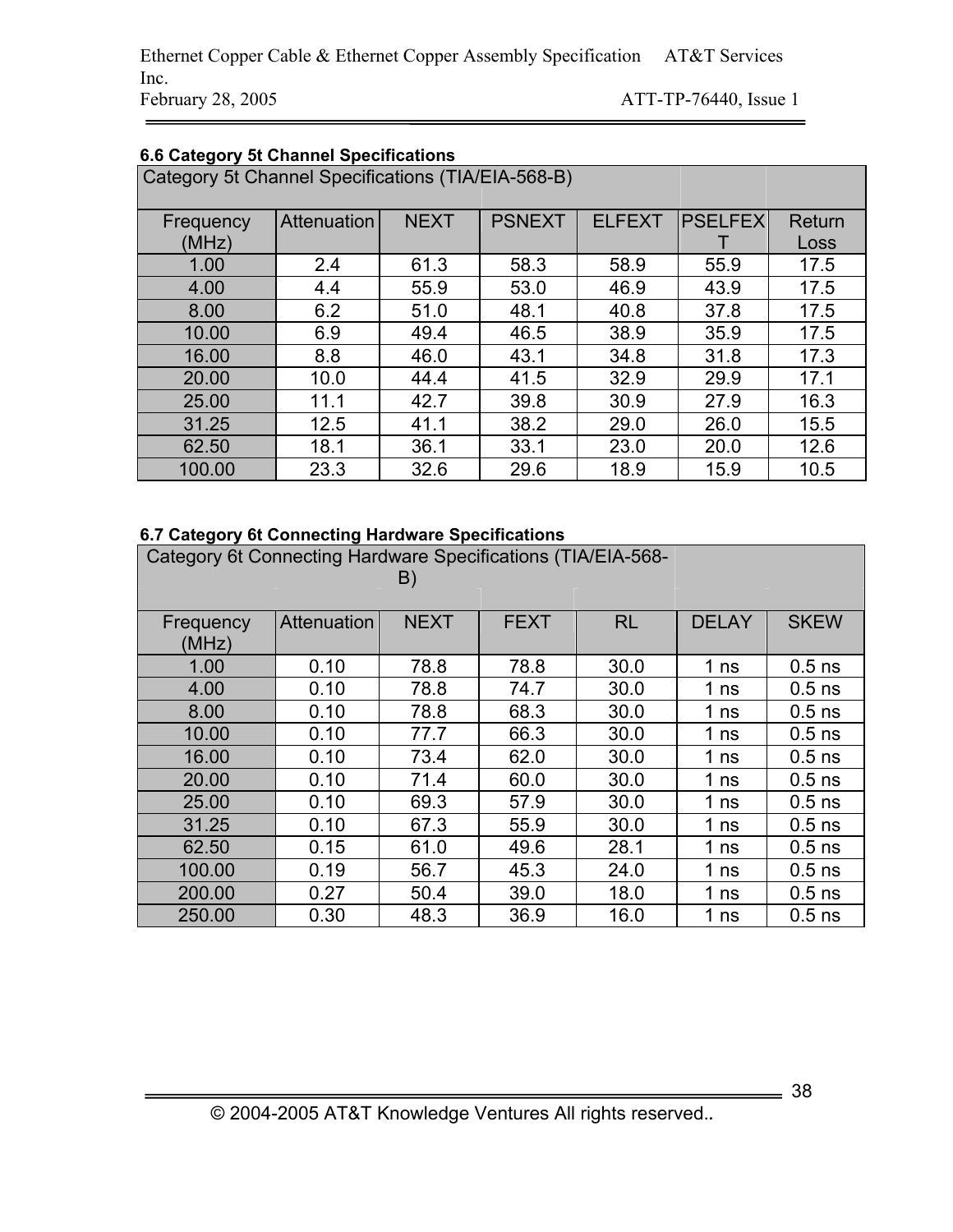| 6.8 Category 6t Permanent Link Specifications |                                                  |             |               |               |                 |        |  |
|-----------------------------------------------|--------------------------------------------------|-------------|---------------|---------------|-----------------|--------|--|
|                                               | <b>Category 6t Permanent Link Specifications</b> |             |               |               |                 |        |  |
|                                               | (TIA/EIA-568-B)                                  |             |               |               |                 |        |  |
|                                               |                                                  |             |               |               |                 |        |  |
| Frequency                                     | Attenuation                                      | <b>NEXT</b> | <b>PSNEXT</b> | <b>ELFEXT</b> | <b>PSELFEXI</b> | Return |  |
| (MHz)                                         |                                                  |             |               |               |                 | Loss   |  |
| 1.00                                          | 1.8                                              | 68.3        | 65.1          | 67.4          | 64.3            | 19.1   |  |
| 4.00                                          | 3.3                                              | 67.3        | 64.9          | 54.7          | 51.6            | 21.0   |  |
| 8.00                                          | 4.8                                              | 62.4        | 59.9          | 48.4          | 45.3            | 21.0   |  |
| 10.00                                         | 5.3                                              | 60.7        | 58.3          | 46.4          | 43.3            | 21.0   |  |
| 16.00                                         | 6.7                                              | 57.3        | 54.8          | 42.1          | 39.0            | 20.0   |  |
| 20.00                                         | 7.5                                              | 55.8        | 53.2          | 40.1          | 37.0            | 19.5   |  |
| 25.00                                         | 8.5                                              | 54.1        | 51.6          | 38.0          | 34.9            | 19.0   |  |
| 31.25                                         | 9.5                                              | 52.6        | 49.9          | 36.4          | 32.9            | 18.5   |  |
| 62.50                                         | 13.7                                             | 47.4        | 44.8          | 27.9          | 26.6            | 16.0   |  |
| 100.00                                        | 17.6                                             | 43.9        | 41.3          | 25.4          | 22.3            | 14.0   |  |
| 200.00                                        | 25.7                                             | 38.7        | 36.0          | 19.1          | 16.0            | 11.0   |  |
| 250.00                                        | 29.2                                             | 37.3        | 34.3          | 17.0          | 13.9            | 10.0   |  |

# **6.9 Category 6t Channel Specifications**

Category 6t Channel Specifications (TIA/EIA-568-B)

| Frequency | Attenuation | <b>NEXT</b> | <b>PSNEXT</b> | <b>ELFEXT</b> | <b>PSELFEX</b> | Return |
|-----------|-------------|-------------|---------------|---------------|----------------|--------|
| (MHz)     |             |             |               |               |                | Loss   |
| 1.00      | 2.0         | 68.3        | 65.1          | 66.5          | 63.3           | 19.0   |
| 4.00      | 3.8         | 66.2        | 63.5          | 53.8          | 50.6           | 19.0   |
| 8.00      | 5.4         | 61.1        | 58.4          | 47.5          | 44.3           | 19.0   |
| 10.00     | 6.0         | 59.4        | 56.7          | 45.5          | 42.3           | 19.0   |
| 16.00     | 7.6         | 55.9        | 53.1          | 41.2          | 38.0           | 18.0   |
| 20.00     | 8.6         | 54.2        | 51.5          | 39.1          | 35.9           | 17.5   |
| 25.00     | 9.6         | 52.5        | 49.7          | 37.1          | 33.9           | 17.0   |
| 31.25     | 10.8        | 50.8        | 48.0          | 35.1          | 31.9           | 16.5   |
| 62.50     | 15.7        | 45.6        | 42.6          | 28.7          | 25.5           | 14.0   |
| 100.00    | 20.2        | 41.9        | 39.0          | 24.5          | 21.3           | 12.0   |
| 200.00    | 29.9        | 36.5        | 33.5          | 18.1          | 14.9           | 9.0    |
| 250.00    | 34.2        | 34.8        | 31.7          | 16.1          | 12.9           | 8.0    |

 $\frac{1}{\sqrt{1-\frac{1}{2}}}\frac{39}{25}$